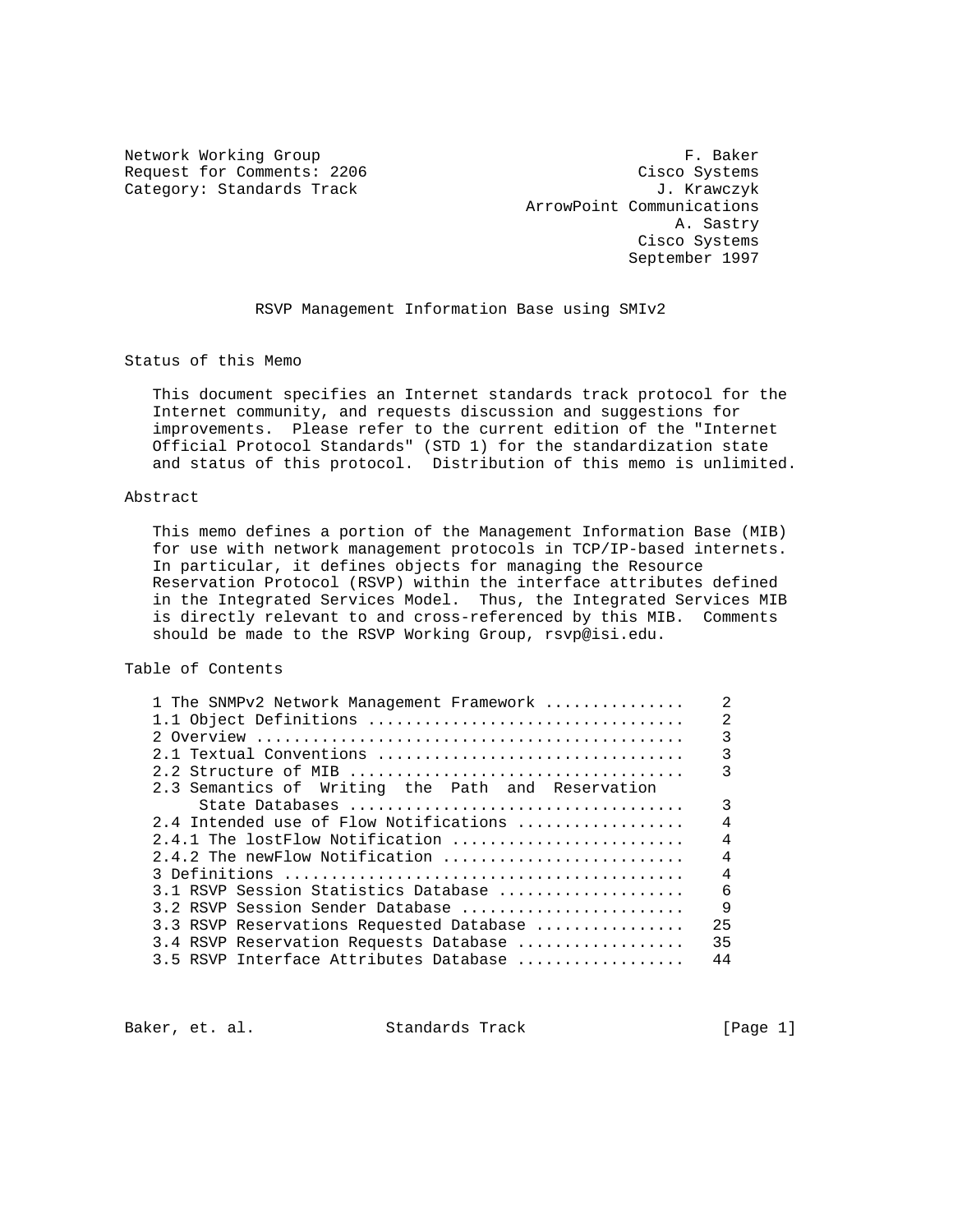| 3.6 RSVP Neighbor Database  48 |  |
|--------------------------------|--|
|                                |  |
|                                |  |
|                                |  |
|                                |  |
|                                |  |

1. The SNMPv2 Network Management Framework

 The SNMPv2 Network Management Framework consists of four major components. They are:

- o RFC 1441 which defines the SMI, the mechanisms used for describing and naming objects for the purpose of management.
- o STD 17, RFC 1213 defines MIB-II, the core set of managed objects for the Internet suite of protocols.
- o RFC 1445 which defines the administrative and other architectural aspects of the framework.
- o RFC 1448 which defines the protocol used for network access to managed objects.

 The Framework permits new objects to be defined for the purpose of experimentation and evaluation.

### 1.1. Object Definitions

 Managed objects are accessed via a virtual information store, termed the Management Information Base or MIB. Objects in the MIB are defined using the subset of Abstract Syntax Notation One (ASN.1) defined in the SMI. In particular, each object type is named by an OBJECT IDENTIFIER, an administratively assigned name. The object type together with an object instance serves to uniquely identify a specific instantiation of the object. For human convenience, we often use a textual string, termed the descriptor, to refer to the object type.

Baker, et. al. Standards Track [Page 2]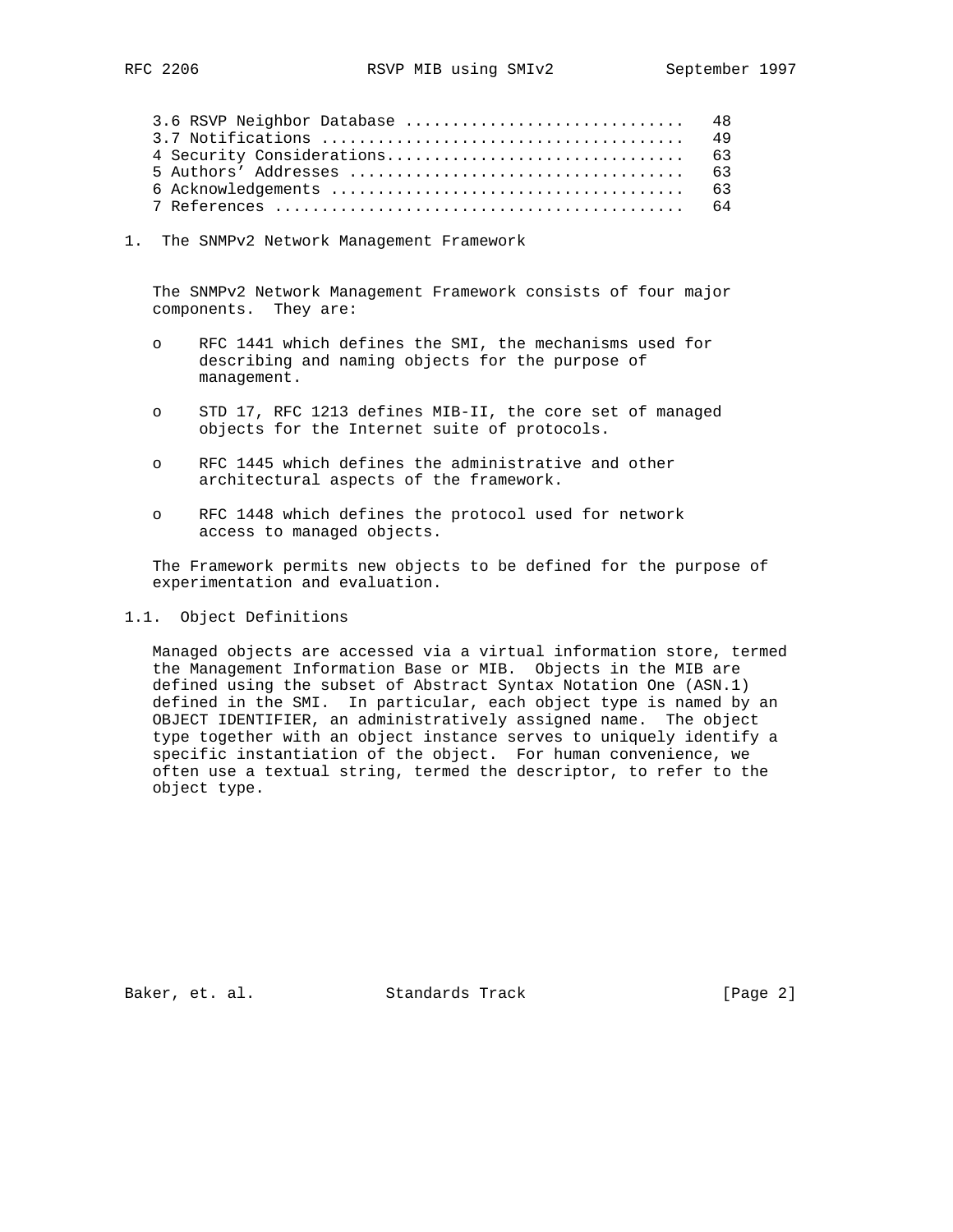## 2. Overview

2.1. Textual Conventions

 Several new data types are introduced as a textual convention in this MIB document. These textual conventions enhance the readability of the specification and can ease comparison with other specifications if appropriate. It should be noted that the introduction of the these textual conventions has no effect on either the syntax nor the semantics of any managed objects. The use of these is merely an artifact of the explanatory method used. Objects defined in terms of one of these methods are always encoded by means of the rules that define the primitive type. Hence, no changes to the SMI or the SNMP are necessary to accommodate these textual conventions which are adopted merely for the convenience of readers and writers in pursuit of the elusive goal of clear, concise, and unambiguous MIB documents.

#### 2.2. Structure of MIB

The MIB is composed of the following sections:

 General Objects Session Statistics Table Session Sender Table Reservation Requests Received Table Reservation Requests Forwarded Table RSVP Interface Attributes Table RSVP Neighbor Table

 As a general rule, it is difficult in SNMP to describe arbitrarily long of complex messages; this MIB therefore seeks to describe the Path State Database and the Reservation State Database as though each flow and filter description received in an aggregate message had been received in a separate reservation message.

 Thus, if a RESV message is received for session 224.1.2.3+UDP+4455 with two filter/flow spec groups describing a sender 1.2.3.4 and another sender 1.2.7.8, these two will show in the MIB as two separate rows: one for 224.1.2.3+UDP+4455 from 1.2.3.4 and the other for 224.1.2.3+UDP+4455 from 1.2.7.8.

2.3. Semantics of Writing the Path and Reservation State Databases

 The path and reservation state tables are writeable. Writing into the Path and Reservation State databases allows one to perform RSVP reservations without authenticating through RSVP mechanisms, but

Baker, et. al. Standards Track [Page 3]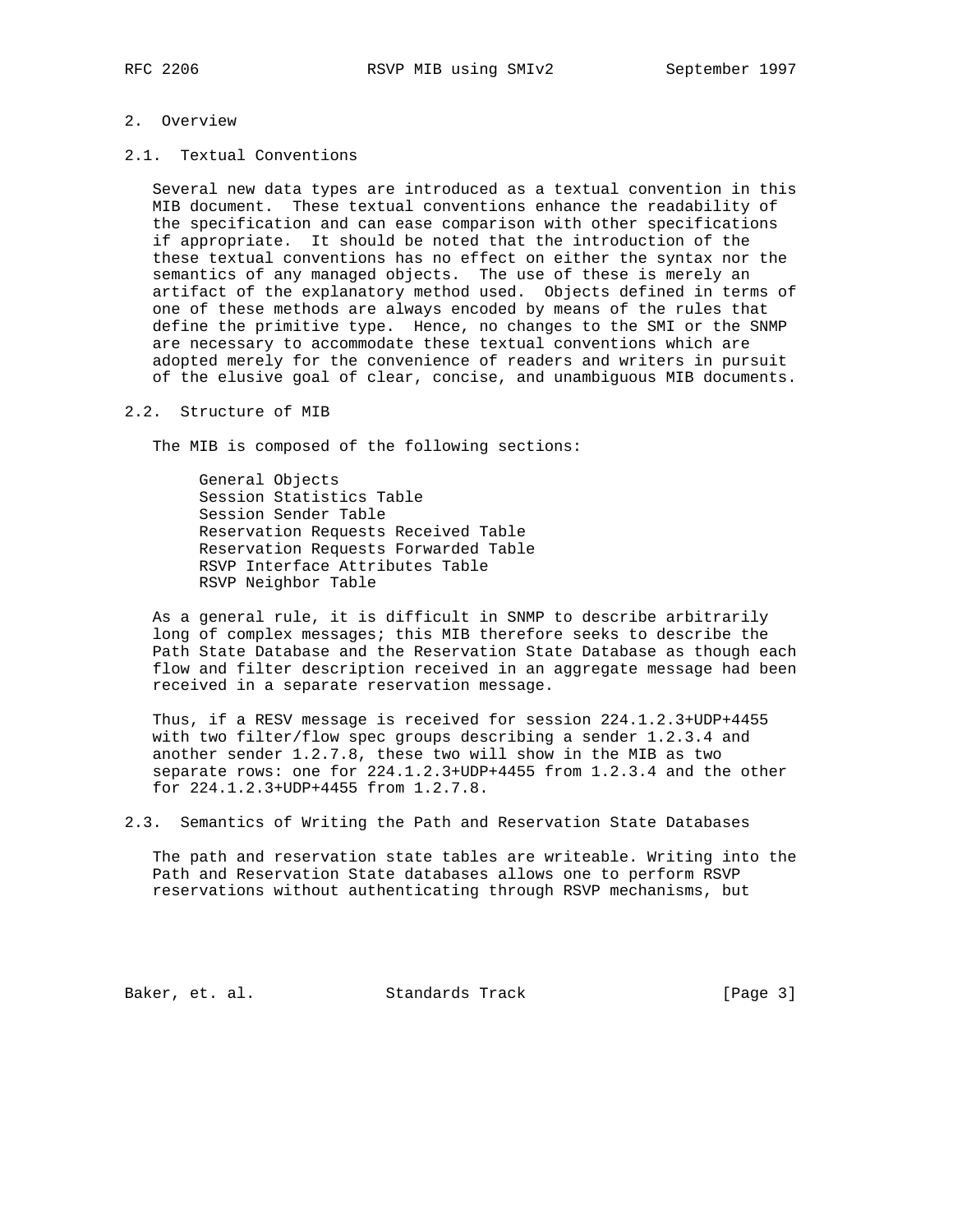rather through SNMP mechanisms. State created in this way by SNMP does not time out and cannot be deleted by receiving an RSVP teardown message; it can only be deleted by SNMP. Deletion is accomplished by writing 'destroy' to the associated Row Status object, and this will initiate a teardown message as if the state had timed out.

- 2.4. Intended use of Flow Notifications
- 2.4.1. The lostFlow Notification

 The Lost Flow notification is an asychronous event that signifies that a flow is no longer being observed.

2.4.2. The newFlow Notification

 The newFlow Notification defined in this MIB can be used to advise a network management system of the state of a flow.

3. Definitions

RSVP-MIB DEFINITIONS ::= BEGIN

IMPORTS

 MODULE-IDENTITY, OBJECT-TYPE, Gauge32, NOTIFICATION-TYPE, Integer32, mib-2 FROM SNMPv2-SMI TEXTUAL-CONVENTION, TruthValue, RowStatus, TimeStamp, TestAndIncr, TimeInterval FROM SNMPv2-TC MODULE-COMPLIANCE, OBJECT-GROUP, NOTIFICATION-GROUP FROM SNMPv2-CONF Port, SessionNumber, SessionType, Protocol, QosService, intSrvFlowStatus, MessageSize, BitRate, BurstSize FROM INTEGRATED-SERVICES-MIB ifIndex, InterfaceIndex FROM IF-MIB;

 rsvp MODULE-IDENTITY LAST-UPDATED "9511030500Z" -- Thu Aug 28 09:03:53 PDT 1997 ORGANIZATION "IETF RSVP Working Group" CONTACT-INFO Fred Baker Postal: Cisco Systems 519 Lado Drive Santa Barbara, California 93111 Tel: +1 805 681 0115 E-Mail: fred@cisco.com

Baker, et. al. Standards Track [Page 4]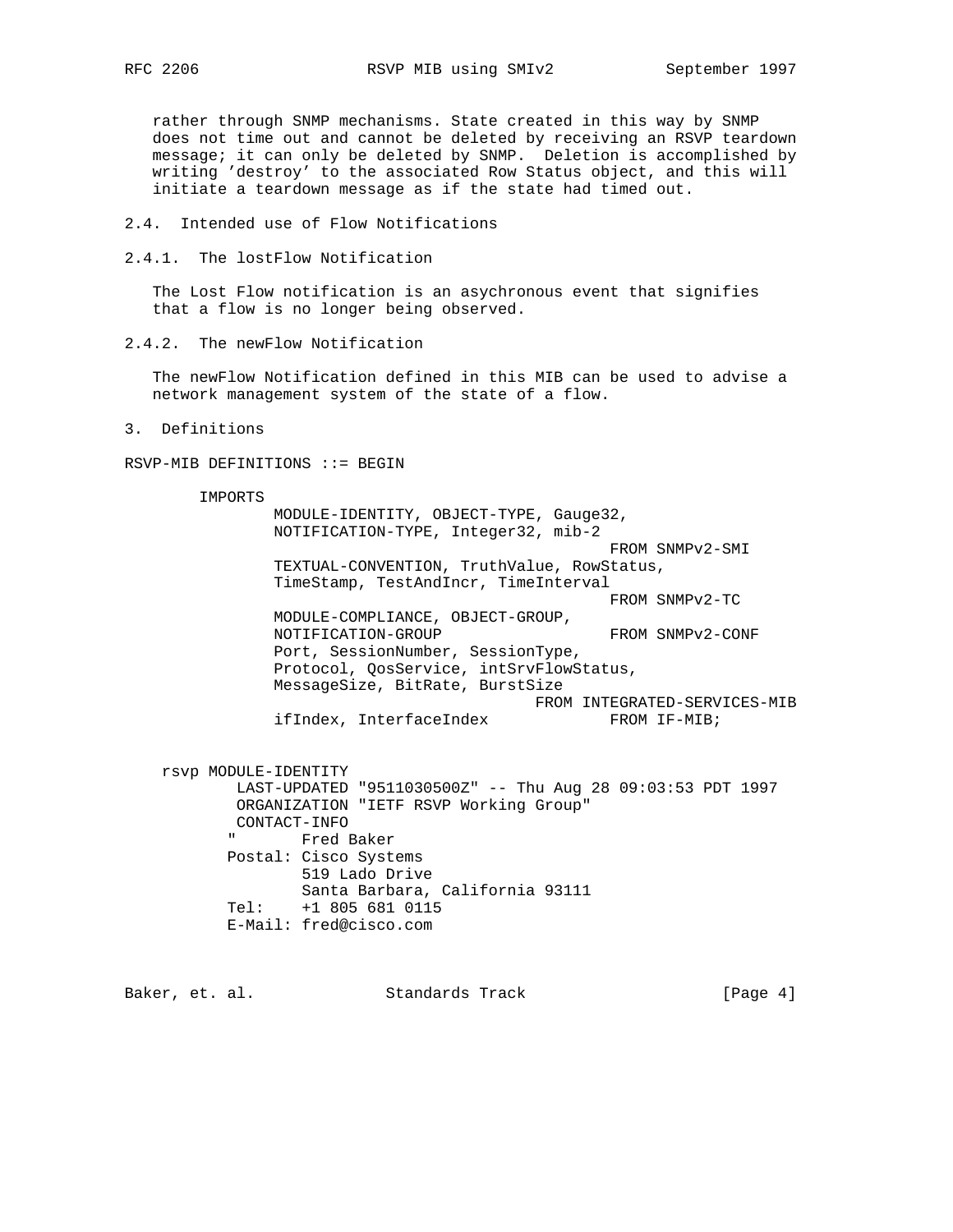John Krawczyk Postal: ArrowPoint Communications 235 Littleton Road Westford, Massachusetts 01886 Tel: +1 508 692 5875 E-Mail: jjk@tiac.net Arun Sastry Postal: Cisco Systems 210 W. Tasman Drive San Jose, California 95134 Tel: +1 408 526 7685 E-Mail: arun@cisco.com" DESCRIPTION "The MIB module to describe the RSVP Protocol"  $::=$  { mib-2 51 } rsvpObjects OBJECT IDENTIFIER  $::=$  {  $rsvp 1$  } -- tables rsvpGenObjects OBJECT IDENTIFIER ::= { rsvp 2 } -- global objects rsvpNotificationsPrefix OBJECT IDENTIFIER ::= { rsvp 3 } -- traps rsvpConformance OBJECT IDENTIFIER ::= { rsvp 4 } -- conformance RsvpEncapsulation ::= TEXTUAL-CONVENTION STATUS current DESCRIPTION "This indicates the encapsulation that an RSVP Neighbor is perceived to be using." SYNTAX INTEGER { ip (1), -- IP Protocol 46 udp (2), -- UDP Encapsulation both (3) -- neighbor is using both encapsulations } } RefreshInterval ::= TEXTUAL-CONVENTION DISPLAY-HINT "d" STATUS current DESCRIPTION "The number of milliseconds that are expected to elapse between refreshes of path or reserva tion state. Unrefreshed Path or reservation state is removed after a small multiple of this period."

Baker, et. al. Standards Track [Page 5]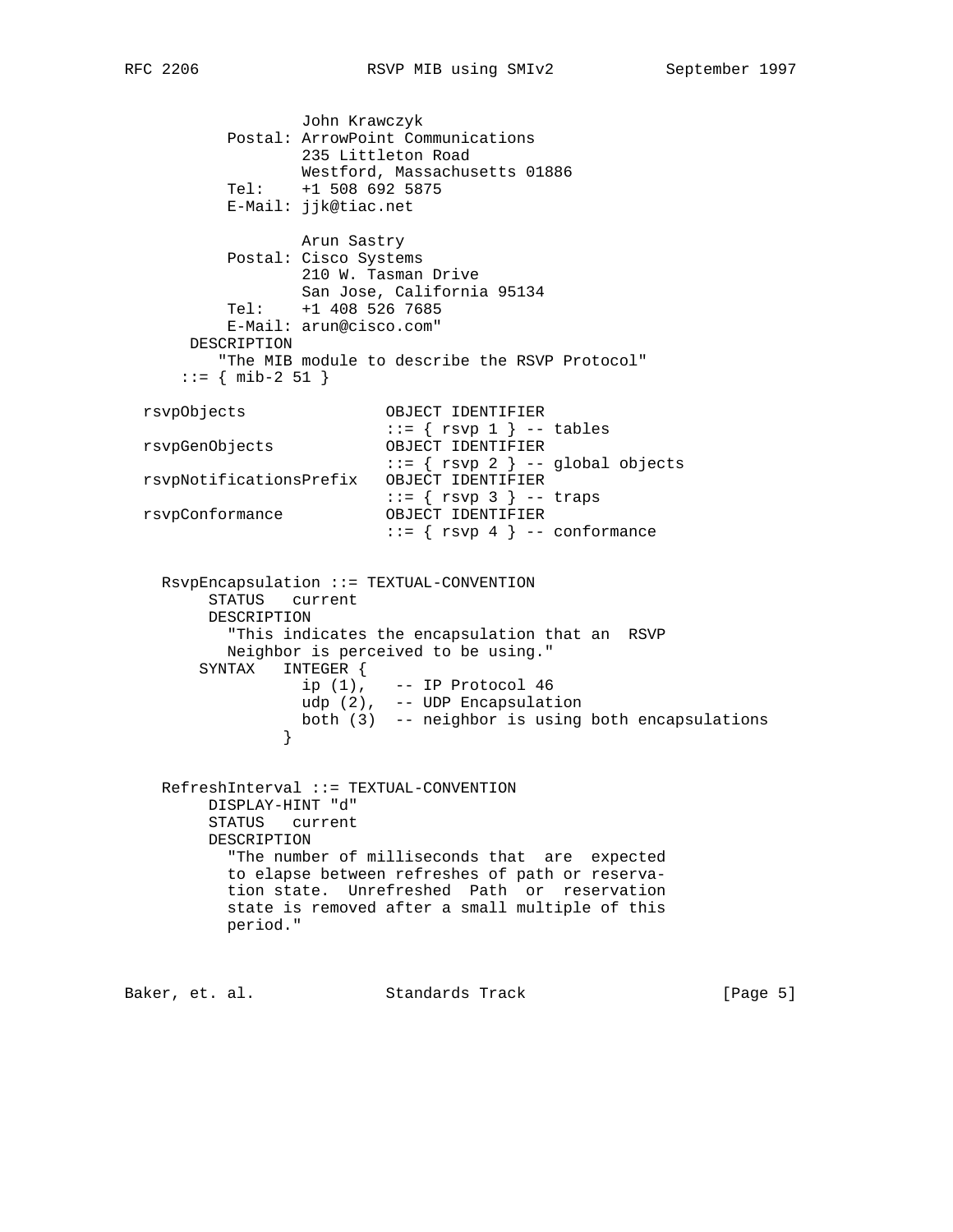SYNTAX INTEGER (0..'7FFFFFFF'h)

```
-- The RSVP Session Statistics Database displays statistics
-- relating to the number of senders and receivers in each
       session.
```

```
 rsvpSessionTable OBJECT-TYPE
     SYNTAX SEQUENCE OF RsvpSessionEntry
     MAX-ACCESS not-accessible
     STATUS current
     DESCRIPTION
        "A table of all sessions seen by a given sys-
        tem."
    ::= \{ \text{rsvpobjects 1 } \} rsvpSessionEntry OBJECT-TYPE
```

```
 SYNTAX RsvpSessionEntry
 MAX-ACCESS not-accessible
 STATUS current
 DESCRIPTION
    "A single session seen by a given system."
 INDEX { rsvpSessionNumber }
 ::= { rsvpSessionTable 1 }
```

```
 RsvpSessionEntry ::=
      SEQUENCE {
rsvpSessionNumber SessionNumber,
rsvpSessionType SessionType,
 rsvpSessionDestAddr OCTET STRING,
 rsvpSessionDestAddrLength INTEGER,
rsvpSessionProtocol Protocol,
rsvpSessionPort Port,
 rsvpSessionSenders Gauge32,
 rsvpSessionReceivers Gauge32,
 rsvpSessionRequests Gauge32
      }
```

```
 rsvpSessionNumber OBJECT-TYPE
    SYNTAX SessionNumber
    MAX-ACCESS not-accessible
    STATUS current
    DESCRIPTION
        "The number of this session. This is for SNMP
```
Baker, et. al. Standards Track [Page 6]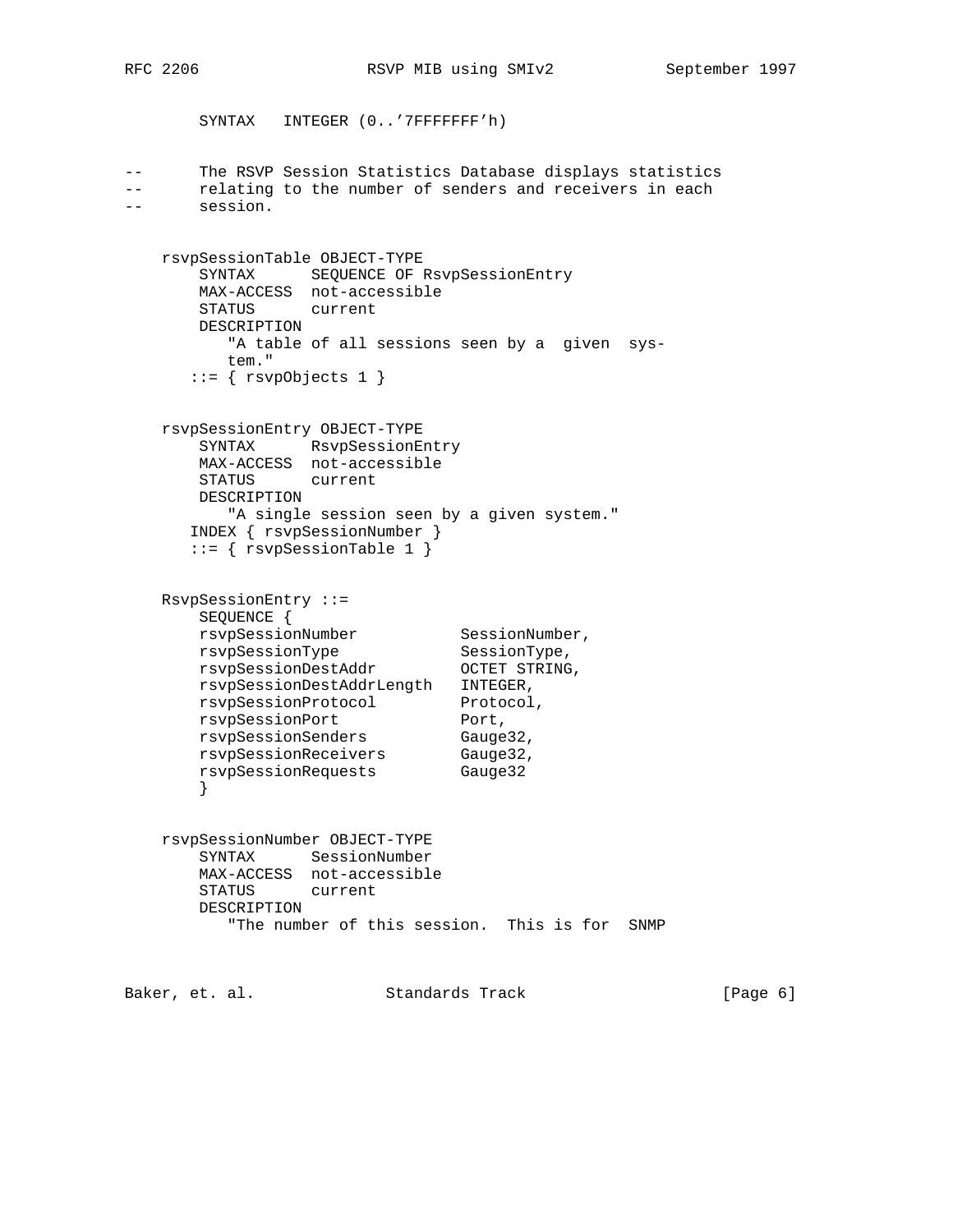```
 Indexing purposes only and has no relation to
        any protocol value."
    ::= { rsvpSessionEntry 1 }
 rsvpSessionType OBJECT-TYPE
     SYNTAX SessionType
    MAX-ACCESS read-only
    STATUS current
    DESCRIPTION
        "The type of session (IP4, IP6, IP6 with flow
       information, etc)."
    ::= { rsvpSessionEntry 2 }
 rsvpSessionDestAddr OBJECT-TYPE
    SYNTAX OCTET STRING (SIZE(4..16))
   MAX-ACCESS read-only<br>STATUS current
   STATUS
    DESCRIPTION
        "The destination address used by all senders in
        this session. This object may not be changed
       when the value of the RowStatus object is 'ac-
       tive'."
    ::= { rsvpSessionEntry 3 }
 rsvpSessionDestAddrLength OBJECT-TYPE
    SYNTAX INTEGER(0..128)
    MAX-ACCESS read-only
     STATUS current
    DESCRIPTION
        "The CIDR prefix length of the session address,
        which is 32 for IP4 host and multicast ad-
        dresses, and 128 for IP6 addresses. This ob-
        ject may not be changed when the value of the
       RowStatus object is 'active'."
    ::= { rsvpSessionEntry 4 }
 rsvpSessionProtocol OBJECT-TYPE
    SYNTAX Protocol
    MAX-ACCESS read-only
    STATUS current
    DESCRIPTION
        "The IP Protocol used by this session. This
       object may not be changed when the value of the
       RowStatus object is 'active'."
```
Baker, et. al. Standards Track [Page 7]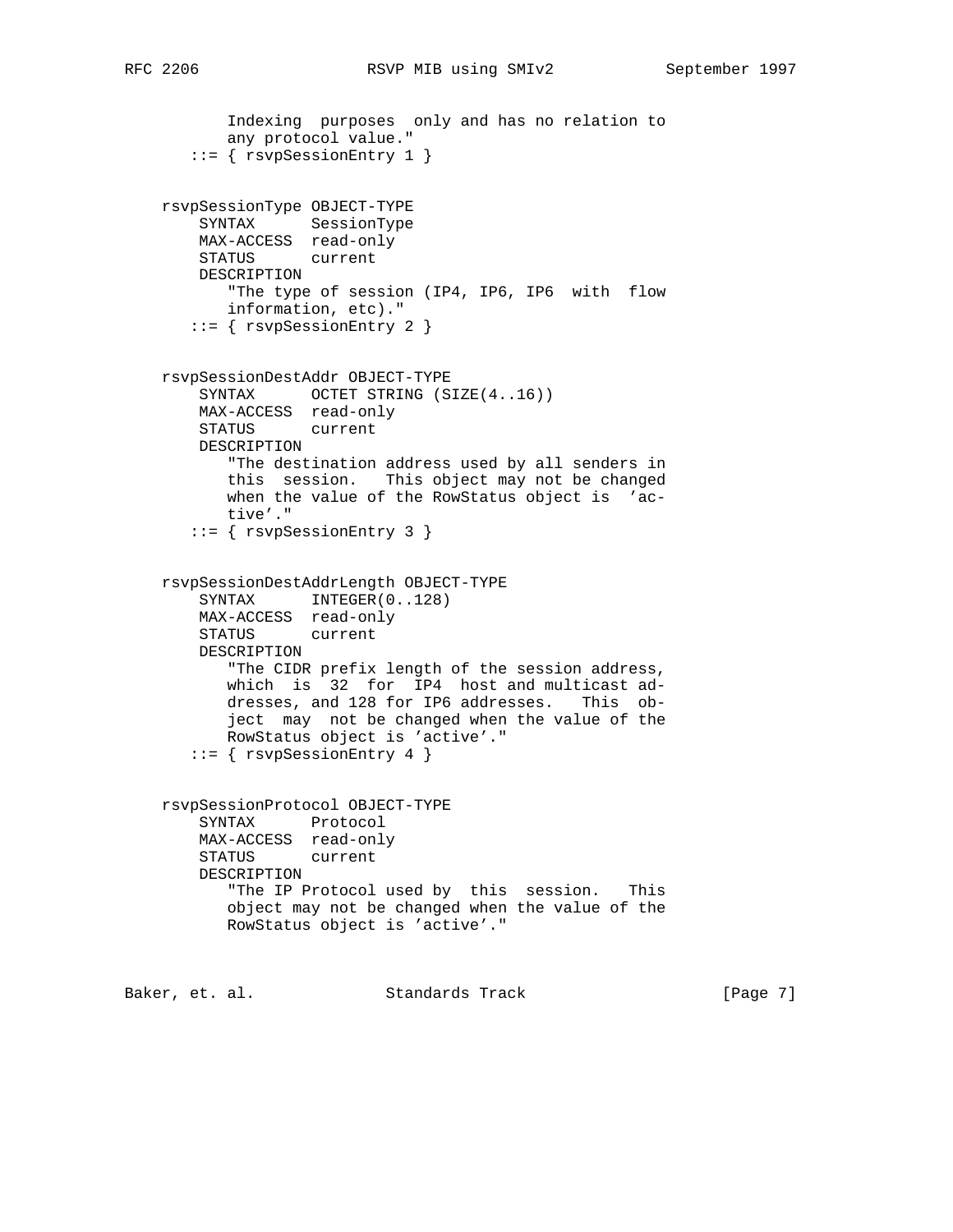```
 ::= { rsvpSessionEntry 5 }
 rsvpSessionPort OBJECT-TYPE
     SYNTAX Port
    MAX-ACCESS read-only
    STATUS current
    DESCRIPTION
        "The UDP or TCP port number used as a destina-
       tion port for all senders in this session. If
       the IP protocol in use, specified by rsvpSen-
       derProtocol, is 50 (ESP) or 51 (AH), this
       represents a virtual destination port number.
       A value of zero indicates that the IP protocol
       in use does not have ports. This object may
       not be changed when the value of the RowStatus
       object is 'active'."
    ::= { rsvpSessionEntry 6 }
 rsvpSessionSenders OBJECT-TYPE
    SYNTAX Gauge32
    MAX-ACCESS read-only
    STATUS current
    DESCRIPTION
       "The number of distinct senders currently known
       to be part of this session."
    ::= { rsvpSessionEntry 7 }
 rsvpSessionReceivers OBJECT-TYPE
    SYNTAX Gauge32
    MAX-ACCESS read-only
    STATUS current
    DESCRIPTION
       "The number of reservations being requested of
       this system for this session."
    ::= { rsvpSessionEntry 8 }
 rsvpSessionRequests OBJECT-TYPE
    SYNTAX Gauge32
    MAX-ACCESS read-only
    STATUS current
    DESCRIPTION
        "The number of reservation requests this system
       is sending upstream for this session."
    ::= { rsvpSessionEntry 9 }
```
Baker, et. al. Standards Track [Page 8]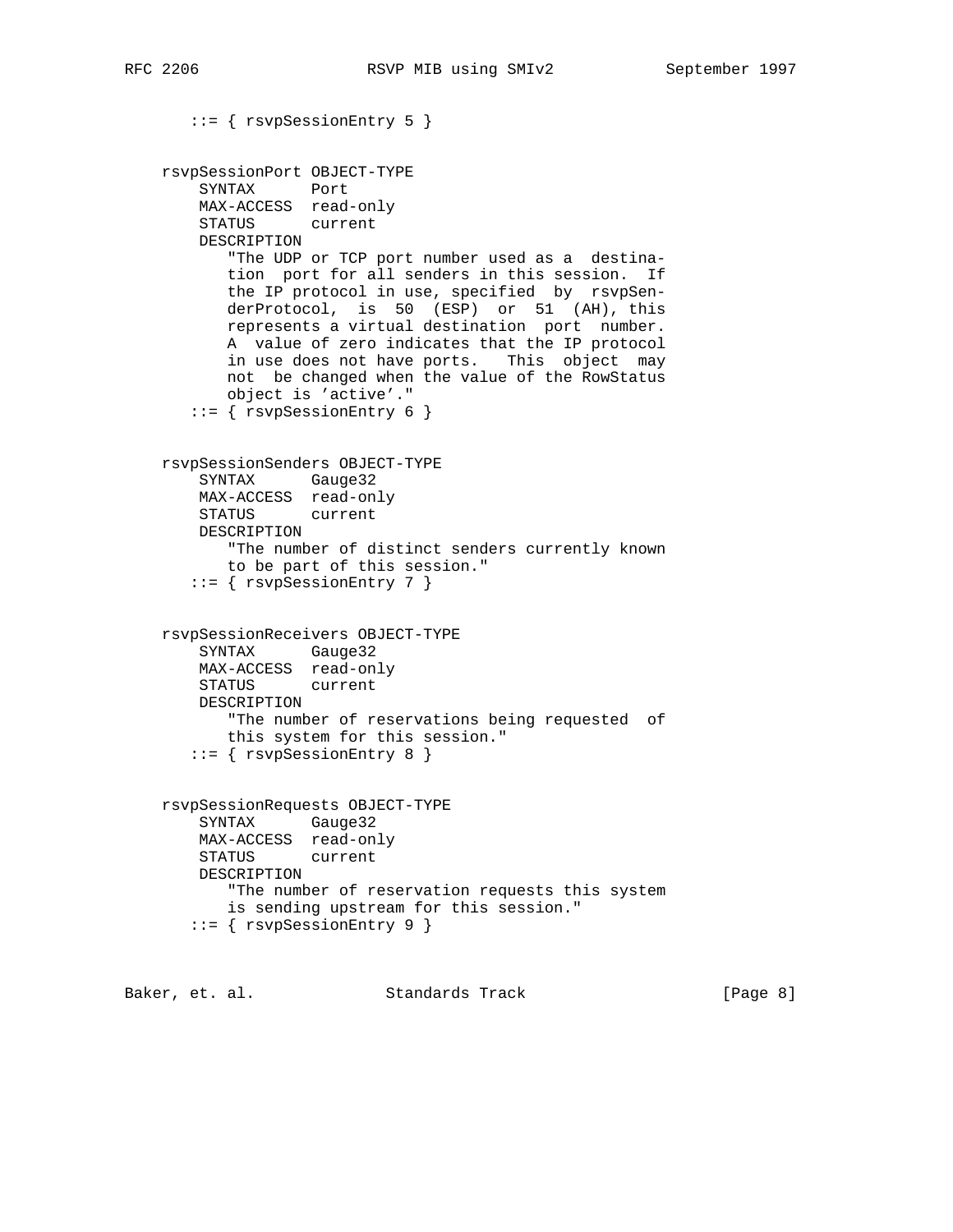```
 rsvpBadPackets OBJECT-TYPE
 SYNTAX Gauge32
 MAX-ACCESS read-only
        STATUS current
        DESCRIPTION
           "This object keeps a count of the number of bad
           RSVP packets received."
      ::= { rsvpcenObjects 1 }
-- The RSVP Session Sender Database contains the information
-- displayed by senders regarding their potential contribution
-- to session data content. It is in essence a list of the
-- valid PATH messages that the RSVP Router or Host is receiving.
    rsvpSenderNewIndex OBJECT-TYPE
        SYNTAX TestAndIncr
        MAX-ACCESS read-write
        STATUS current
        DESCRIPTION
           "This object is used to assign values to
           rsvpSenderNumber as described in 'Textual Con-
           ventions for SNMPv2'. The network manager
           reads the object, and then writes the value
           back in the SET that creates a new instance of
           rsvpSenderEntry. If the SET fails with the
           code 'inconsistentValue', then the process must
           be repeated; If the SET succeeds, then the ob-
           ject is incremented, and the new instance is
           created according to the manager's directions."
      ::= { rsvpGenObjects 2 }
    rsvpSenderTable OBJECT-TYPE
        SYNTAX SEQUENCE OF RsvpSenderEntry
        MAX-ACCESS not-accessible
        STATUS current
        DESCRIPTION
           "Information describing the state information
           displayed by senders in PATH messages."
      ::= { rsvpObjects 2 }
    rsvpSenderEntry OBJECT-TYPE
        SYNTAX RsvpSenderEntry
        MAX-ACCESS not-accessible
        STATUS current
Baker, et. al. Standards Track [Page 9]
```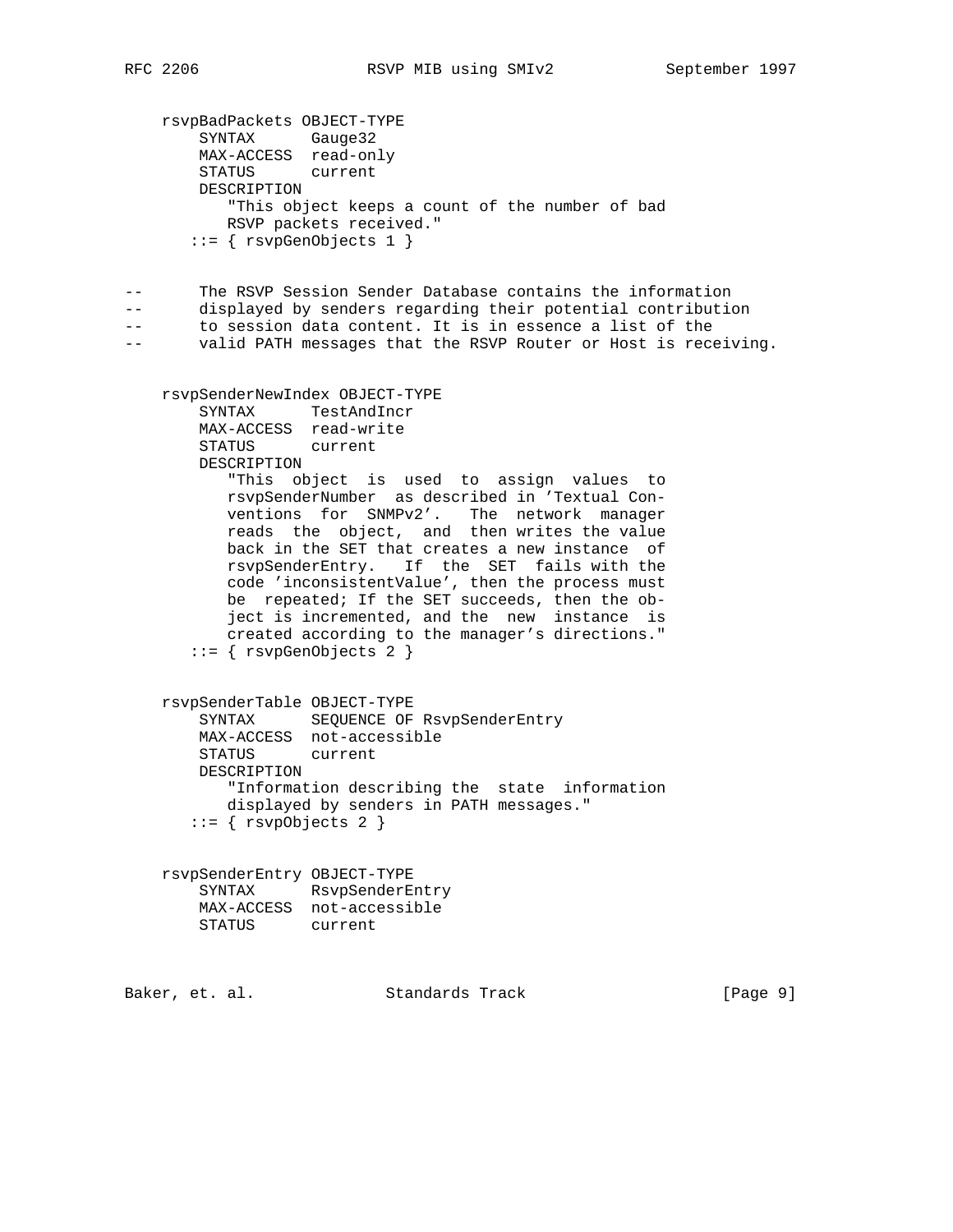DESCRIPTION "Information describing the state information displayed by a single sender's PATH message." INDEX { rsvpSessionNumber, rsvpSenderNumber }  $::=$  { rsvpSenderTable 1 }

RsvpSenderEntry ::=

 SEQUENCE { rsvpSenderNumber SessionNumber, rsvpSenderType SessionType, rsvpSenderDestAddr OCTET STRING, rsvpSenderAddr OCTET STRING, rsvpSenderDestAddrLength INTEGER, rsvpSenderAddrLength INTEGER, rsvpSenderProtocol Protocol, rsvpSenderDestPort extending port, rsvpSenderPort Port, rsvpSenderFlowId INTEGER, rsvpSenderHopAddr OCTET STRING, rsvpSenderHopLih Integer32, rsvpSenderInterface interface Interface<br>Interface Interface Interface rsvpSenderTSpecRate and BitRate,<br>
rsvpSenderTSpecPeakRate BitRate, rsvpSenderTSpecPeakRate and BitRate, rsvpSenderTSpecBurst BurstSize, rsvpSenderTSpecMinTU MessageSize, rsvpSenderTSpecMaxTU messageSize, rsvpSenderInterval RefreshInterval, rsvpSenderRSVPHop TruthValue, rsvpSenderLastChange TimeStamp, rsvpSenderPolicy and the controller octet strains, rsvpSenderAdspecBreak TruthValue, rsvpSenderAdspecHopCount INTEGER, rsvpSenderAdspecPathBw BitRate, rsvpSenderAdspecMinLatency Integer32, rsvpSenderAdspecMtu international international example of  $\Gamma$ rsvpSenderAdspecGuaranteedSvc TruthValue, rsvpSenderAdspecGuaranteedBreak TruthValue, rsvpSenderAdspecGuaranteedCtot Integer32, rsvpSenderAdspecGuaranteedDtot Integer32, rsvpSenderAdspecGuaranteedCsum Integer32, rsvpSenderAdspecGuaranteedDsum Integer32, rsvpSenderAdspecGuaranteedHopCount INTEGER, rsvpSenderAdspecGuaranteedPathBw BitRate, rsvpSenderAdspecGuaranteedMinLatency Integer32, rsvpSenderAdspecGuaranteedMtu INTEGER, rsvpSenderAdspecCtrlLoadSvc TruthValue,

Baker, et. al. Standards Track [Page 10]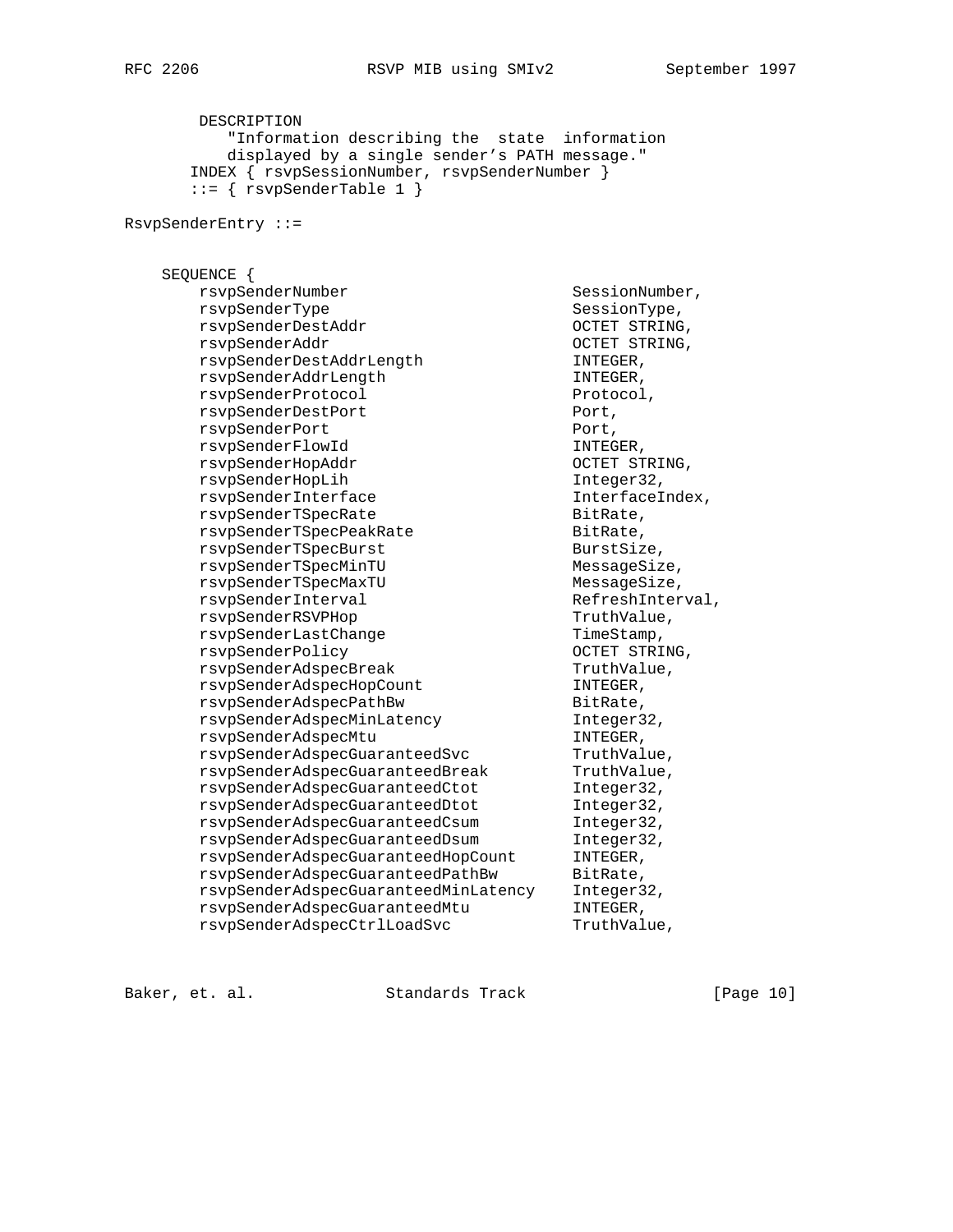```
rsvpSenderAdspecCtrlLoadBreak TruthValue,
 rsvpSenderAdspecCtrlLoadHopCount INTEGER,
rsvpSenderAdspecCtrlLoadPathBw BitRate,
 rsvpSenderAdspecCtrlLoadMinLatency Integer32,
 rsvpSenderAdspecCtrlLoadMtu INTEGER,
      rsvpSenderStatus RowStatus,
       rsvpSenderTTL INTEGER
    }
    rsvpSenderNumber OBJECT-TYPE
       SYNTAX SessionNumber
       MAX-ACCESS not-accessible
       STATUS current
       DESCRIPTION
          "The number of this sender. This is for SNMP
          Indexing purposes only and has no relation to
          any protocol value."
      ::= { rsvpSenderEntry 1 }
    rsvpSenderType OBJECT-TYPE
       SYNTAX SessionType
       MAX-ACCESS read-create
       STATUS current
       DESCRIPTION
          "The type of session (IP4, IP6, IP6 with flow
          information, etc)."
       ::= { rsvpSenderEntry 2 }
    rsvpSenderDestAddr OBJECT-TYPE
      SYNTAX OCTET STRING (SIZE(4..16))
       MAX-ACCESS read-create
       STATUS current
       DESCRIPTION
          "The destination address used by all senders in
          this session. This object may not be changed
          when the value of the RowStatus object is 'ac-
          tive'."
       ::= { rsvpSenderEntry 3 }
    rsvpSenderAddr OBJECT-TYPE
      SYNTAX OCTET STRING (SIZE(4..16))
       MAX-ACCESS read-create
       STATUS current
Baker, et. al. Standards Track [Page 11]
```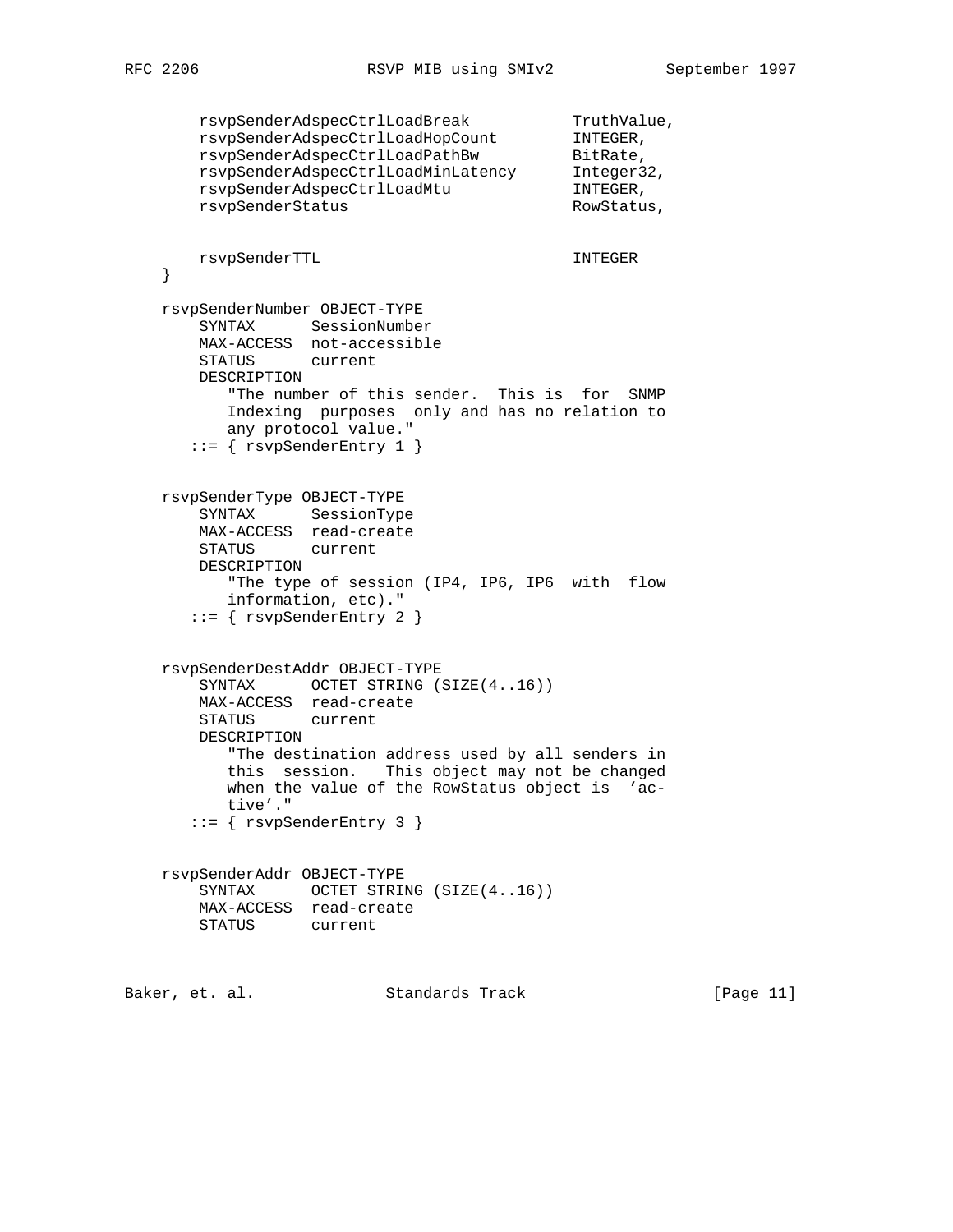```
 DESCRIPTION
           "The source address used by this sender in this
           session. This object may not be changed when
           the value of the RowStatus object is 'active'."
       ::= { rsvpSenderEntry 4 }
    rsvpSenderDestAddrLength OBJECT-TYPE
       SYNTAX INTEGER(0..128)
        MAX-ACCESS read-create
        STATUS current
        DESCRIPTION
           "The length of the destination address in bits.
           This is the CIDR Prefix Length, which for IP4
           hosts and multicast addresses is 32 bits. This
           object may not be changed when the value of the
           RowStatus object is 'active'."
       ::= { rsvpSenderEntry 5 }
    rsvpSenderAddrLength OBJECT-TYPE
       SYNTAX INTEGER(0..128)
        MAX-ACCESS read-create
        STATUS current
        DESCRIPTION
           "The length of the sender's address in bits.
           This is the CIDR Prefix Length, which for IP4
           hosts and multicast addresses is 32 bits. This
           object may not be changed when the value of the
           RowStatus object is 'active'."
      ::= { rsvpSenderEntry 6 }
    rsvpSenderProtocol OBJECT-TYPE
        SYNTAX Protocol
        MAX-ACCESS read-create
        STATUS current
        DESCRIPTION
           "The IP Protocol used by this session. This
           object may not be changed when the value of the
           RowStatus object is 'active'."
      ::= { rsvpsenderEntry 7 }
    rsvpSenderDestPort OBJECT-TYPE
        SYNTAX Port
        MAX-ACCESS read-create
        STATUS current
Baker, et. al. Standards Track [Page 12]
```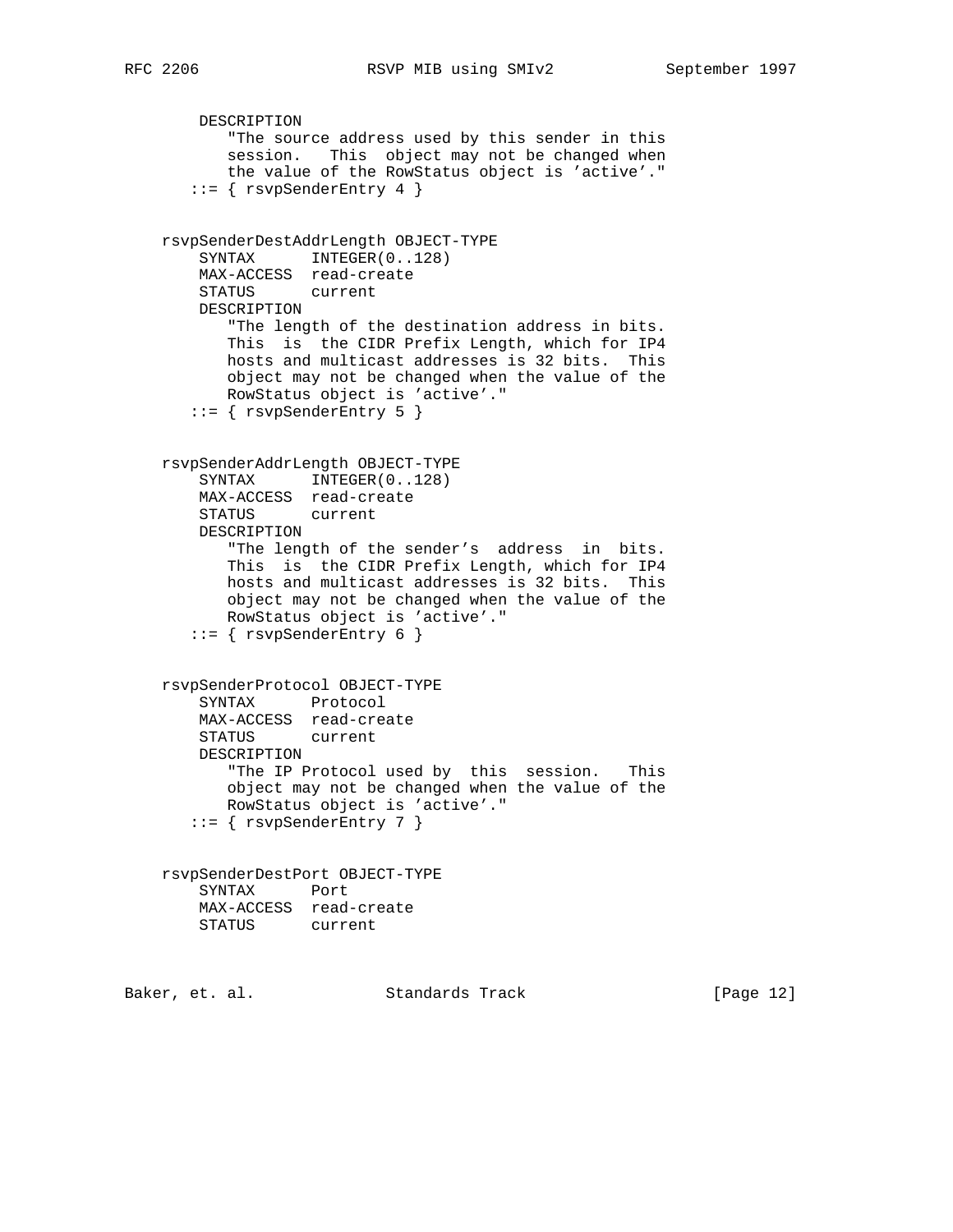```
 DESCRIPTION
        "The UDP or TCP port number used as a destina-
        tion port for all senders in this session. If
       the IP protocol in use, specified by rsvpSen-
       derProtocol, is 50 (ESP) or 51 (AH), this
       represents a virtual destination port number.
       A value of zero indicates that the IP protocol
       in use does not have ports. This object may
       not be changed when the value of the RowStatus
       object is 'active'."
    ::= { rsvpSenderEntry 8 }
 rsvpSenderPort OBJECT-TYPE
     SYNTAX Port
    MAX-ACCESS read-create
    STATUS current
    DESCRIPTION
       "The UDP or TCP port number used as a source
       port for this sender in this session. If the
       IP protocol in use, specified by rsvpSenderPro-
       tocol is 50 (ESP) or 51 (AH), this represents a
       generalized port identifier (GPI). A value of
       zero indicates that the IP protocol in use does
       not have ports. This object may not be changed
       when the value of the RowStatus object is 'ac-
       tive'."
    ::= { rsvpSenderEntry 9 }
 rsvpSenderFlowId OBJECT-TYPE
    SYNTAX INTEGER (0..16777215)
    MAX-ACCESS read-only
    STATUS current
    DESCRIPTION
       "The flow ID that this sender is using, if
       this is an IPv6 session."
   ::= { rsvpSenderEntry 10 }
 rsvpSenderHopAddr OBJECT-TYPE
   SYNTAX OCTET STRING (SIZE(4..16))
    MAX-ACCESS read-create
    STATUS current
    DESCRIPTION
        "The address used by the previous RSVP hop
        (which may be the original sender)."
    ::= { rsvpSenderEntry 11 }
```
Baker, et. al. Standards Track [Page 13]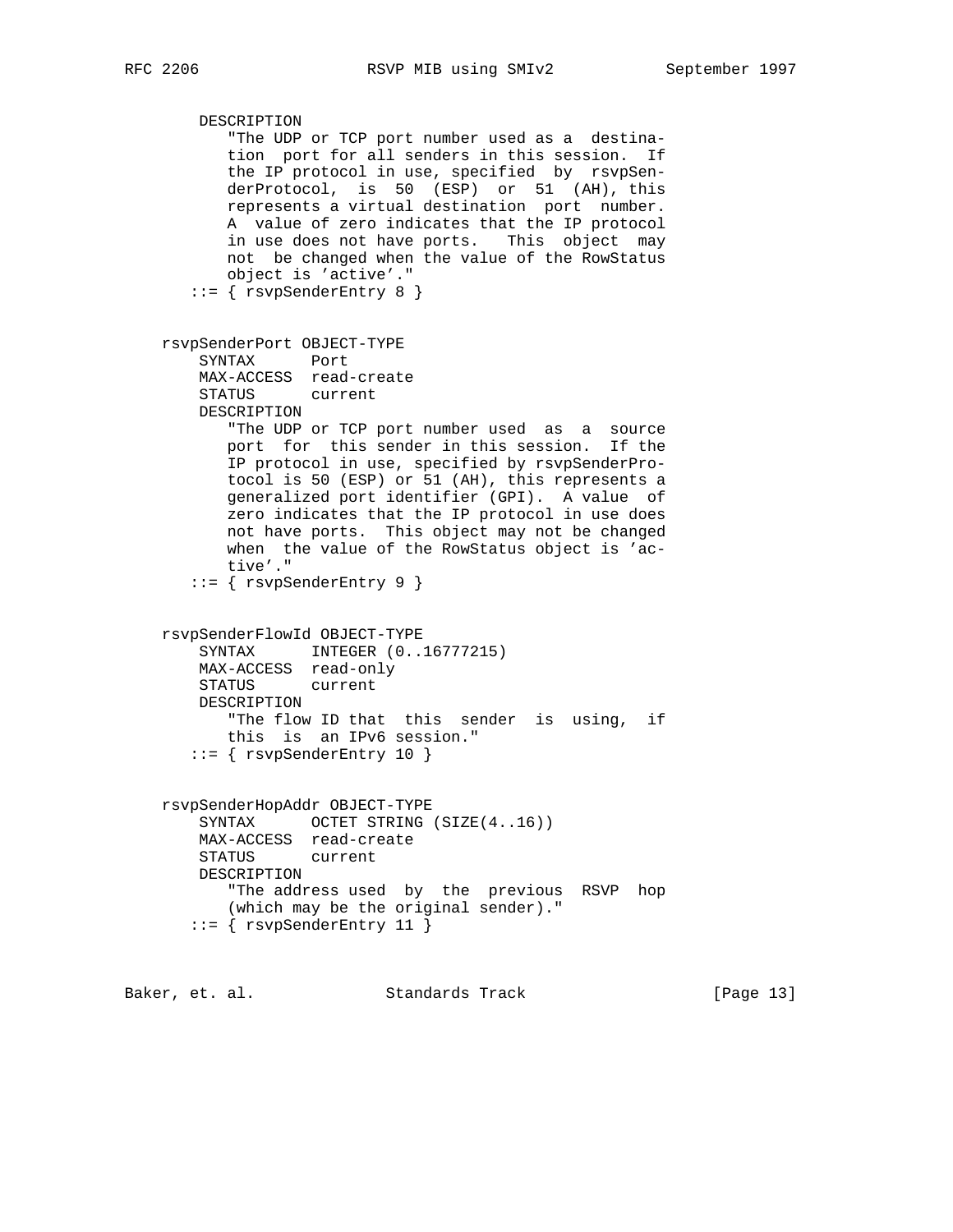```
 rsvpSenderHopLih OBJECT-TYPE
 SYNTAX Integer32
 MAX-ACCESS read-create
        STATUS current
        DESCRIPTION
           "The Logical Interface Handle used by the pre-
           vious RSVP hop (which may be the original
           sender)."
       ::= { rsvpSenderEntry 12 }
    rsvpSenderInterface OBJECT-TYPE
        SYNTAX InterfaceIndex
        MAX-ACCESS read-create
        STATUS current
        DESCRIPTION
           "The ifIndex value of the interface on which
           this PATH message was most recently received."
       ::= { rsvpSenderEntry 13 }
    rsvpSenderTSpecRate OBJECT-TYPE
 SYNTAX BitRate
 UNITS "bits per second"
        MAX-ACCESS read-create
        STATUS current
        DESCRIPTION
           "The Average Bit Rate of the sender's data
           stream. Within a transmission burst, the ar-
           rival rate may be as fast as rsvpSenderTSpec-
          PeakRate (if supported by the service model);
           however, averaged across two or more burst in-
           tervals, the rate should not exceed rsvpSen-
           derTSpecRate.
           Note that this is a prediction, often based on
           the general capability of a type of codec or
           particular encoding; the measured average rate
           may be significantly lower."
      ::= { rsvpSenderEntry 14 }
    rsvpSenderTSpecPeakRate OBJECT-TYPE
        SYNTAX BitRate
        UNITS "bits per second"
        MAX-ACCESS read-create
        STATUS current
        DESCRIPTION
```
Baker, et. al. Standards Track [Page 14]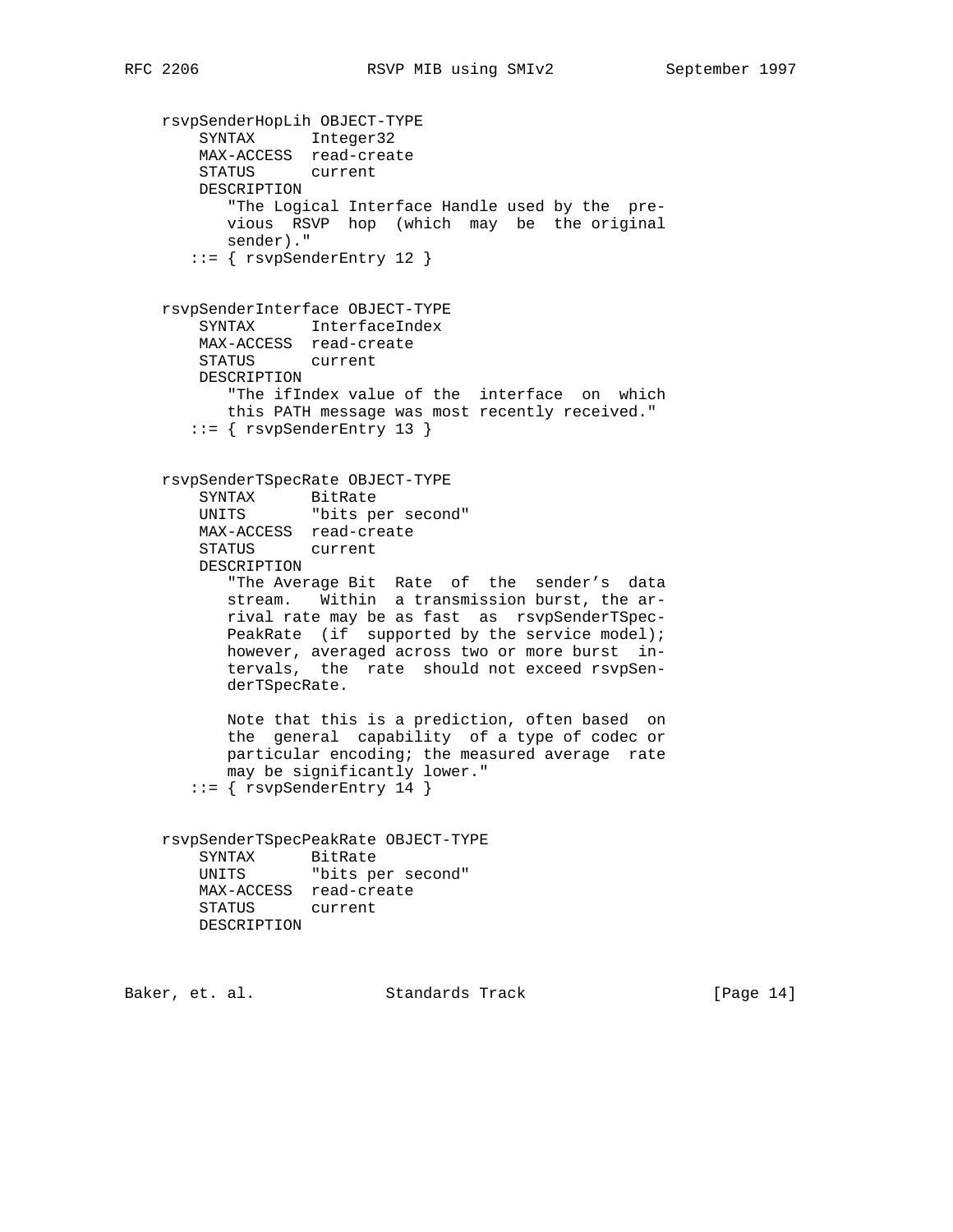```
 "The Peak Bit Rate of the sender's data stream.
           Traffic arrival is not expected to exceed this
 rate at any time, apart from the effects of
 jitter in the network. If not specified in the
           TSpec, this returns zero or noSuchValue."
       ::= { rsvpSenderEntry 15 }
    rsvpSenderTSpecBurst OBJECT-TYPE
 SYNTAX BurstSize
 UNITS "bytes"
        MAX-ACCESS read-create
        STATUS current
        DESCRIPTION
           "The size of the largest burst expected from
           the sender at a time."
      ::= { rsvpSenderEntry 16 }
    rsvpSenderTSpecMinTU OBJECT-TYPE
        SYNTAX MessageSize
        MAX-ACCESS read-create
        STATUS current
        DESCRIPTION
           "The minimum message size for this flow. The
           policing algorithm will treat smaller messages
           as though they are this size."
       ::= { rsvpSenderEntry 17 }
    rsvpSenderTSpecMaxTU OBJECT-TYPE
        SYNTAX MessageSize
        MAX-ACCESS read-create
        STATUS current
        DESCRIPTION
           "The maximum message size for this flow. The
           admission algorithm will reject TSpecs whose
           Maximum Transmission Unit, plus the interface
           headers, exceed the interface MTU."
       ::= { rsvpSenderEntry 18 }
    rsvpSenderInterval OBJECT-TYPE
        SYNTAX RefreshInterval
        MAX-ACCESS read-create
        STATUS current
        DESCRIPTION
           "The interval between refresh messages as ad-
Baker, et. al. Standards Track [Page 15]
```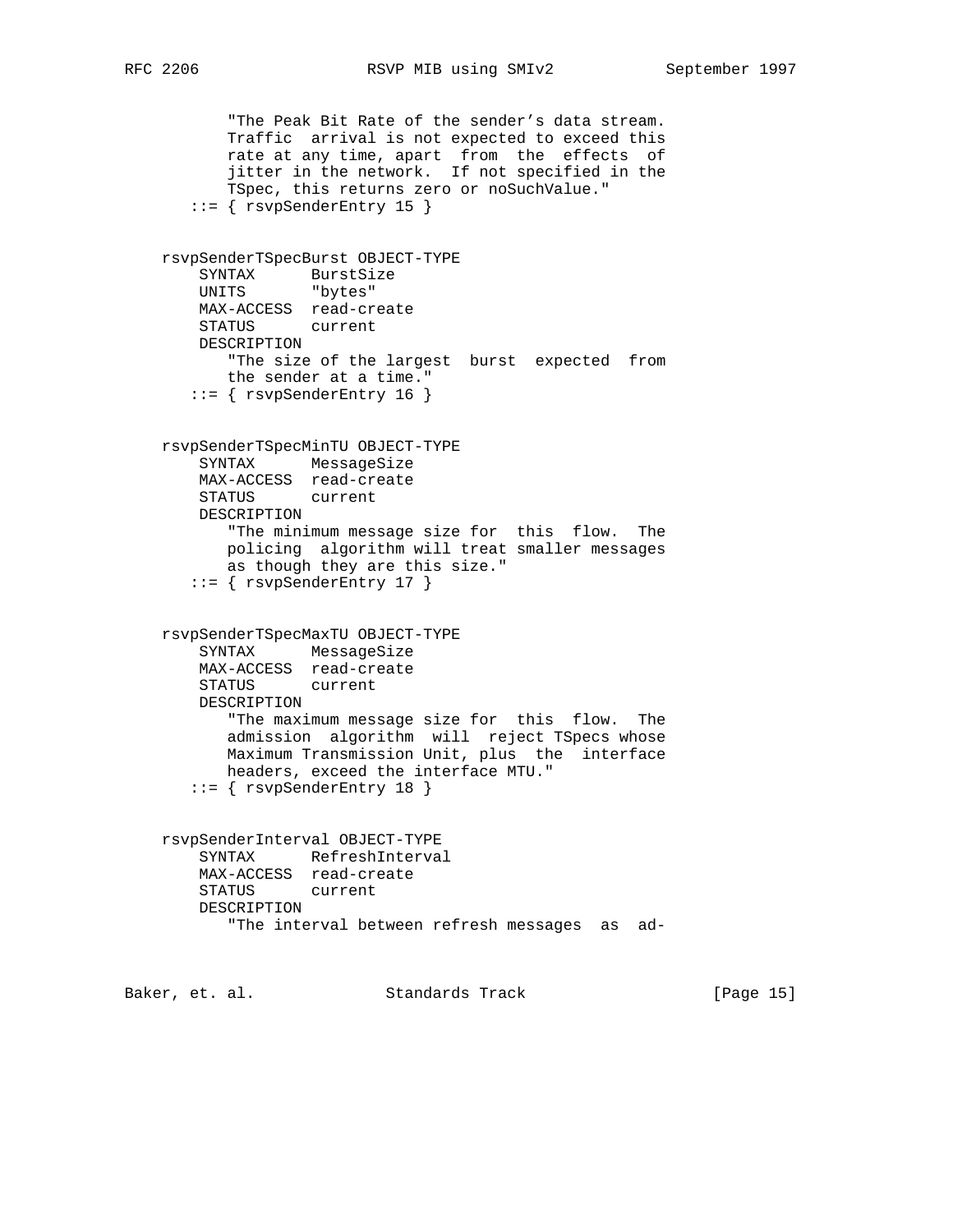```
 vertised by the Previous Hop."
       ::= { rsvpSenderEntry 19 }
    rsvpSenderRSVPHop OBJECT-TYPE
        SYNTAX TruthValue
        MAX-ACCESS read-create
        STATUS current
        DESCRIPTION
           "If TRUE, the node believes that the previous
           IP hop is an RSVP hop. If FALSE, the node be-
           lieves that the previous IP hop may not be an
           RSVP hop."
       ::= { rsvpSenderEntry 20 }
    rsvpSenderLastChange OBJECT-TYPE
        SYNTAX TimeStamp
        MAX-ACCESS read-only
        STATUS current
        DESCRIPTION
           "The time of the last change in this PATH mes-
           sage; This is either the first time it was re-
           ceived or the time of the most recent change in
           parameters."
        ::= { rsvpSenderEntry 21 }
    rsvpSenderPolicy OBJECT-TYPE
       SYNTAX OCTET STRING (SIZE(4..65536))
        MAX-ACCESS read-create
        STATUS current
        DESCRIPTION
           "The contents of the policy object, displayed
           as an uninterpreted string of octets, including
           the object header. In the absence of such an
           object, this should be of zero length."
       ::= { rsvpSenderEntry 22 }
    rsvpSenderAdspecBreak OBJECT-TYPE
        SYNTAX TruthValue
        MAX-ACCESS read-create
        STATUS current
        DESCRIPTION
           "The global break bit general characterization
           parameter from the ADSPEC. If TRUE, at least
           one non-IS hop was detected in the path. If
Baker, et. al. Standards Track [Page 16]
```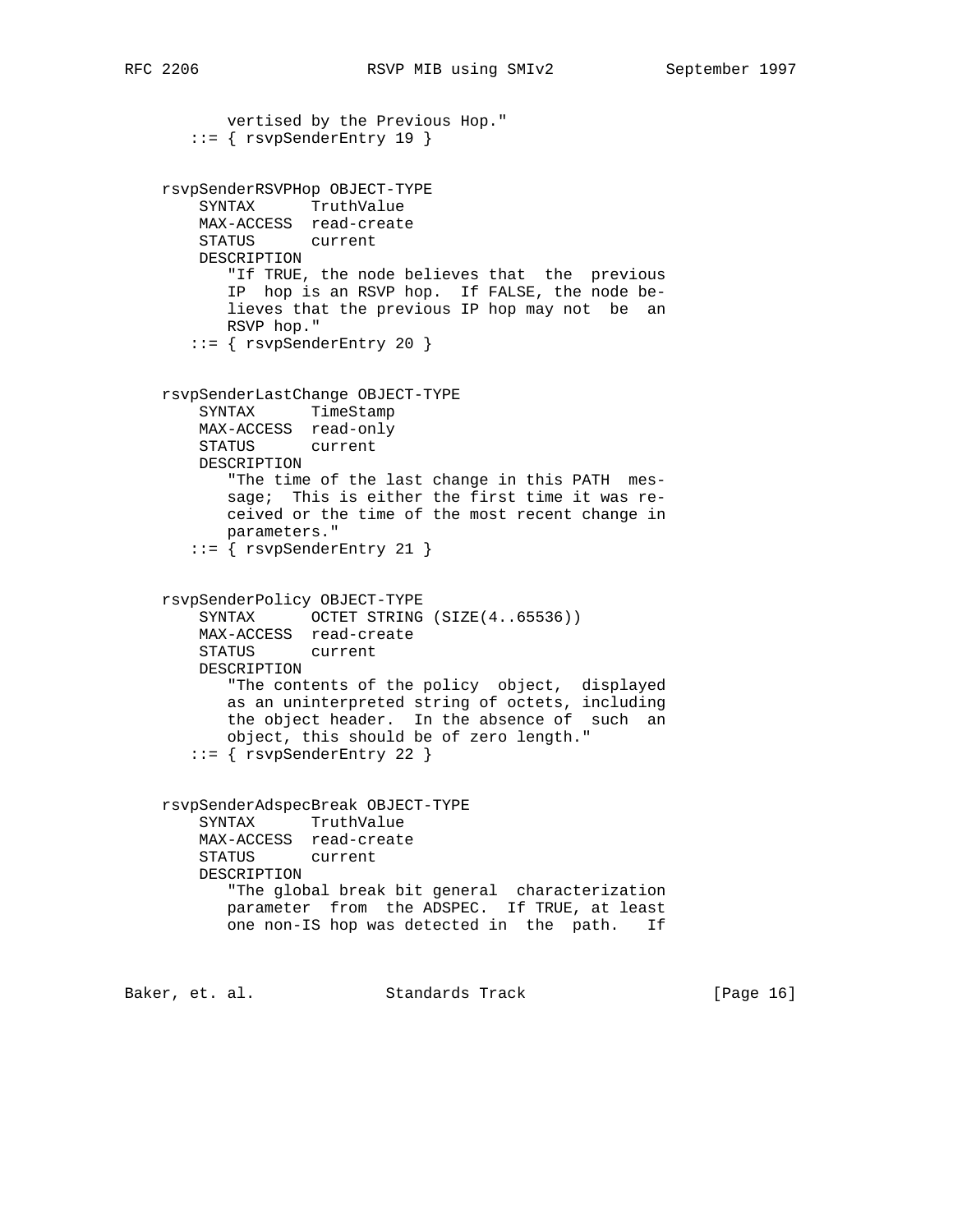```
 FALSE, no non-IS hops were detected."
       ::= { rsvpSenderEntry 23 }
    rsvpSenderAdspecHopCount OBJECT-TYPE
       SYNTAX INTEGER (0..65535)
        MAX-ACCESS read-create
        STATUS current
        DESCRIPTION
           "The hop count general characterization parame-
           ter from the ADSPEC. A return of zero or
           noSuchValue indicates one of the following con-
           ditions:
              the invalid bit was set
              the parameter was not present"
       ::= { rsvpSenderEntry 24 }
    rsvpSenderAdspecPathBw OBJECT-TYPE
        SYNTAX BitRate
        UNITS "bits per second"
        MAX-ACCESS read-create
        STATUS current
        DESCRIPTION
           "The path bandwidth estimate general character-
           ization parameter from the ADSPEC. A return of
           zero or noSuchValue indicates one of the fol-
           lowing conditions:
              the invalid bit was set
              the parameter was not present"
       ::= { rsvpSenderEntry 25 }
    rsvpSenderAdspecMinLatency OBJECT-TYPE
 SYNTAX Integer32
 UNITS "microseconds"
        MAX-ACCESS read-create
        STATUS current
        DESCRIPTION
           "The minimum path latency general characteriza-
           tion parameter from the ADSPEC. A return of
           zero or noSuchValue indicates one of the fol-
           lowing conditions:
              the invalid bit was set
              the parameter was not present"
Baker, et. al. Standards Track [Page 17]
```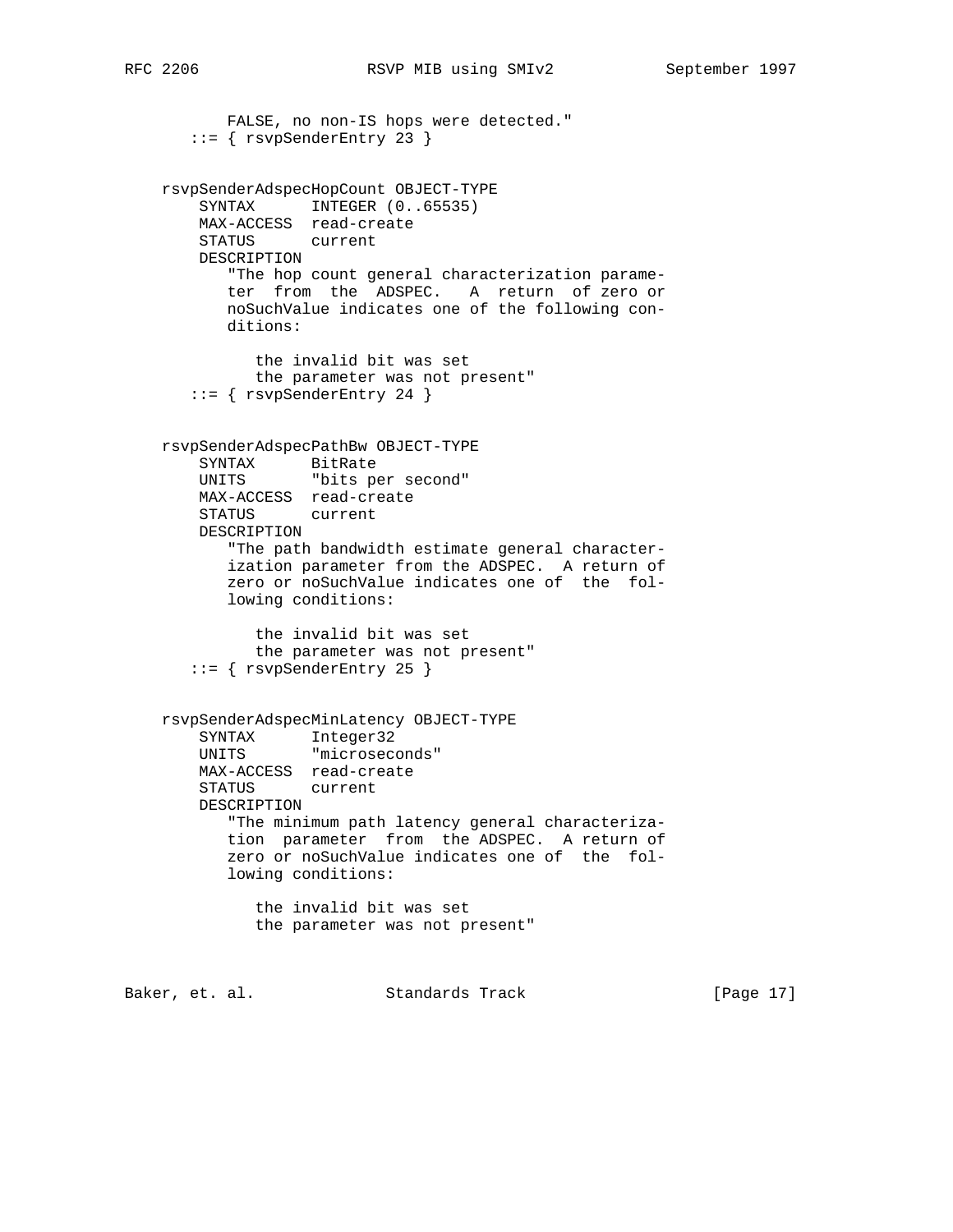```
 ::= { rsvpSenderEntry 26 }
    rsvpSenderAdspecMtu OBJECT-TYPE
SYNTAX INTEGER (0..65535)
 UNITS "bytes"
        MAX-ACCESS read-create
        STATUS current
        DESCRIPTION
           "The composed Maximum Transmission Unit general
           characterization parameter from the ADSPEC. A
           return of zero or noSuchValue indicates one of
           the following conditions:
              the invalid bit was set
              the parameter was not present"
       ::= { rsvpSenderEntry 27 }
    rsvpSenderAdspecGuaranteedSvc OBJECT-TYPE
        SYNTAX TruthValue
        MAX-ACCESS read-create
        STATUS current
        DESCRIPTION
           "If TRUE, the ADSPEC contains a Guaranteed Ser-
           vice fragment. If FALSE, the ADSPEC does not
           contain a Guaranteed Service fragment."
       ::= { rsvpSenderEntry 28 }
    rsvpSenderAdspecGuaranteedBreak OBJECT-TYPE
        SYNTAX TruthValue
        MAX-ACCESS read-create
        STATUS current
        DESCRIPTION
           "If TRUE, the Guaranteed Service fragment has
           its 'break' bit set, indicating that one or
 more nodes along the path do not support the
 guaranteed service. If FALSE, and rsvpSen-
           derAdspecGuaranteedSvc is TRUE, the 'break' bit
           is not set.
           If rsvpSenderAdspecGuaranteedSvc is FALSE, this
           returns FALSE or noSuchValue."
       ::= { rsvpSenderEntry 29 }
    rsvpSenderAdspecGuaranteedCtot OBJECT-TYPE
```
Baker, et. al. Standards Track [Page 18]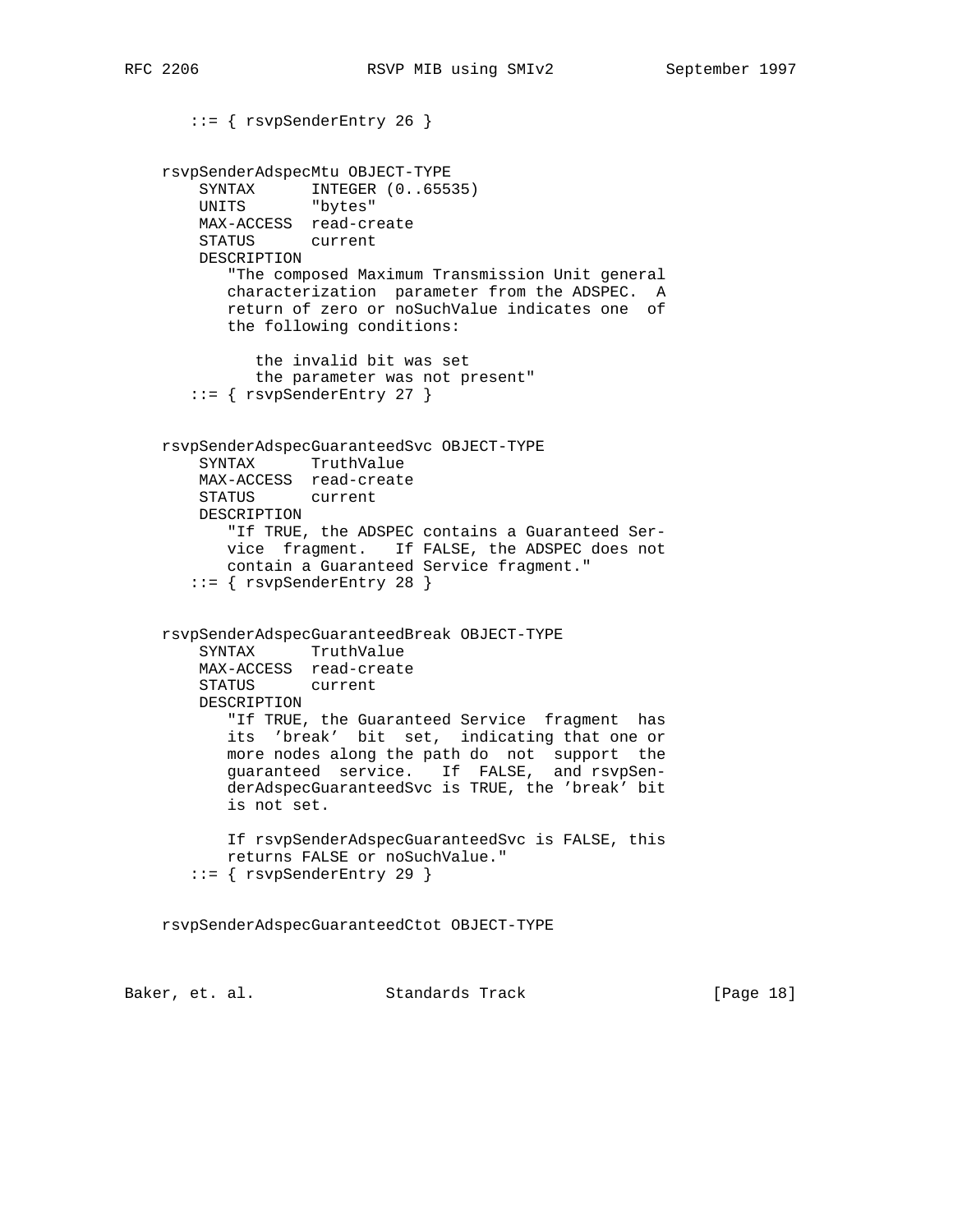```
 SYNTAX Integer32
 UNITS "bytes"
        MAX-ACCESS read-create
        STATUS current
        DESCRIPTION
           "If rsvpSenderAdspecGuaranteedSvc is TRUE, this
           is the end-to-end composed value for the
           guaranteed service 'C' parameter. A return of
           zero or noSuchValue indicates one of the fol-
           lowing conditions:
              the invalid bit was set
              the parameter was not present
           If rsvpSenderAdspecGuaranteedSvc is FALSE, this
           returns zero or noSuchValue."
       ::= { rsvpSenderEntry 30 }
    rsvpSenderAdspecGuaranteedDtot OBJECT-TYPE
        SYNTAX Integer32
        UNITS "microseconds"
        MAX-ACCESS read-create
        STATUS current
        DESCRIPTION
           "If rsvpSenderAdspecGuaranteedSvc is TRUE, this
           is the end-to-end composed value for the
           guaranteed service 'D' parameter. A return of
           zero or noSuchValue indicates one of the fol-
           lowing conditions:
              the invalid bit was set
              the parameter was not present
           If rsvpSenderAdspecGuaranteedSvc is FALSE, this
           returns zero or noSuchValue."
       ::= { rsvpSenderEntry 31 }
    rsvpSenderAdspecGuaranteedCsum OBJECT-TYPE
        SYNTAX Integer32
        UNITS "bytes"
        MAX-ACCESS read-create
        STATUS current
        DESCRIPTION
           "If rsvpSenderAdspecGuaranteedSvc is TRUE, this
           is the composed value for the guaranteed ser-
```
Baker, et. al. Standards Track [Page 19]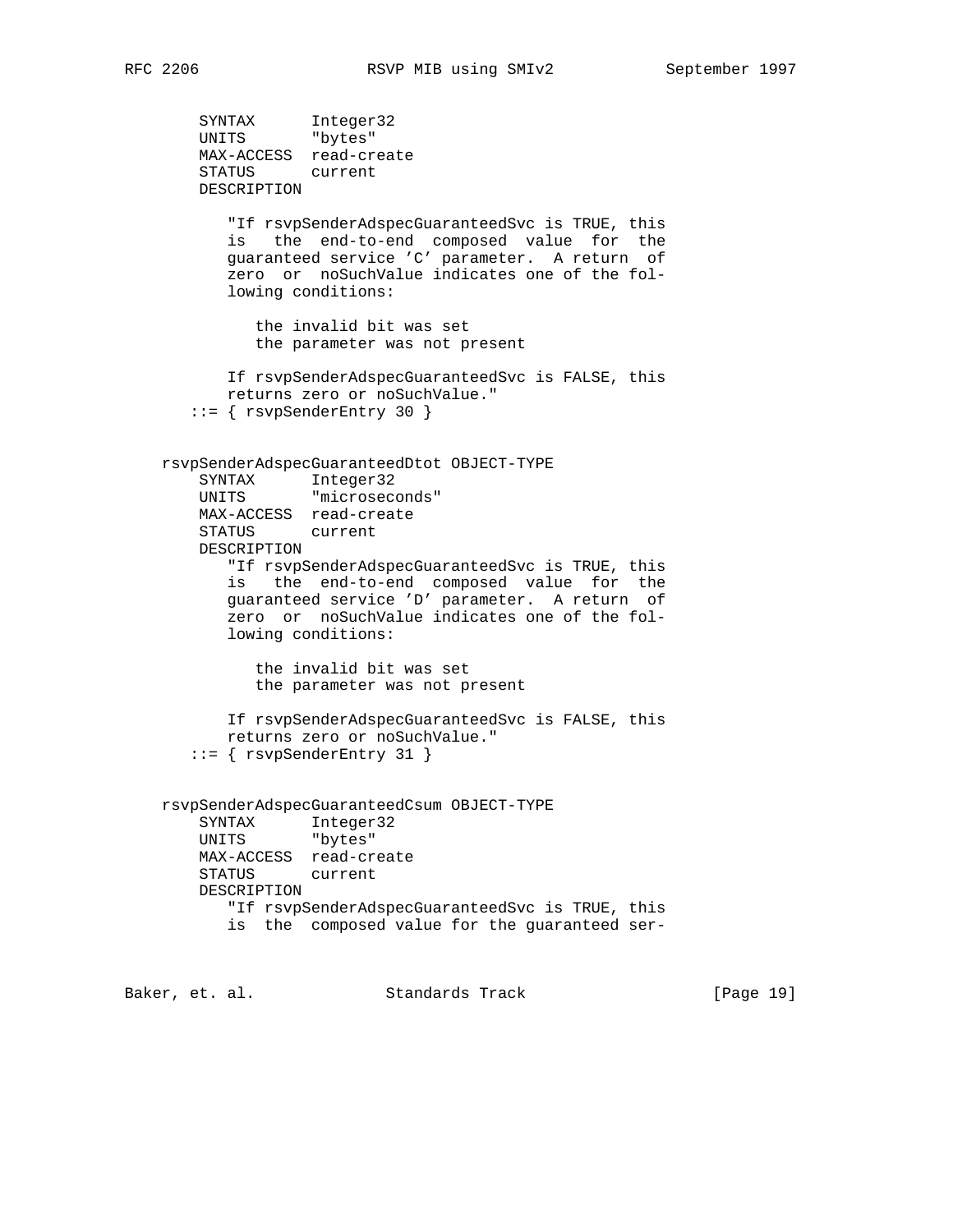```
 vice 'C' parameter since the last reshaping
           point. A return of zero or noSuchValue indi-
           cates one of the following conditions:
              the invalid bit was set
              the parameter was not present
           If rsvpSenderAdspecGuaranteedSvc is FALSE, this
           returns zero or noSuchValue."
        ::= { rsvpSenderEntry 32 }
    rsvpSenderAdspecGuaranteedDsum OBJECT-TYPE
 SYNTAX Integer32
 UNITS "microseconds"
        MAX-ACCESS read-create
        STATUS current
        DESCRIPTION
           "If rsvpSenderAdspecGuaranteedSvc is TRUE, this
           is the composed value for the guaranteed ser-
           vice 'D' parameter since the last reshaping
           point. A return of zero or noSuchValue indi-
           cates one of the following conditions:
              the invalid bit was set
              the parameter was not present
           If rsvpSenderAdspecGuaranteedSvc is FALSE, this
           returns zero or noSuchValue."
        ::= { rsvpSenderEntry 33 }
    rsvpSenderAdspecGuaranteedHopCount OBJECT-TYPE
       SYNTAX INTEGER (0..65535)
        MAX-ACCESS read-create
        STATUS current
        DESCRIPTION
           "If rsvpSenderAdspecGuaranteedSvc is TRUE, this
           is the service-specific override of the hop
           count general characterization parameter from
           the ADSPEC. A return of zero or noSuchValue
           indicates one of the following conditions:
              the invalid bit was set
              the parameter was not present
           If rsvpSenderAdspecGuaranteedSvc is FALSE, this
Baker, et. al. Standards Track [Page 20]
```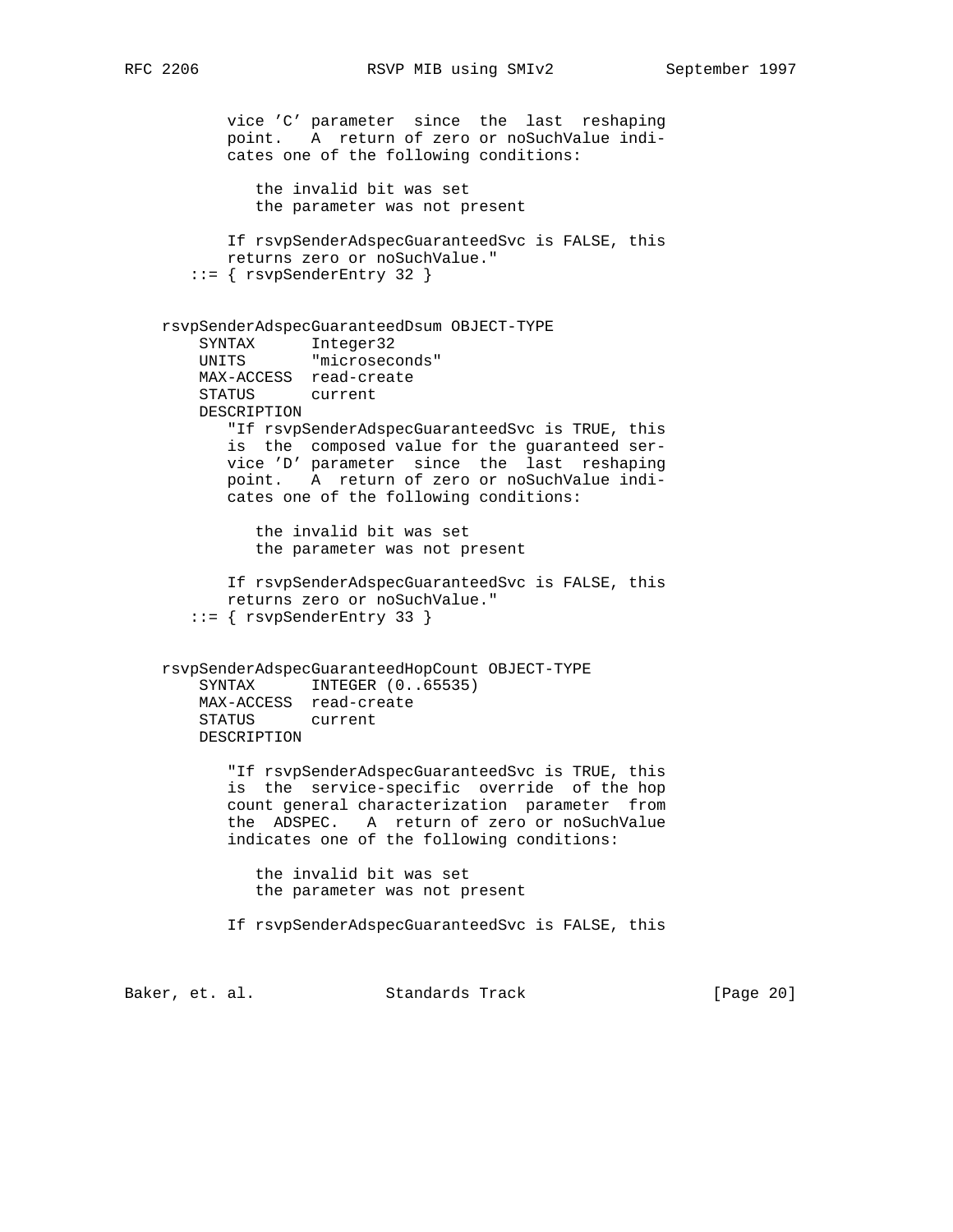```
 returns zero or noSuchValue."
       ::= { rsvpSenderEntry 34 }
    rsvpSenderAdspecGuaranteedPathBw OBJECT-TYPE
        SYNTAX BitRate
        UNITS "bits per second"
        MAX-ACCESS read-create
        STATUS current
        DESCRIPTION
           "If rsvpSenderAdspecGuaranteedSvc is TRUE, this
           is the service-specific override of the path
           bandwidth estimate general characterization
           parameter from the ADSPEC. A return of zero or
           noSuchValue indicates one of the following con-
           ditions:
              the invalid bit was set
              the parameter was not present
           If rsvpSenderAdspecGuaranteedSvc is FALSE, this
           returns zero or noSuchValue."
       ::= { rsvpSenderEntry 35 }
    rsvpSenderAdspecGuaranteedMinLatency OBJECT-TYPE
 SYNTAX Integer32
 UNITS "microseconds"
        MAX-ACCESS read-create
        STATUS current
        DESCRIPTION
           "If rsvpSenderAdspecGuaranteedSvc is TRUE, this
           is the service-specific override of the minimum
           path latency general characterization parameter
           from the ADSPEC. A return of zero or noSuch-
           Value indicates one of the following condi-
           tions:
              the invalid bit was set
              the parameter was not present
           If rsvpSenderAdspecGuaranteedSvc is FALSE, this
           returns zero or noSuchValue."
       ::= { rsvpSenderEntry 36 }
    rsvpSenderAdspecGuaranteedMtu OBJECT-TYPE
       SYNTAX INTEGER (0..65535)
```
Baker, et. al. Standards Track [Page 21]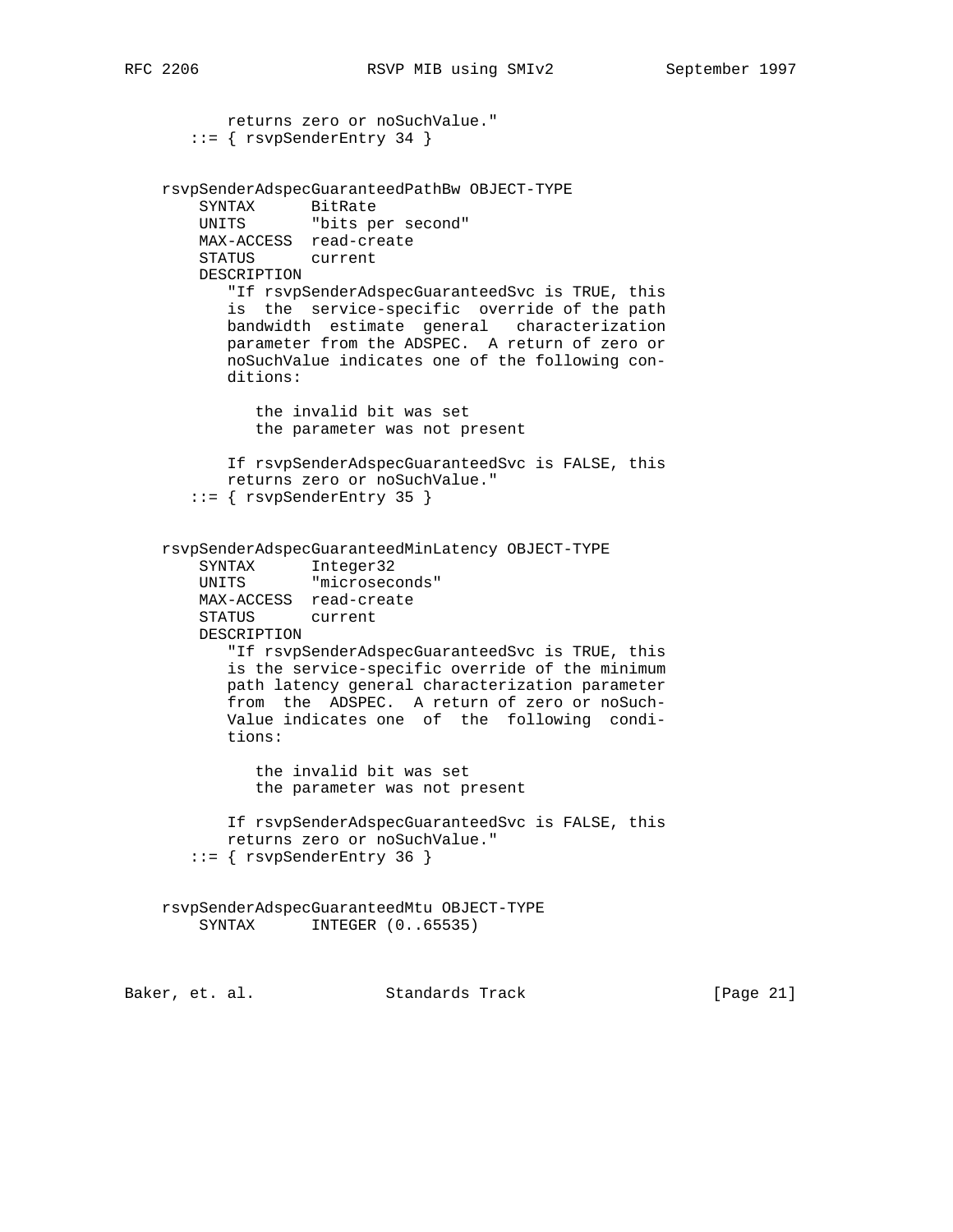```
 UNITS "bytes"
        MAX-ACCESS read-create
        STATUS current
        DESCRIPTION
           "If rsvpSenderAdspecGuaranteedSvc is TRUE, this
           is the service-specific override of the com-
           posed Maximum Transmission Unit general charac-
           terization parameter from the ADSPEC. A return
           of zero or noSuchValue indicates one of the
           following conditions:
              the invalid bit was set
              the parameter was not present
           If rsvpSenderAdspecGuaranteedSvc is FALSE, this
           returns zero or noSuchValue."
       ::= { rsvpSenderEntry 37 }
    rsvpSenderAdspecCtrlLoadSvc OBJECT-TYPE
        SYNTAX TruthValue
        MAX-ACCESS read-create
        STATUS current
        DESCRIPTION
           "If TRUE, the ADSPEC contains a Controlled Load
           Service fragment. If FALSE, the ADSPEC does
           not contain a Controlled Load Service frag-
           ment."
       ::= { rsvpSenderEntry 38 }
    rsvpSenderAdspecCtrlLoadBreak OBJECT-TYPE
        SYNTAX TruthValue
        MAX-ACCESS read-create
        STATUS current
        DESCRIPTION
           "If TRUE, the Controlled Load Service fragment
           has its 'break' bit set, indicating that one or
 more nodes along the path do not support the
 controlled load service. If FALSE, and
 rsvpSenderAdspecCtrlLoadSvc is TRUE, the
           'break' bit is not set.
           If rsvpSenderAdspecCtrlLoadSvc is FALSE, this
           returns FALSE or noSuchValue."
       ::= { rsvpSenderEntry 39 }
```
Baker, et. al. Standards Track [Page 22]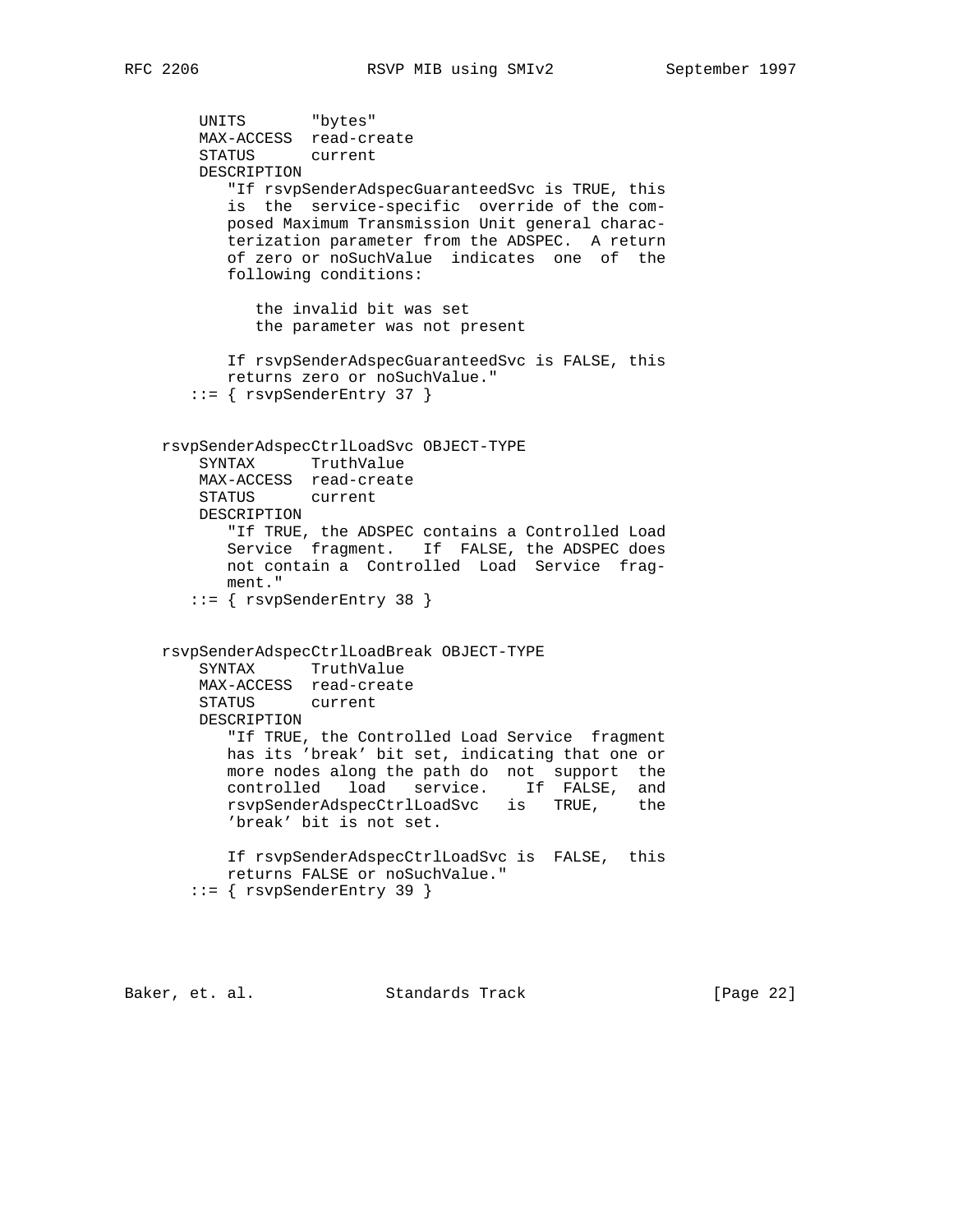rsvpSenderAdspecCtrlLoadHopCount OBJECT-TYPE SYNTAX INTEGER (0..65535) MAX-ACCESS read-create STATUS current DESCRIPTION "If rsvpSenderAdspecCtrlLoadSvc is TRUE, this is the service-specific override of the hop count general characterization parameter from the ADSPEC. A return of zero or noSuchValue indicates one of the following conditions: the invalid bit was set the parameter was not present If rsvpSenderAdspecCtrlLoadSvc is FALSE, this returns zero or noSuchValue." ::= { rsvpSenderEntry 40 } rsvpSenderAdspecCtrlLoadPathBw OBJECT-TYPE SYNTAX BitRate UNITS "bits per second" MAX-ACCESS read-create STATUS current DESCRIPTION "If rsvpSenderAdspecCtrlLoadSvc is TRUE, this is the service-specific override of the path bandwidth estimate general characterization parameter from the ADSPEC. A return of zero or noSuchValue indicates one of the following con ditions: the invalid bit was set the parameter was not present If rsvpSenderAdspecCtrlLoadSvc is FALSE, this returns zero or noSuchValue." ::= { rsvpSenderEntry 41 } rsvpSenderAdspecCtrlLoadMinLatency OBJECT-TYPE SYNTAX Integer32 UNITS "microseconds" MAX-ACCESS read-create STATUS current DESCRIPTION "If rsvpSenderAdspecCtrlLoadSvc is TRUE, this

Baker, et. al. Standards Track [Page 23]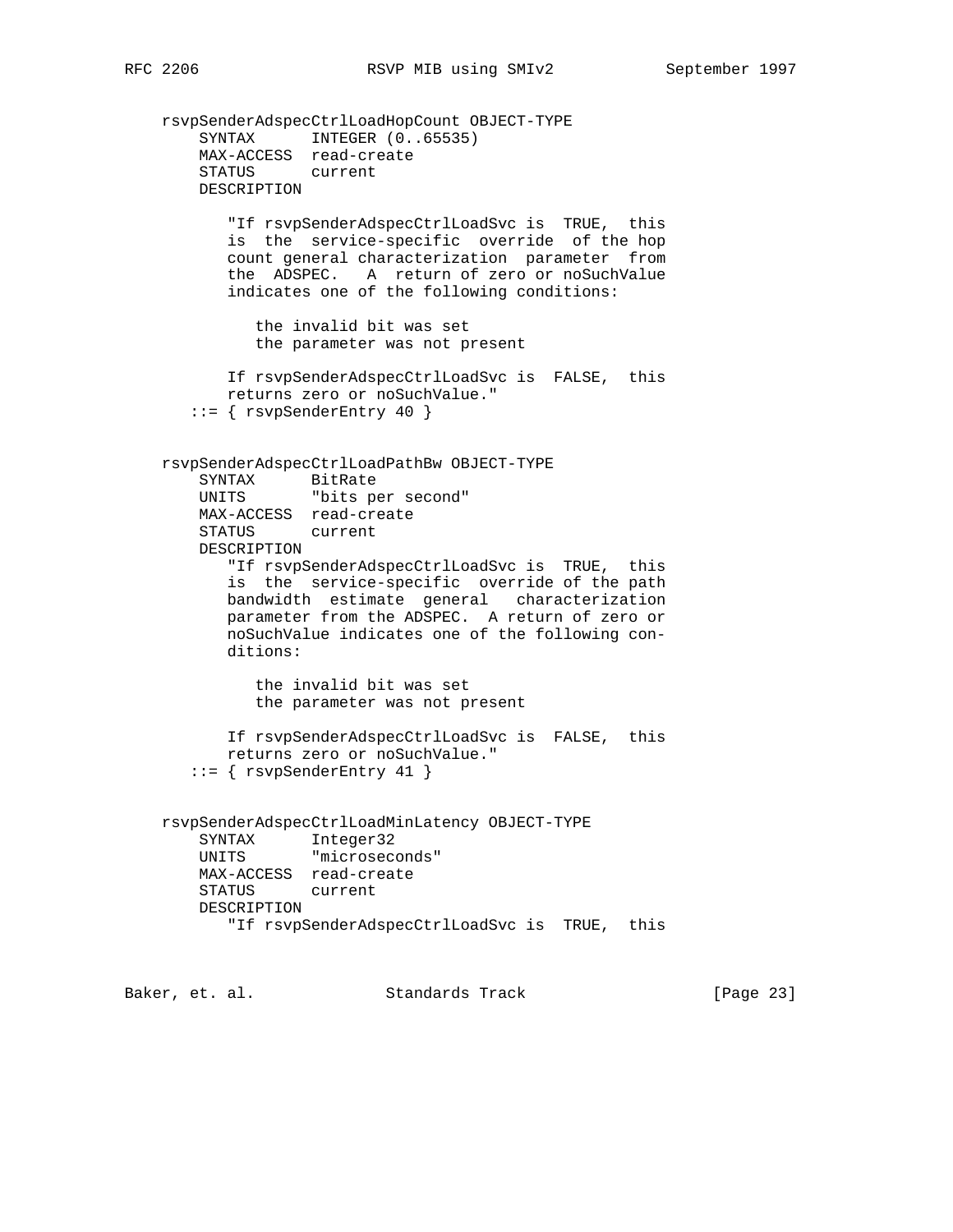```
 is the service-specific override of the minimum
           path latency general characterization parameter
           from the ADSPEC. A return of zero or noSuch-
           Value indicates one of the following condi-
           tions:
              the invalid bit was set
              the parameter was not present
           If rsvpSenderAdspecCtrlLoadSvc is FALSE, this
           returns zero or noSuchValue."
       ::= { rsvpSenderEntry 42 }
    rsvpSenderAdspecCtrlLoadMtu OBJECT-TYPE
SYNTAX INTEGER (0..65535)
 UNITS "bytes"
        MAX-ACCESS read-create
        STATUS current
        DESCRIPTION
           "If rsvpSenderAdspecCtrlLoadSvc is TRUE, this
           is the service-specific override of the com-
           posed Maximum Transmission Unit general charac-
           terization parameter from the ADSPEC. A return
           of zero or noSuchValue indicates one of the
           following conditions:
              the invalid bit was set
              the parameter was not present
           If rsvpSenderAdspecCtrlLoadSvc is FALSE, this
           returns zero or noSuchValue."
       ::= { rsvpSenderEntry 43 }
    rsvpSenderStatus OBJECT-TYPE
        SYNTAX RowStatus
        MAX-ACCESS read-create
        STATUS current
        DESCRIPTION
           "'active' for all active PATH messages. This
           object may be used to install static PATH in-
           formation or delete PATH information."
      ::= { rsvpSenderEntry 44 }
    rsvpSenderTTL OBJECT-TYPE
       SYNTAX INTEGER (0..255)Baker, et. al. Standards Track [Page 24]
```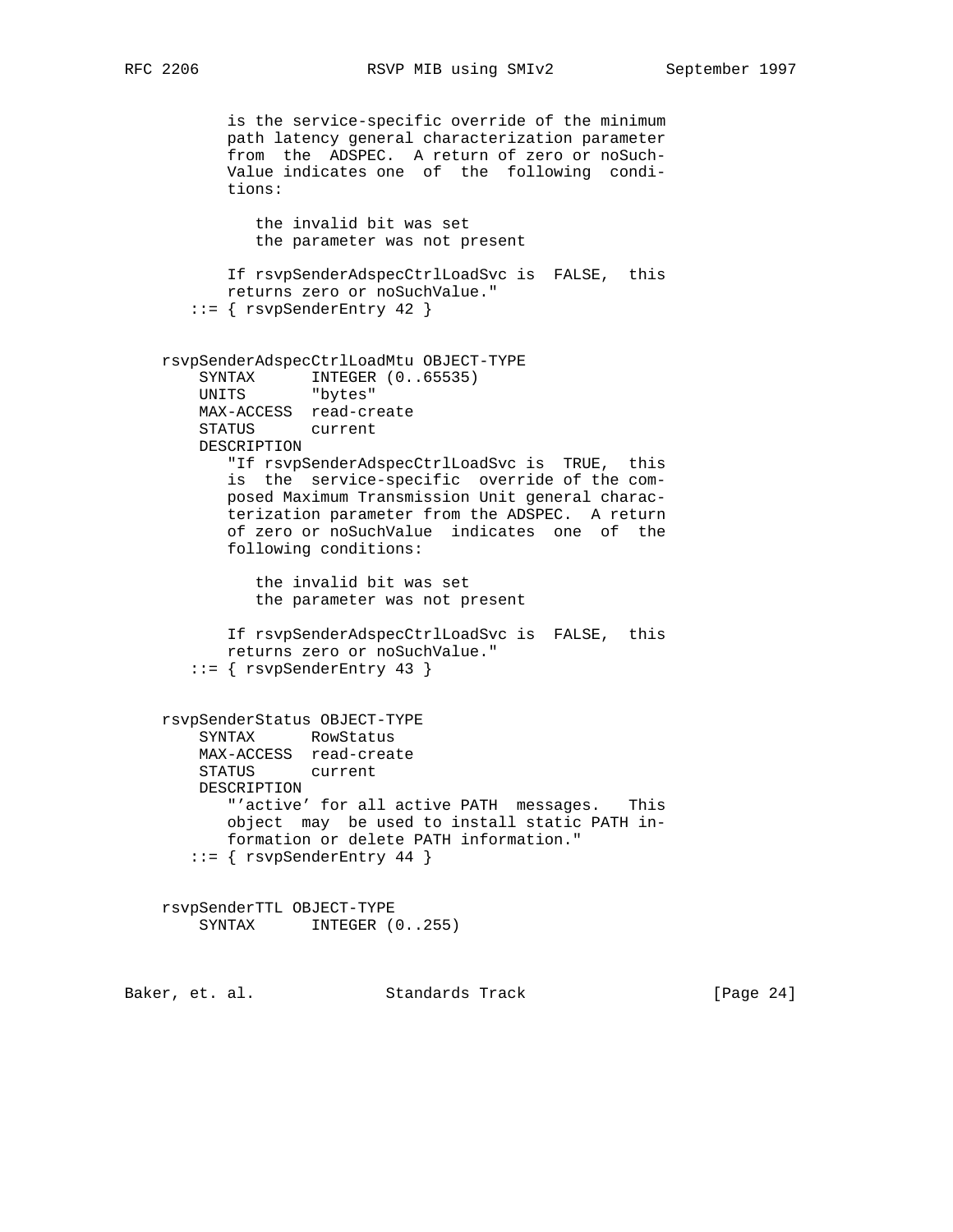```
 MAX-ACCESS read-only
        STATUS current
        DESCRIPTION
           "The TTL value in the RSVP header that was last
           received."
        ::= { rsvpSenderEntry 45 }
    rsvpSenderOutInterfaceTable OBJECT-TYPE
        SYNTAX SEQUENCE OF RsvpSenderOutInterfaceEntry
        MAX-ACCESS not-accessible
        STATUS current
        DESCRIPTION
           "List of outgoing interfaces that PATH messages
           use. The ifIndex is the ifIndex value of the
           egress interface."
        ::= \{ \text{rsvpobjects } 3 \} rsvpSenderOutInterfaceEntry OBJECT-TYPE
        SYNTAX RsvpSenderOutInterfaceEntry
        MAX-ACCESS not-accessible
        STATUS current
        DESCRIPTION
           "List of outgoing interfaces that a particular
           PATH message has."
       INDEX { rsvpSessionNumber, rsvpSenderNumber, ifIndex }
        ::= { rsvpSenderOutInterfaceTable 1 }
RsvpSenderOutInterfaceEntry ::=
    SEQUENCE {
        rsvpSenderOutInterfaceStatus RowStatus
     }
    rsvpSenderOutInterfaceStatus OBJECT-TYPE
        SYNTAX RowStatus
        MAX-ACCESS read-only
        STATUS current
        DESCRIPTION
           "'active' for all active PATH messages."
        ::= { rsvpSenderOutInterfaceEntry 1 }
-- The RSVP Reservation Requests Received Table contains the
-- information displayed by receivers regarding their needs with
-- respect to sessions and senders. It is in essence a list of the
-- valid RESV messages that the RSVP Router or Host is receiving.
```
Baker, et. al. Standards Track [Page 25]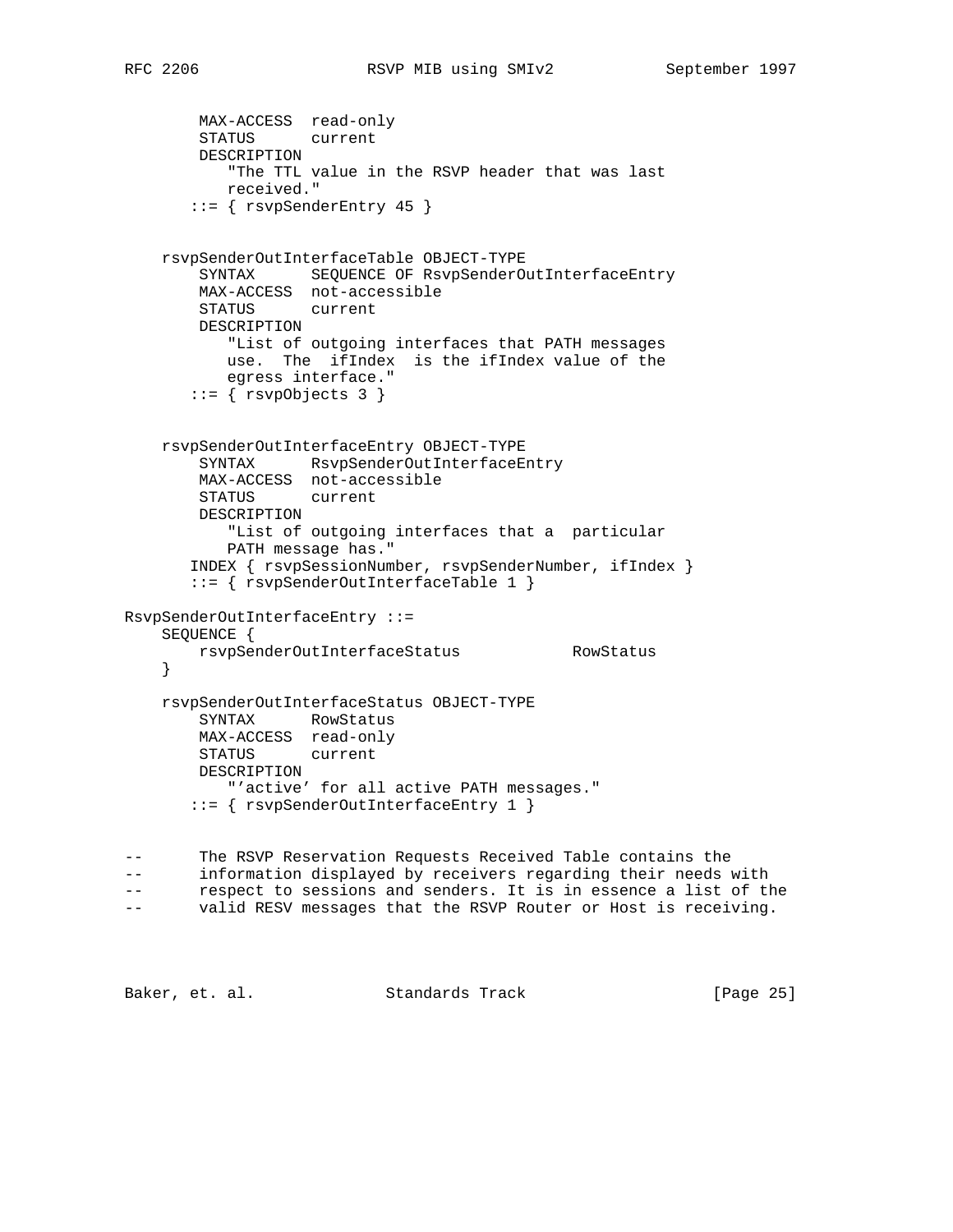```
 rsvpResvNewIndex OBJECT-TYPE
        SYNTAX TestAndIncr
        MAX-ACCESS read-write
        STATUS current
        DESCRIPTION
           "This object is used to assign values to
          rsvpResvNumber as described in 'Textual Conven-
          tions for SNMPv2'. The network manager reads
          the object, and then writes the value back in
          the SET that creates a new instance of
          rsvpResvEntry. If the SET fails with the code
           'inconsistentValue', then the process must be
          repeated; If the SET succeeds, then the object
           is incremented, and the new instance is created
          according to the manager's directions."
       ::= { rsvpGenObjects 3 }
    rsvpResvTable OBJECT-TYPE
        SYNTAX SEQUENCE OF RsvpResvEntry
        MAX-ACCESS not-accessible
        STATUS current
        DESCRIPTION
          "Information describing the state information
          displayed by receivers in RESV messages."
       ::= \{ \text{rsvp} \odot \text{bjects} \; 4 \; \} rsvpResvEntry OBJECT-TYPE
        SYNTAX RsvpResvEntry
        MAX-ACCESS not-accessible
        STATUS current
        DESCRIPTION
           "Information describing the state information
          displayed by a single receiver's RESV message
          concerning a single sender."
       INDEX { rsvpSessionNumber, rsvpResvNumber }
      ::= { rsv pResvTable 1 }
    RsvpResvEntry ::=
        SEQUENCE {
rsvpResvNumber SessionNumber,
rsvpResvType SessionType,
 rsvpResvDestAddr OCTET STRING,
 rsvpResvSenderAddr OCTET STRING,
```
Baker, et. al. Standards Track [Page 26]

rsvpResvDestAddrLength INTEGER,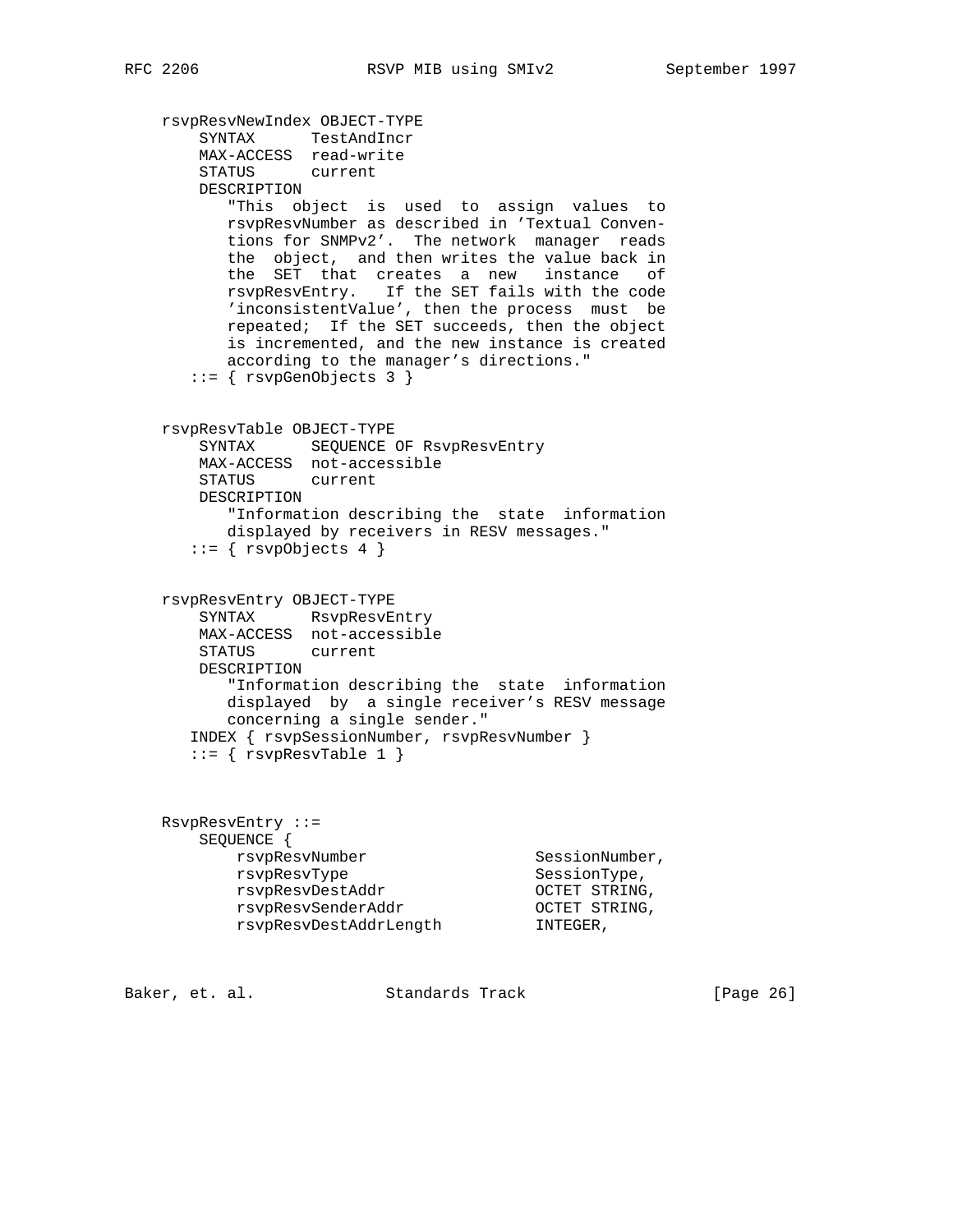rsvpResvSenderAddrLength INTEGER, rsvpResvProtocol Protocol, rsvpResvDestPort Port, rsvpResvPort Port, rsvpResvHopAddr OCTET STRING, rsvpResvHopLih Integer32, rsvpResvInterface Manuel InterfaceIndex, rsvpResvService CosService, rsvpResvTSpecRate and BitRate, rsvpResvTSpecPeakRate BitRate, rsvpResvTSpecBurst BurstSize, rsvpResvTSpecMinTU MessageSize, rsvpResvTSpecMaxTU MessageSize, rsvpResvRSpecRate and BitRate, rsvpResvRSpecSlack Integer32, rsvpResvInterval RefreshInterval, rsvpResvScope OCTET STRING, rsvpResvShared TruthValue, rsvpResvExplicit TruthValue, rsvpResvRSVPHop TruthValue, rsvpResvLastChange TimeStamp, rsvpResvPolicy CCTET STRING, rsvpResvStatus RowStatus, rsvpResvTTL **INTEGER**, rsvpResvFlowId INTEGER } rsvpResvNumber OBJECT-TYPE SYNTAX SessionNumber MAX-ACCESS not-accessible STATUS current DESCRIPTION "The number of this reservation request. This is for SNMP Indexing purposes only and has no relation to any protocol value."  $::=$  {  $rsv p$ ResvEntry 1 } rsvpResvType OBJECT-TYPE SYNTAX SessionType MAX-ACCESS read-create STATUS current DESCRIPTION "The type of session (IP4, IP6, IP6 with flow information, etc)."  $::=$  {  $rsv p$ ResvEntry 2 }

Baker, et. al. Standards Track [Page 27]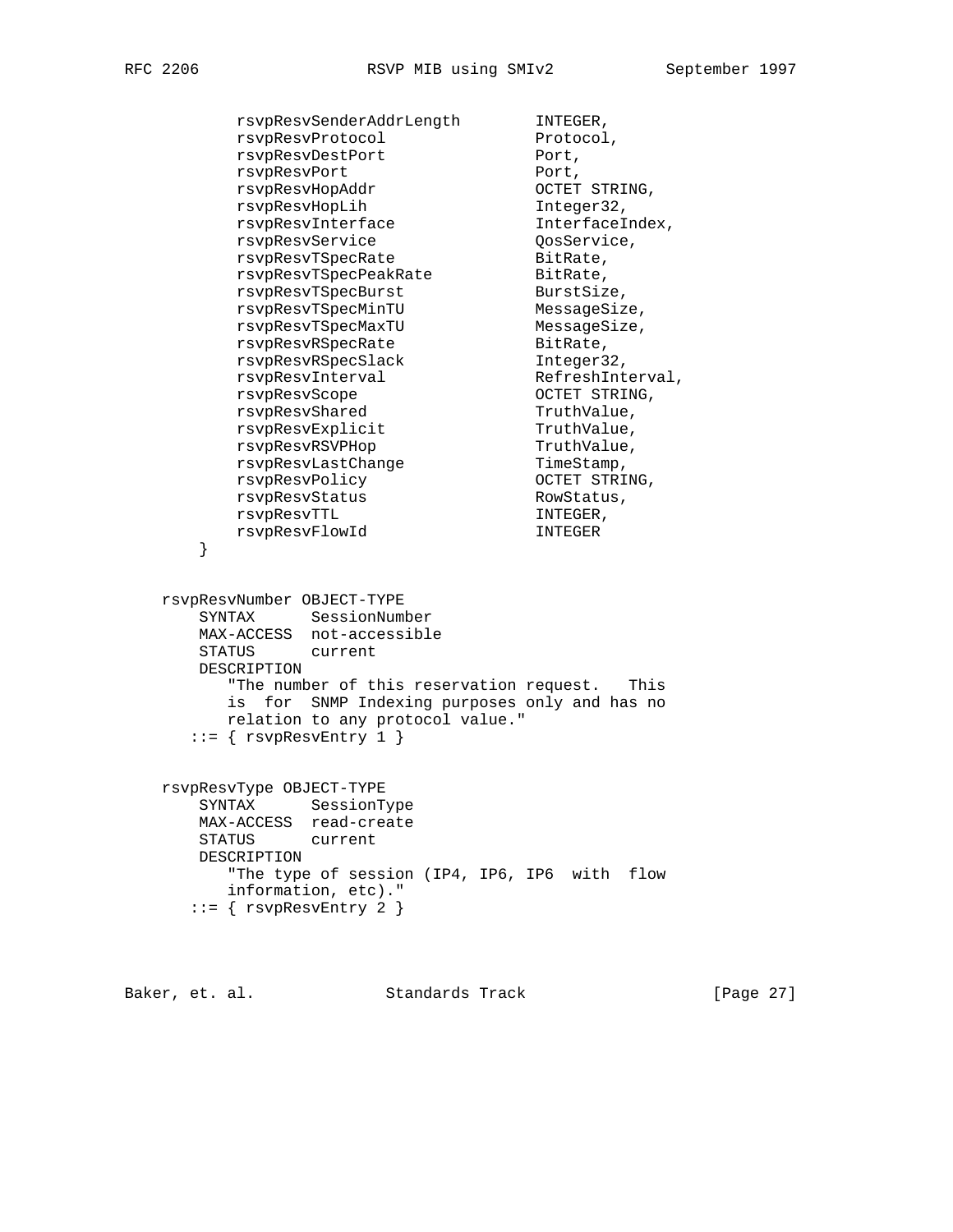```
 rsvpResvDestAddr OBJECT-TYPE
   SYNTAX OCTET STRING (SIZE(4..16))
    MAX-ACCESS read-create
    STATUS current
    DESCRIPTION
        "The destination address used by all senders in
       this session. This object may not be changed
       when the value of the RowStatus object is 'ac-
       tive'."
   ::= { rsv pResvEntry 3 }
 rsvpResvSenderAddr OBJECT-TYPE
    SYNTAX OCTET STRING (SIZE(4..16))
    MAX-ACCESS read-create
    STATUS current
    DESCRIPTION
       "The source address of the sender selected by
       this reservation. The value of all zeroes in-
       dicates 'all senders'. This object may not be
       changed when the value of the RowStatus object
       is 'active'."
   ::= { rsv pResvEntry 4 }
 rsvpResvDestAddrLength OBJECT-TYPE
   SYNTAX INTEGER(0..128)
    MAX-ACCESS read-create
    STATUS current
    DESCRIPTION
        "The length of the destination address in bits.
       This is the CIDR Prefix Length, which for IP4
       hosts and multicast addresses is 32 bits. This
       object may not be changed when the value of the
       RowStatus object is 'active'."
   ::= { rsv pResvEntry 5 }
 rsvpResvSenderAddrLength OBJECT-TYPE
   SYNTAX INTEGER(0..128)
    MAX-ACCESS read-create
   STATUS
    DESCRIPTION
       "The length of the sender's address in bits.
       This is the CIDR Prefix Length, which for IP4
       hosts and multicast addresses is 32 bits. This
       object may not be changed when the value of the
       RowStatus object is 'active'."
```
Baker, et. al. Standards Track [Page 28]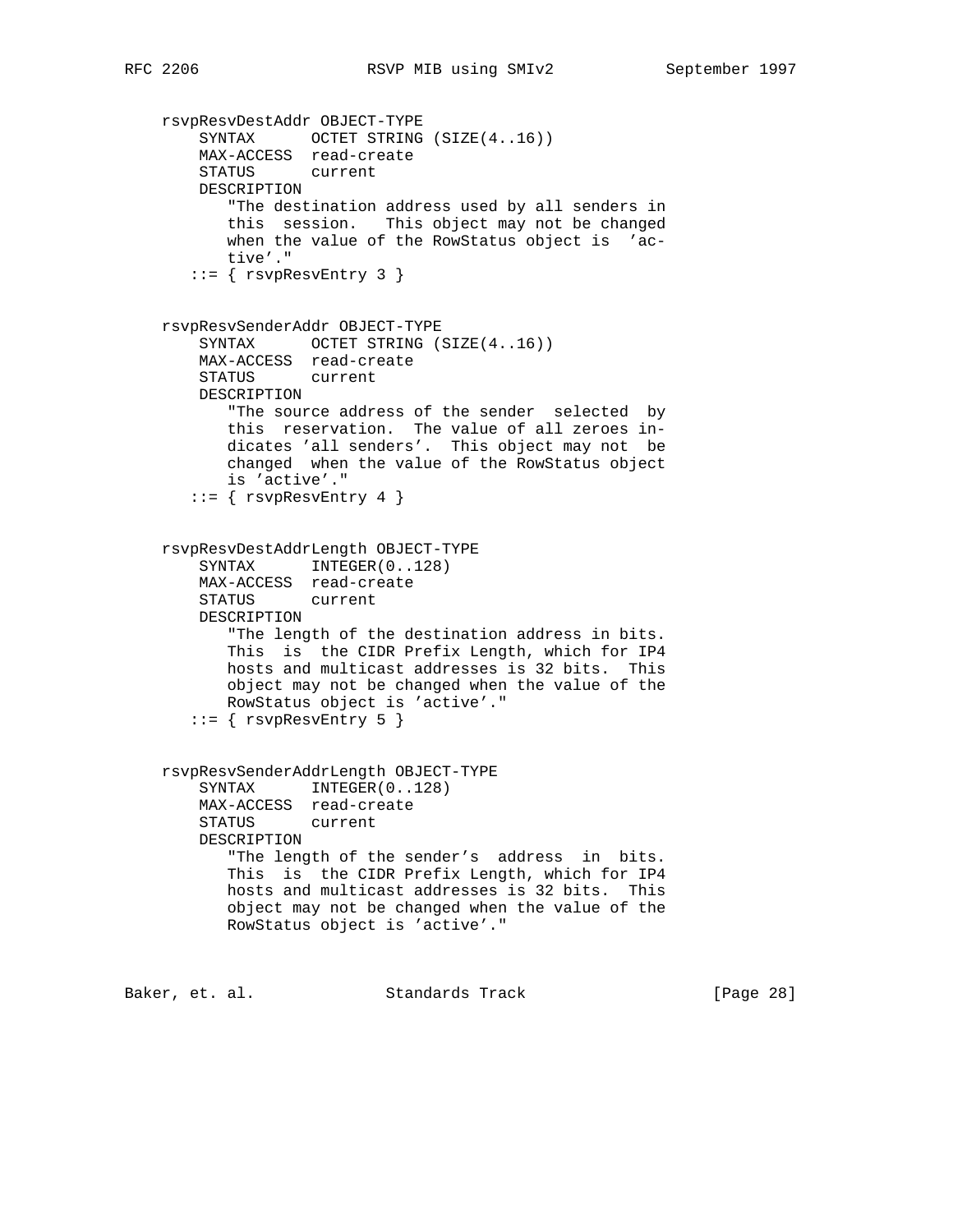```
::= { rsv pResvEntry 6 }
 rsvpResvProtocol OBJECT-TYPE
    SYNTAX Protocol
    MAX-ACCESS read-create
    STATUS current
    DESCRIPTION
       "The IP Protocol used by this session. This
       object may not be changed when the value of the
       RowStatus object is 'active'."
   ::= { rsv pResvEntry 7 }
 rsvpResvDestPort OBJECT-TYPE
    SYNTAX Port
    MAX-ACCESS read-create
    STATUS current
    DESCRIPTION
       "The UDP or TCP port number used as a destina-
       tion port for all senders in this session. If
       the IP protocol in use, specified by
       rsvpResvProtocol, is 50 (ESP) or 51 (AH), this
       represents a virtual destination port number.
       A value of zero indicates that the IP protocol
       in use does not have ports. This object may
       not be changed when the value of the RowStatus
       object is 'active'."
   ::= { rsv pResvEntry 8 }
 rsvpResvPort OBJECT-TYPE
    SYNTAX Port
    MAX-ACCESS read-create
    STATUS current
    DESCRIPTION
       "The UDP or TCP port number used as a source
       port for this sender in this session. If the
       IP protocol in use, specified by rsvpResvProto-
       col is 50 (ESP) or 51 (AH), this represents a
       generalized port identifier (GPI). A value of
       zero indicates that the IP protocol in use does
       not have ports. This object may not be changed
       when the value of the RowStatus object is 'ac-
       tive'."
   ::= { rsv pResvEntry 9 }
```
Baker, et. al. Standards Track [Page 29]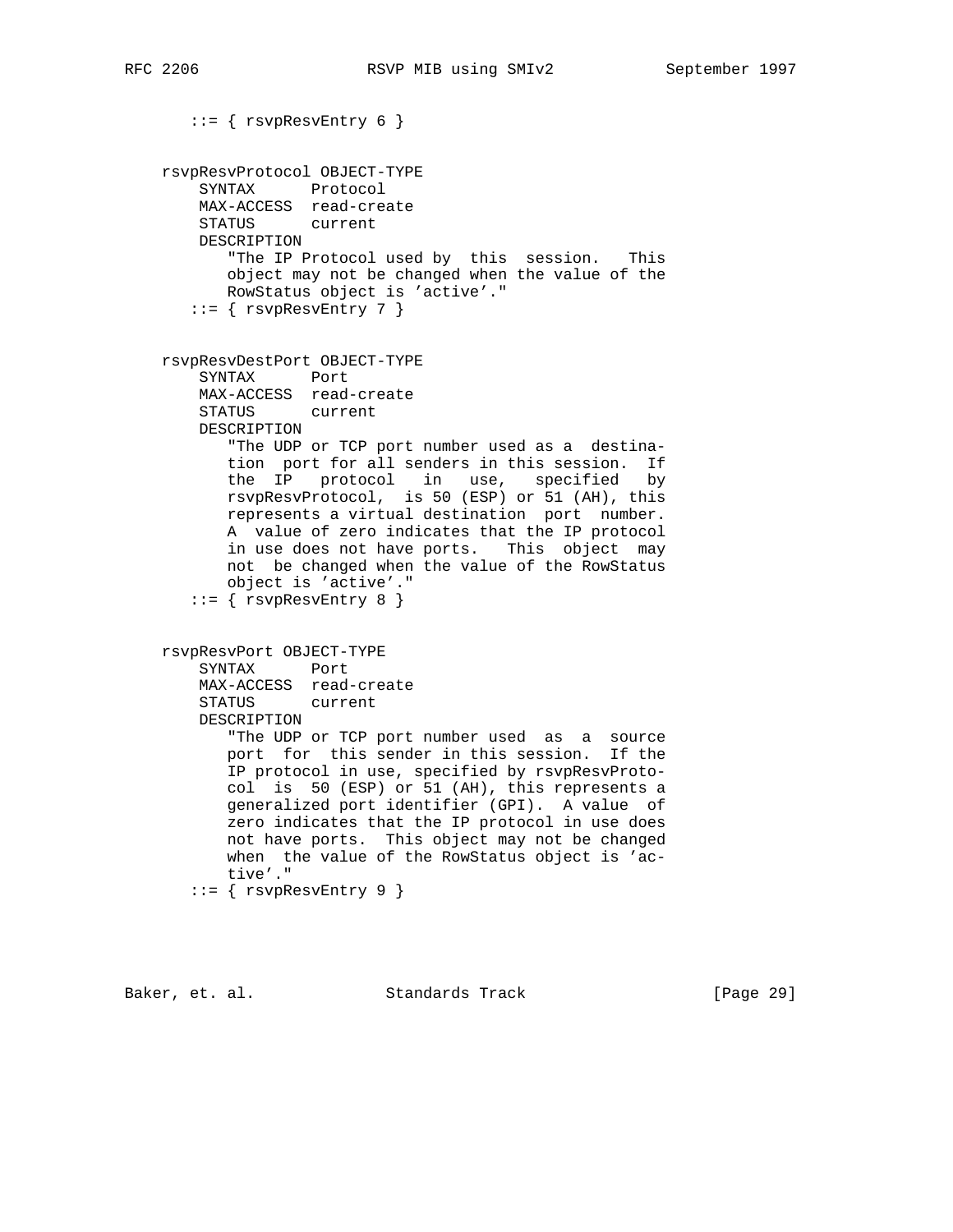```
 rsvpResvHopAddr OBJECT-TYPE
 SYNTAX OCTET STRING (SIZE(4..16))
 MAX-ACCESS read-create
        STATUS current
        DESCRIPTION
           "The address used by the next RSVP hop (which
           may be the ultimate receiver)."
      ::= { rsvpResvEntry 10 }
    rsvpResvHopLih OBJECT-TYPE
        SYNTAX Integer32
        MAX-ACCESS read-create
        STATUS current
        DESCRIPTION
           "The Logical Interface Handle received from the
           previous RSVP hop (which may be the ultimate
           receiver)."
      ::= { rsv pResvEntry 11 }
    rsvpResvInterface OBJECT-TYPE
        SYNTAX InterfaceIndex
        MAX-ACCESS read-create
        STATUS current
        DESCRIPTION
           "The ifIndex value of the interface on which
           this RESV message was most recently received."
      ::= { rsv pResvEntry 12 }
    rsvpResvService OBJECT-TYPE
        SYNTAX QosService
        MAX-ACCESS read-create
        STATUS current
        DESCRIPTION
          "The QoS Service classification requested by
          the receiver."
      ::= { rsv pResvEntry 13 }
    rsvpResvTSpecRate OBJECT-TYPE
 SYNTAX BitRate
 UNITS "bits per second"
        MAX-ACCESS read-create
        STATUS current
        DESCRIPTION
           "The Average Bit Rate of the sender's data
```
Baker, et. al. Standards Track [Page 30]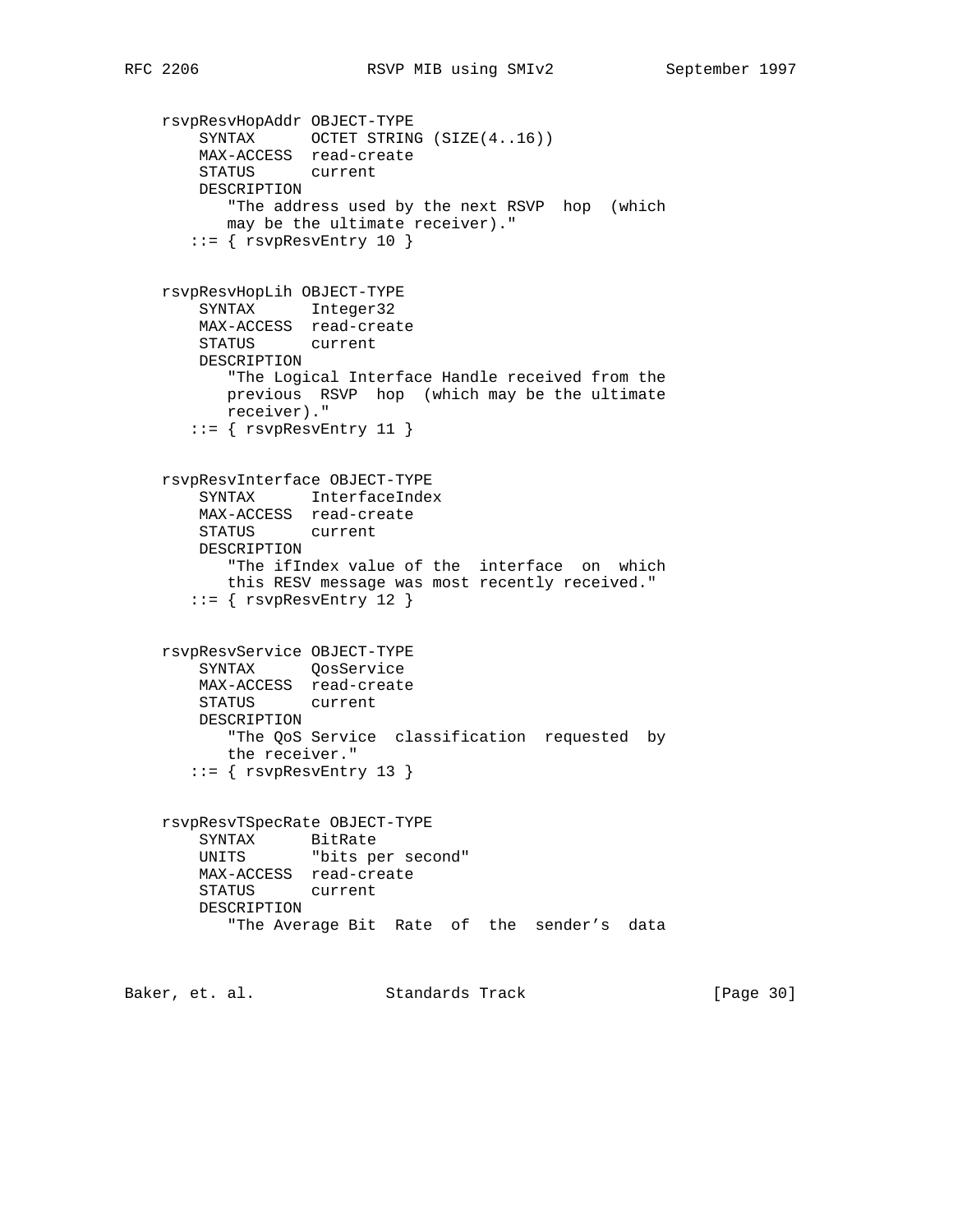```
 stream. Within a transmission burst, the ar-
           rival rate may be as fast as rsvpResvTSpec-
          PeakRate (if supported by the service model);
           however, averaged across two or more burst in-
           tervals, the rate should not exceed
           rsvpResvTSpecRate.
           Note that this is a prediction, often based on
           the general capability of a type of codec or
           particular encoding; the measured average rate
           may be significantly lower."
      ::= { rsv pResvEntry 14 }
    rsvpResvTSpecPeakRate OBJECT-TYPE
        SYNTAX BitRate
        UNITS "bits per second"
        MAX-ACCESS read-create
        STATUS current
        DESCRIPTION
           "The Peak Bit Rate of the sender's data stream.
           Traffic arrival is not expected to exceed this
           rate at any time, apart from the effects of
           jitter in the network. If not specified in the
           TSpec, this returns zero or noSuchValue."
      ::= { rsvpResvEntry 15 }
    rsvpResvTSpecBurst OBJECT-TYPE
 SYNTAX BurstSize
 UNITS "bytes"
        MAX-ACCESS read-create
        STATUS current
        DESCRIPTION
           "The size of the largest burst expected from
           the sender at a time.
           If this is less than the sender's advertised
           burst size, the receiver is asking the network
           to provide flow pacing beyond what would be
           provided under normal circumstances. Such pac-
           ing is at the network's option."
      ::= { rsvpResvEntry 16 }
    rsvpResvTSpecMinTU OBJECT-TYPE
        SYNTAX MessageSize
        MAX-ACCESS read-create
```
Baker, et. al. Standards Track [Page 31]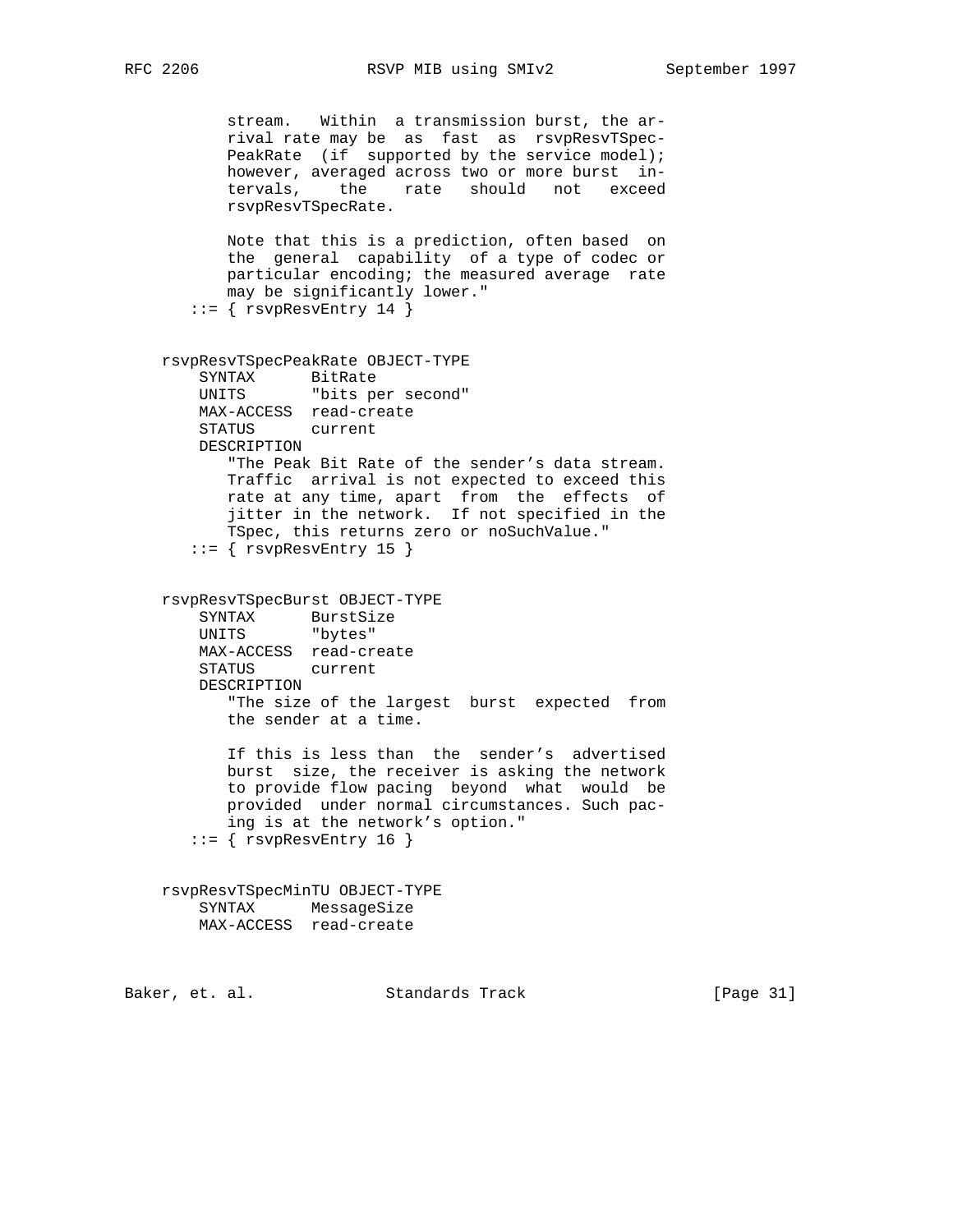```
 STATUS current
        DESCRIPTION
           "The minimum message size for this flow. The
           policing algorithm will treat smaller messages
           as though they are this size."
      ::= { rsvpResvEntry 17 }
    rsvpResvTSpecMaxTU OBJECT-TYPE
        SYNTAX MessageSize
        MAX-ACCESS read-create
        STATUS current
        DESCRIPTION
           "The maximum message size for this flow. The
           admission algorithm will reject TSpecs whose
           Maximum Transmission Unit, plus the interface
          headers, exceed the interface MTU."
      ::= { rsv pResvEntry 18 }
    rsvpResvRSpecRate OBJECT-TYPE
 SYNTAX BitRate
 UNITS "bits per second"
        MAX-ACCESS read-create
        STATUS current
        DESCRIPTION
           "If the requested service is Guaranteed, as
           specified by rsvpResvService, this is the
           clearing rate that is being requested. Other-
           wise, it is zero, or the agent may return
           noSuchValue."
      ::= { rsvpResvEntry 19 }
    rsvpResvRSpecSlack OBJECT-TYPE
 SYNTAX Integer32
 UNITS "microseconds"
        MAX-ACCESS read-create
        STATUS current
        DESCRIPTION
           "If the requested service is Guaranteed, as
           specified by rsvpResvService, this is the delay
           slack. Otherwise, it is zero, or the agent may
           return noSuchValue."
      ::= { rsvpResvEntry 20 }
    rsvpResvInterval OBJECT-TYPE
```
Baker, et. al. Standards Track [Page 32]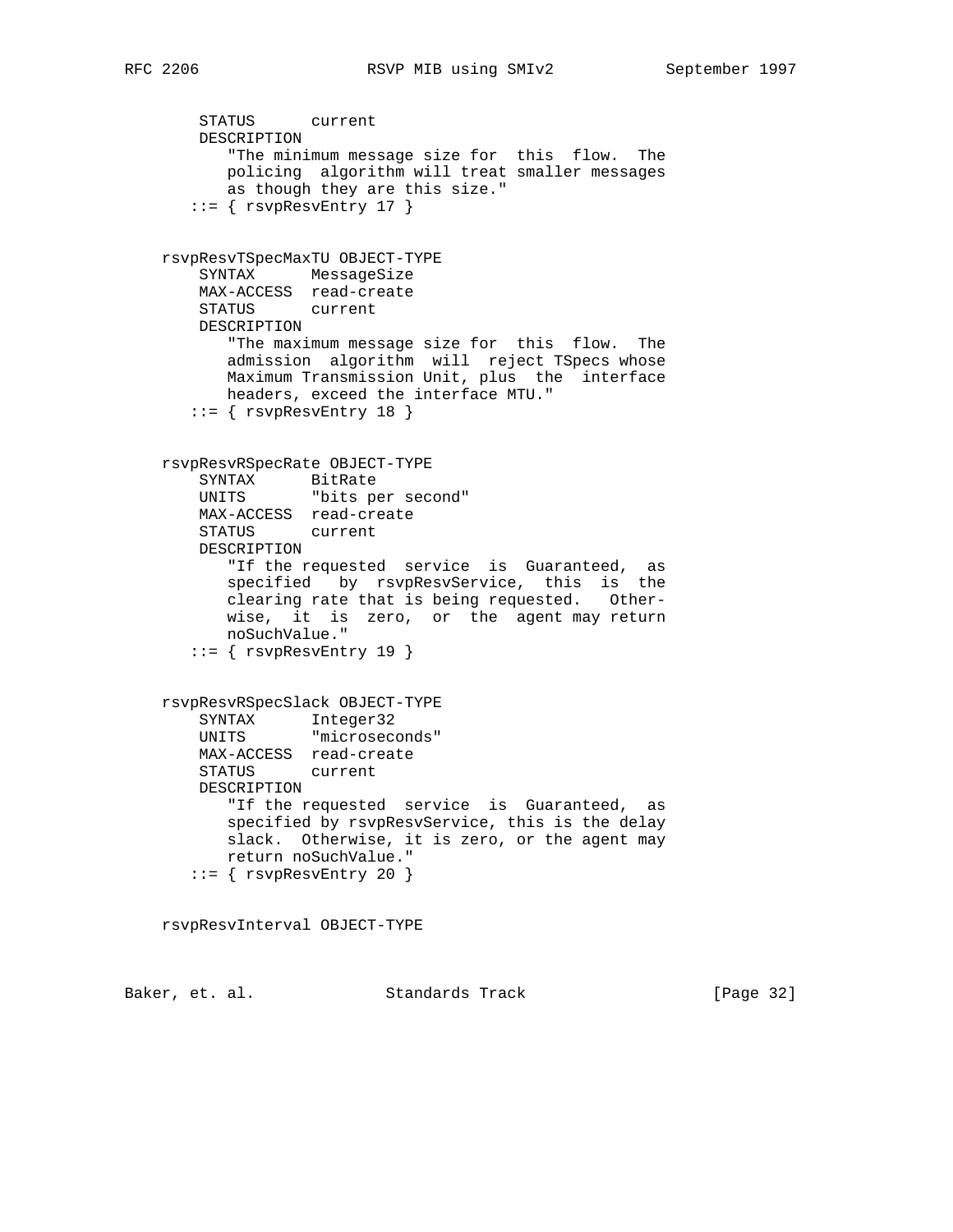SYNTAX RefreshInterval MAX-ACCESS read-create STATUS current DESCRIPTION "The interval between refresh messages as ad vertised by the Next Hop." ::= { rsvpResvEntry 21 } rsvpResvScope OBJECT-TYPE SYNTAX OCTET STRING (SIZE(0..65536)) MAX-ACCESS read-create STATUS current DESCRIPTION "The contents of the scope object, displayed as an uninterpreted string of octets, including the object header. In the absence of such an object, this should be of zero length. If the length is non-zero, this contains a series of IP4 or IP6 addresses."  $::=$  {  $rsv p$ ResvEntry 22 } rsvpResvShared OBJECT-TYPE SYNTAX TruthValue MAX-ACCESS read-create STATUS current DESCRIPTION "If TRUE, a reservation shared among senders is requested. If FALSE, a reservation specific to this sender is requested." ::= { rsvpResvEntry 23 } rsvpResvExplicit OBJECT-TYPE SYNTAX TruthValue MAX-ACCESS read-create STATUS current DESCRIPTION "If TRUE, individual senders are listed using Filter Specifications. If FALSE, all senders are implicitly selected. The Scope Object will contain a list of senders that need to receive this reservation request for the purpose of

Baker, et. al. Standards Track [Page 33]

routing the RESV message."

::= { rsvpResvEntry 24 }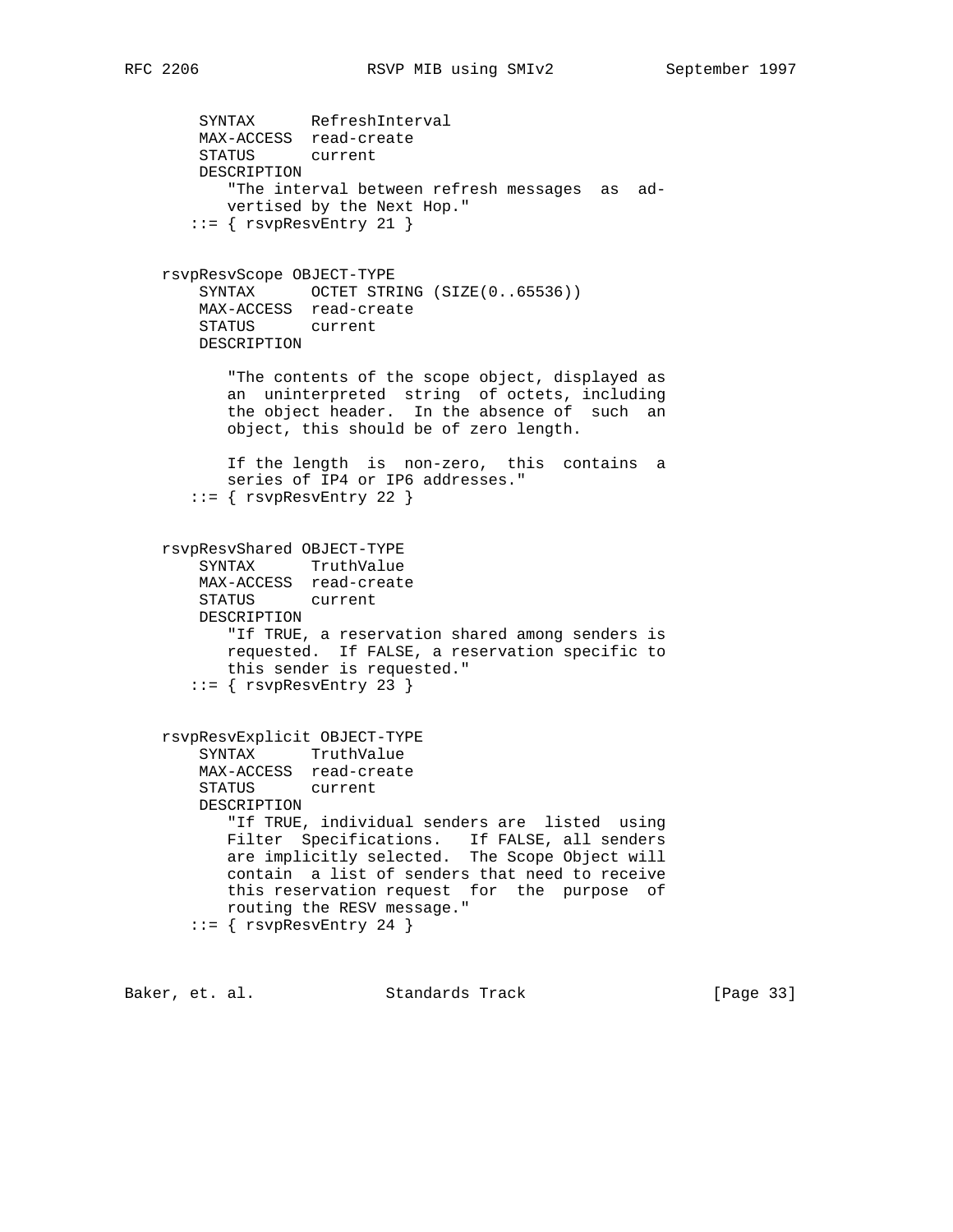rsvpResvRSVPHop OBJECT-TYPE SYNTAX TruthValue MAX-ACCESS read-create STATUS current DESCRIPTION "If TRUE, the node believes that the previous IP hop is an RSVP hop. If FALSE, the node be lieves that the previous IP hop may not be an RSVP hop." ::= { rsvpResvEntry 25 } rsvpResvLastChange OBJECT-TYPE SYNTAX TimeStamp MAX-ACCESS read-only STATUS current DESCRIPTION "The time of the last change in this reserva tion request; This is either the first time it was received or the time of the most recent change in parameters."  $::=$  { rsvpResvEntry 26 } rsvpResvPolicy OBJECT-TYPE SYNTAX OCTET STRING (SIZE(0..65536)) MAX-ACCESS read-create STATUS current DESCRIPTION "The contents of the policy object, displayed as an uninterpreted string of octets, including the object header. In the absence of such an object, this should be of zero length."  $::=$  {  $rsv p$ ResvEntry 27 } rsvpResvStatus OBJECT-TYPE SYNTAX RowStatus MAX-ACCESS read-create STATUS current DESCRIPTION "'active' for all active RESV messages. This object may be used to install static RESV in formation or delete RESV information."  $::=$  {  $rsv p$ ResvEntry 28 } rsvpResvTTL OBJECT-TYPE Baker, et. al. Standards Track [Page 34]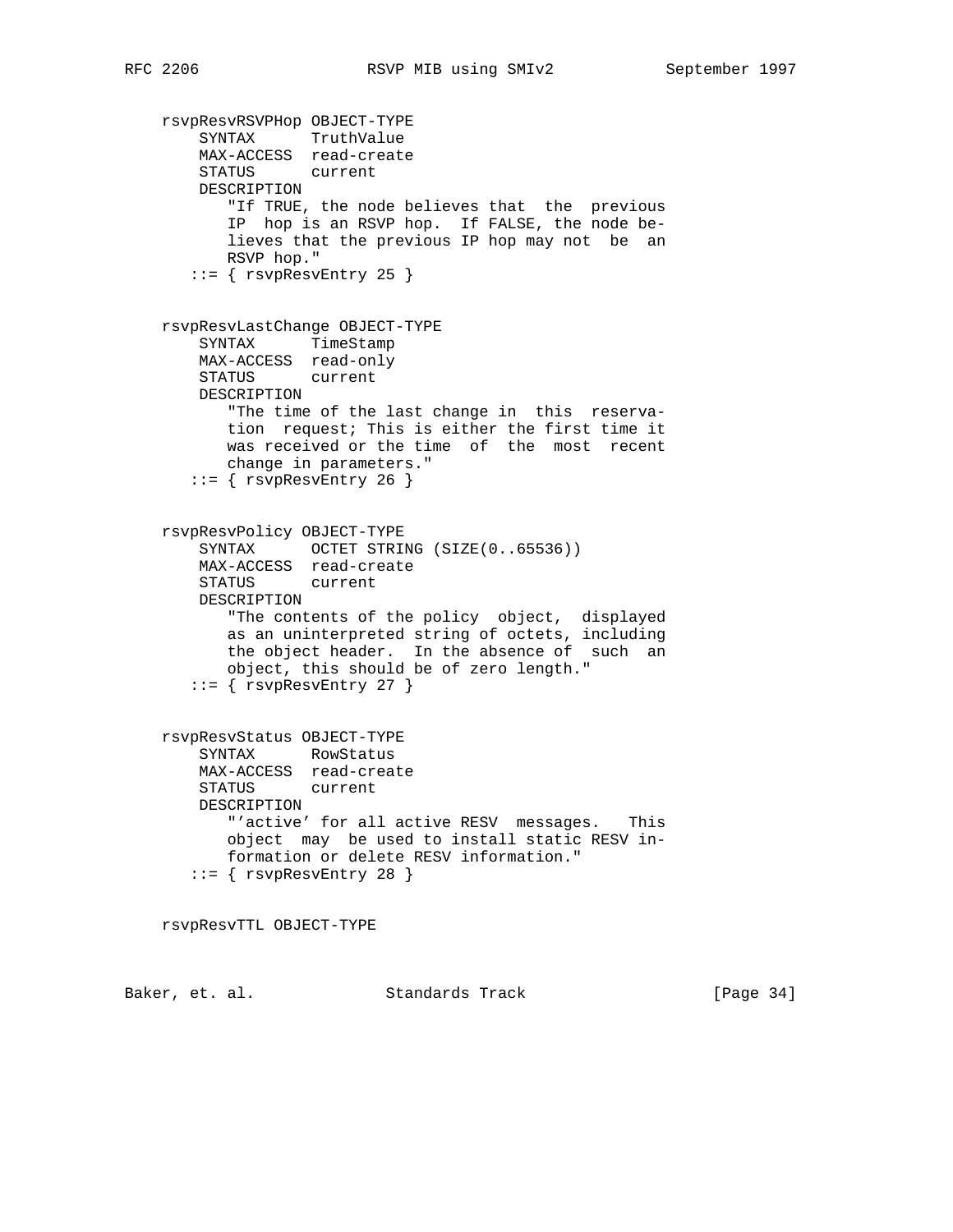SYNTAX INTEGER (0..255) MAX-ACCESS read-only STATUS current DESCRIPTION "The TTL value in the RSVP header that was last received."  $::=$  {  $rsv p$ ResvEntry 29 } rsvpResvFlowId OBJECT-TYPE SYNTAX INTEGER (0..16777215) MAX-ACCESS read-only STATUS current DESCRIPTION "The flow ID that this receiver is using, if this is an IPv6 session."  $::=$  {  $rsv p$ ResvEntry 30 } -- The RSVP Reservation Requests Forwarded Table contains the -- information displayed by receivers regarding their needs with -- respect to sessions and senders. It is in essence a list of the -- valid RESV messages that the RSVP Router or Host is sending -- to its upstream neighbors. rsvpResvFwdNewIndex OBJECT-TYPE SYNTAX TestAndIncr MAX-ACCESS read-write STATUS current DESCRIPTION "This object is used to assign values to rsvpResvFwdNumber as described in 'Textual Con ventions for SNMPv2'. The network manager reads the object, and then writes the value back in the SET that creates a new instance of rsvpResvFwdEntry. If the SET fails with the code 'inconsistentValue', then the process must be repeated; If the SET succeeds, then the ob ject is incremented, and the new instance is created according to the manager's directions." ::= { rsvpGenObjects 4 } rsvpResvFwdTable OBJECT-TYPE SYNTAX SEQUENCE OF RsvpResvFwdEntry MAX-ACCESS not-accessible STATUS current Baker, et. al. Standards Track [Page 35]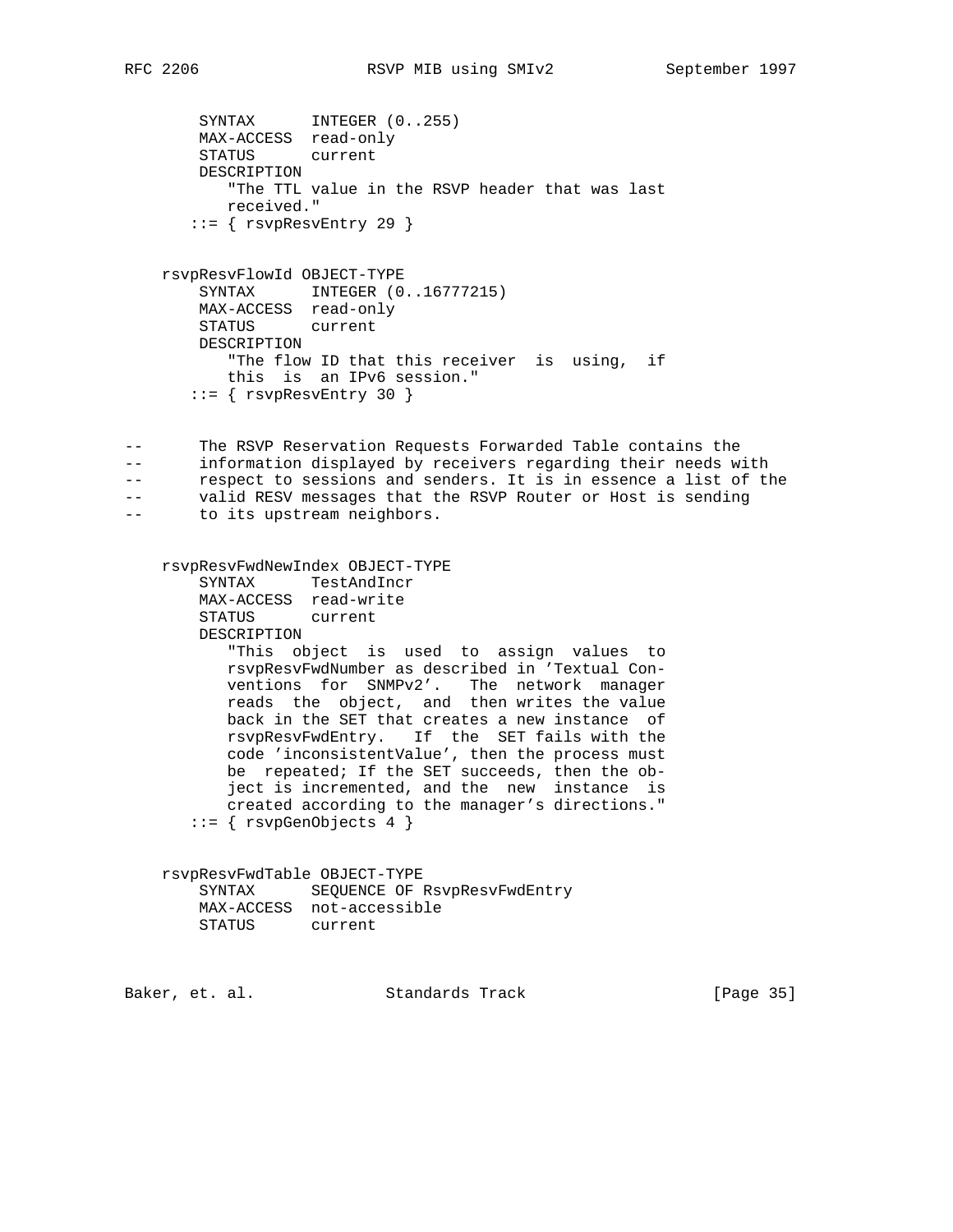```
 DESCRIPTION
        "Information describing the state information
        displayed upstream in RESV messages."
     ::= \{ \text{rsvpobjects 5 } \} rsvpResvFwdEntry OBJECT-TYPE
      SYNTAX RsvpResvFwdEntry
      MAX-ACCESS not-accessible
      STATUS current
      DESCRIPTION
        "Information describing the state information
        displayed upstream in an RESV message concern-
        ing a single sender."
     INDEX { rsvpSessionNumber, rsvpResvFwdNumber }
     ::= { rsvpResvFwdTable 1 }
   RsvpResvFwdEntry ::=
      SEQUENCE {
rsvpResvFwdNumber SessionNumber,
rsvpResvFwdType SessionType,
 rsvpResvFwdDestAddr OCTET STRING,
 rsvpResvFwdSenderAddr OCTET STRING,
 rsvpResvFwdDestAddrLength INTEGER,
 rsvpResvFwdSenderAddrLength INTEGER,
rsvpResvFwdProtocol Protocol,
rsvpResvFwdDestPort Port,
rsvpResvFwdPort Port,
 rsvpResvFwdHopAddr OCTET STRING,
 rsvpResvFwdHopLih Integer32,
 rsvpResvFwdInterface InterfaceIndex,
rsvpResvFwdService CosService,
rsvpResvFwdTSpecRate BitRate,
rsvpResvFwdTSpecPeakRate BitRate,
rsvpResvFwdTSpecBurst BurstSize,
 rsvpResvFwdTSpecMinTU MessageSize,
 rsvpResvFwdTSpecMaxTU MessageSize,
rsvpResvFwdRSpecRate BitRate,
 rsvpResvFwdRSpecSlack Integer32,
rsvpResvFwdInterval RefreshInterval,
 rsvpResvFwdScope OCTET STRING,
rsvpResvFwdShared TruthValue,
rsvpResvFwdExplicit TruthValue,
rsvpResvFwdRSVPHop TruthValue,
rsvpResvFwdLastChange TimeStamp,
rsvpResvFwdPolicy CCTET STRING,
```
Baker, et. al. Standards Track [Page 36]

rsvpResvFwdStatus RowStatus,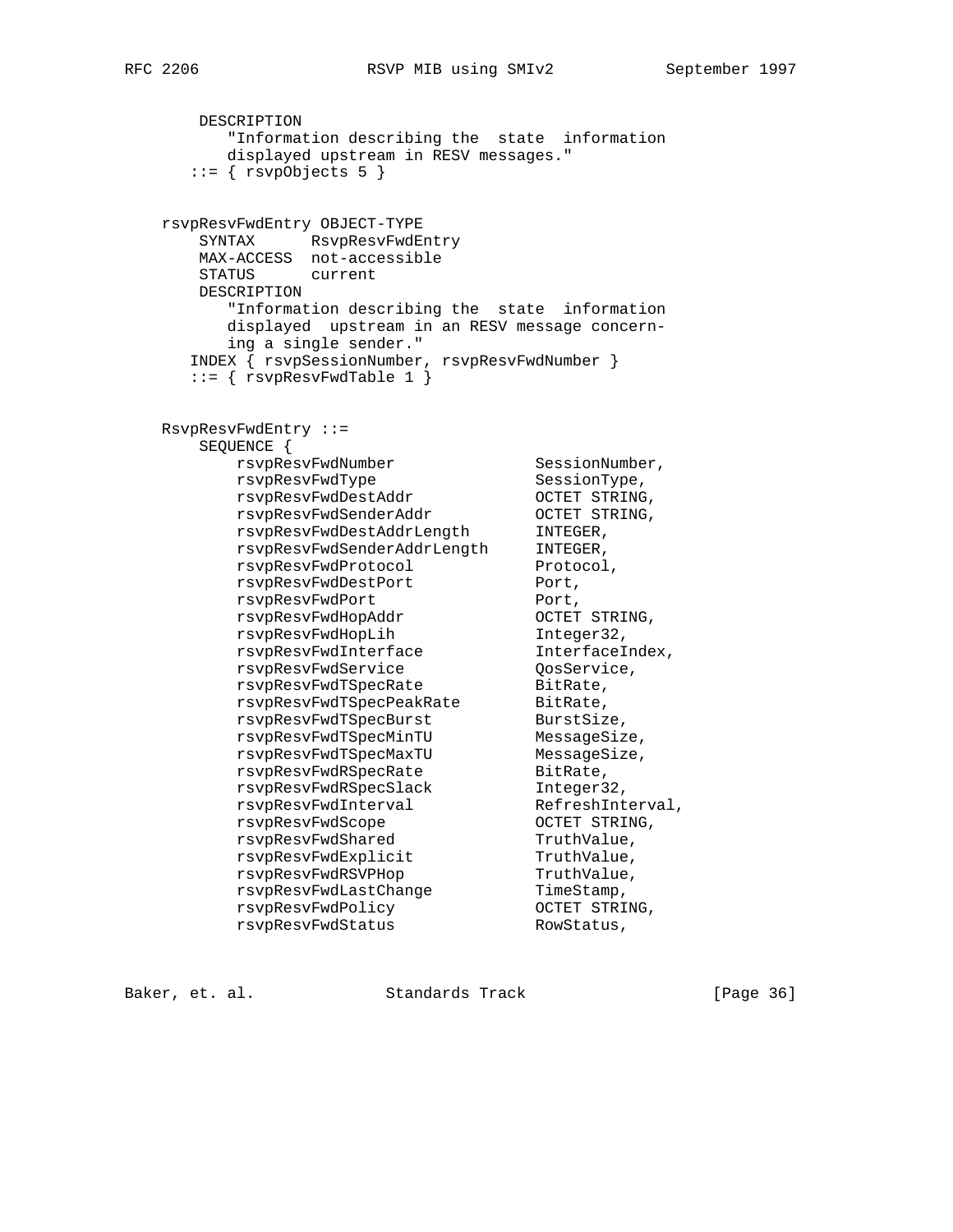```
rsvpResvFwdTTL 1NTEGER,
        rsvpResvFwdFlowId INTEGER
    }
 rsvpResvFwdNumber OBJECT-TYPE
    SYNTAX SessionNumber
    MAX-ACCESS not-accessible
    STATUS current
    DESCRIPTION
       "The number of this reservation request. This
       is for SNMP Indexing purposes only and has no
       relation to any protocol value."
   ::= { rsv pResvFwdEntry 1 }
 rsvpResvFwdType OBJECT-TYPE
    SYNTAX SessionType
    MAX-ACCESS read-only
    STATUS current
    DESCRIPTION
       "The type of session (IP4, IP6, IP6 with flow
       information, etc)."
    ::= { rsvpResvFwdEntry 2 }
 rsvpResvFwdDestAddr OBJECT-TYPE
   SYNTAX OCTET STRING (SIZE(4..16))
    MAX-ACCESS read-only
    STATUS current
    DESCRIPTION
       "The destination address used by all senders in
       this session. This object may not be changed
       when the value of the RowStatus object is 'ac-
       tive'."
    ::= { rsvpResvFwdEntry 3 }
 rsvpResvFwdSenderAddr OBJECT-TYPE
   SYNTAX OCTET STRING (SIZE(4..16))
    MAX-ACCESS read-only
    STATUS current
    DESCRIPTION
       "The source address of the sender selected by
       this reservation. The value of all zeroes in-
       dicates 'all senders'. This object may not be
       changed when the value of the RowStatus object
       is 'active'."
```
Baker, et. al. Standards Track [Page 37]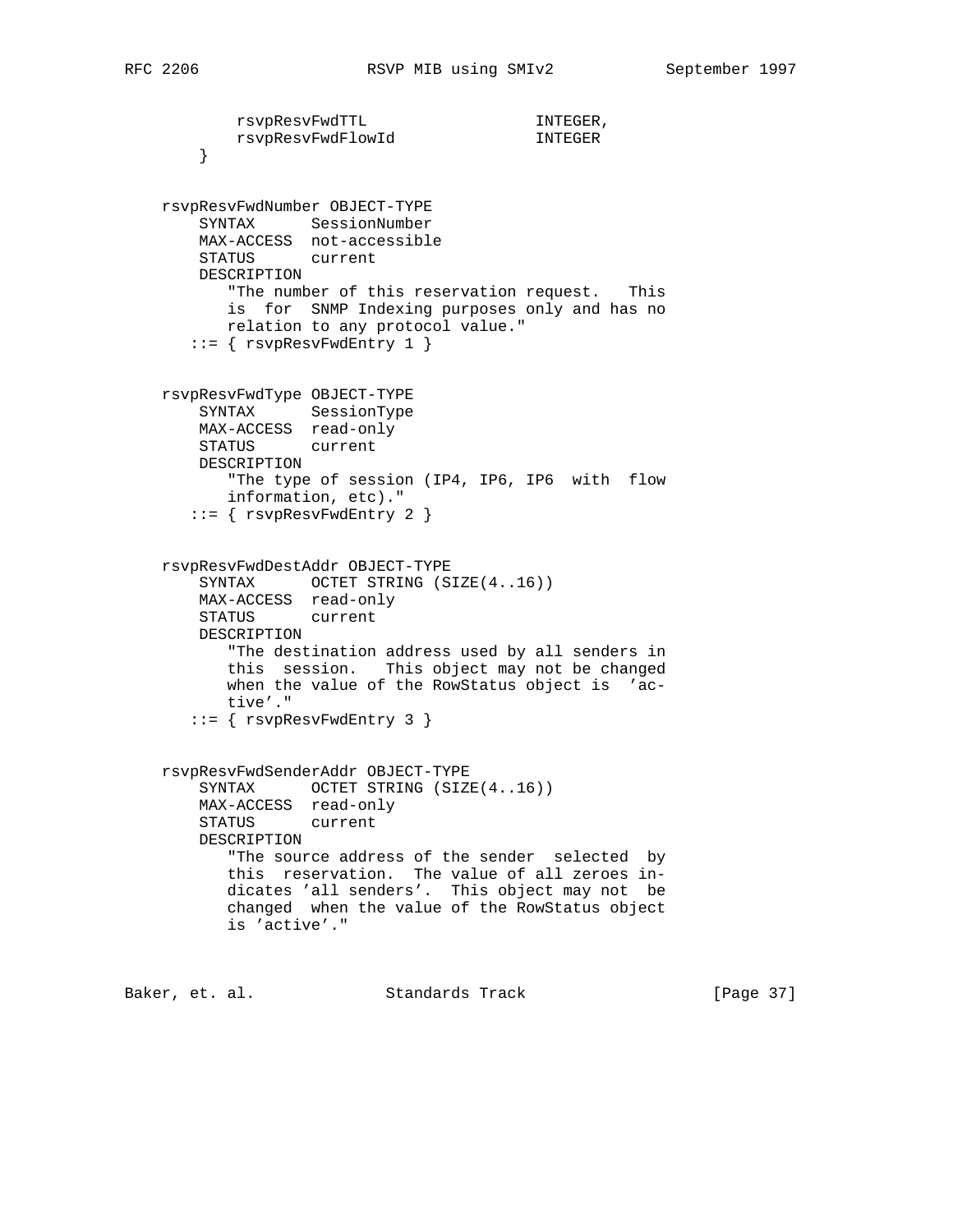```
 ::= { rsvpResvFwdEntry 4 }
    rsvpResvFwdDestAddrLength OBJECT-TYPE
       SYNTAX INTEGER(0..128)
        MAX-ACCESS read-only
        STATUS current
        DESCRIPTION
           "The length of the destination address in bits.
           This is the CIDR Prefix Length, which for IP4
           hosts and multicast addresses is 32 bits. This
           object may not be changed when the value of the
           RowStatus object is 'active'."
      ::= { rsv pResvFwdEntry 5 }
    rsvpResvFwdSenderAddrLength OBJECT-TYPE
       SYNTAX INTEGER(0..128)
        MAX-ACCESS read-only
        STATUS current
        DESCRIPTION
           "The length of the sender's address in bits.
           This is the CIDR Prefix Length, which for IP4
           hosts and multicast addresses is 32 bits. This
           object may not be changed when the value of the
           RowStatus object is 'active'."
       ::= { rsvpResvFwdEntry 6 }
    rsvpResvFwdProtocol OBJECT-TYPE
        SYNTAX Protocol
        MAX-ACCESS read-only
        STATUS current
        DESCRIPTION
           "The IP Protocol used by a session. for secure
           sessions, this indicates IP Security. This ob-
           ject may not be changed when the value of the
           RowStatus object is 'active'."
       ::= { rsvpResvFwdEntry 7 }
    rsvpResvFwdDestPort OBJECT-TYPE
        SYNTAX Port
        MAX-ACCESS read-only
        STATUS current
        DESCRIPTION
           "The UDP or TCP port number used as a destina-
           tion port for all senders in this session. If
Baker, et. al. Standards Track [Page 38]
```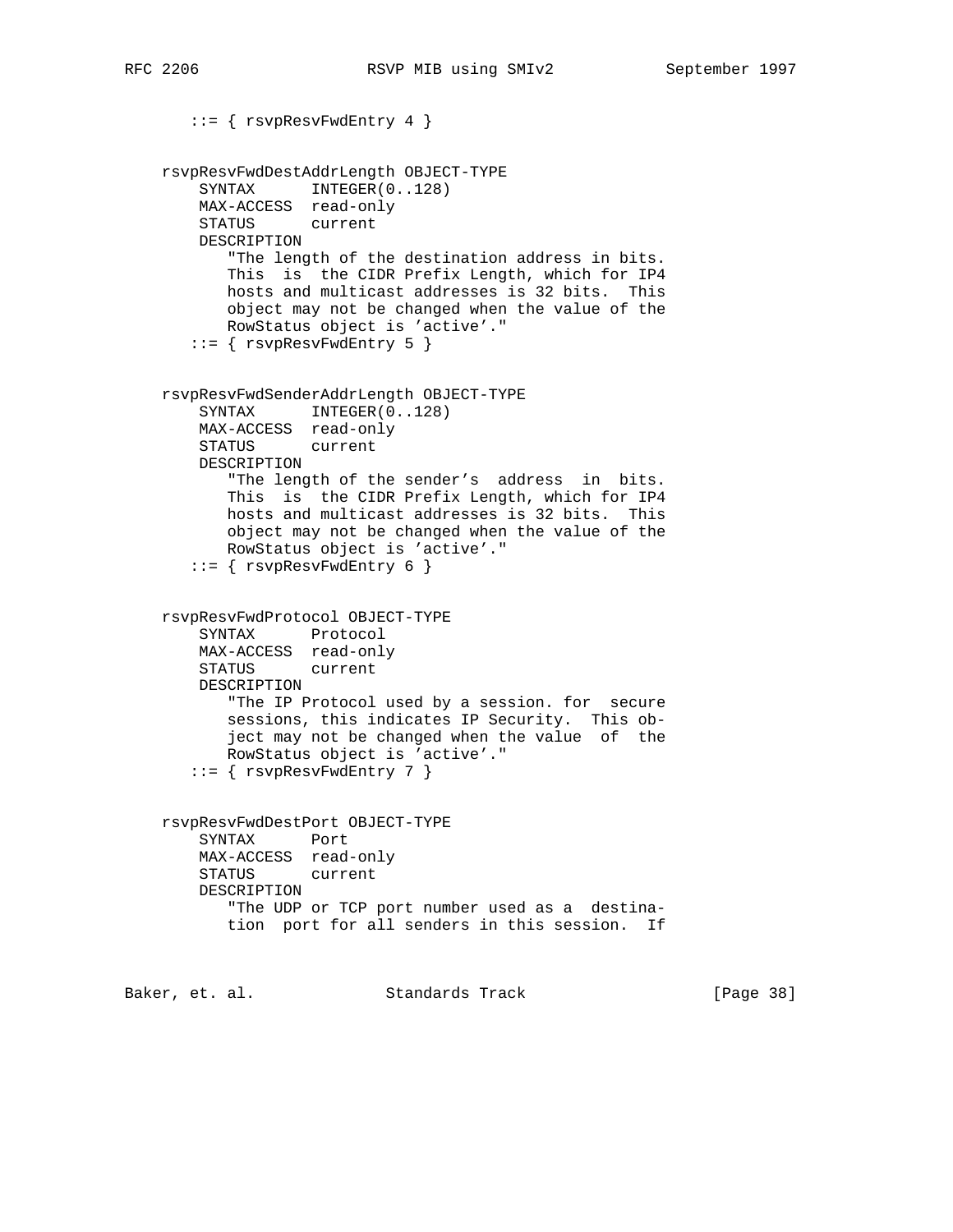the IP protocol in use, specified by rsvpResvFwdProtocol, is 50 (ESP) or 51 (AH), this represents a virtual destination port number. A value of zero indicates that the IP protocol in use does not have ports. This ob ject may not be changed when the value of the RowStatus object is 'active'."  $::=$  {  $rsv p$ ResvFwdEntry 8 } rsvpResvFwdPort OBJECT-TYPE SYNTAX Port MAX-ACCESS read-only STATUS current DESCRIPTION "The UDP or TCP port number used as a source port for this sender in this session. If the IP protocol in use, specified by rsvpResvFwdProtocol is 50 (ESP) or 51 (AH), this represents a generalized port identifier (GPI). A value of zero indicates that the IP protocol in use does not have ports. This ob ject may not be changed when the value of the RowStatus object is 'active'." ::= { rsvpResvFwdEntry 9 } rsvpResvFwdHopAddr OBJECT-TYPE SYNTAX OCTET STRING (SIZE(4..16)) MAX-ACCESS read-only STATUS current DESCRIPTION "The address of the (previous) RSVP that will receive this message." ::= { rsvpResvFwdEntry 10 } rsvpResvFwdHopLih OBJECT-TYPE SYNTAX Integer32 MAX-ACCESS read-only STATUS current DESCRIPTION "The Logical Interface Handle sent to the (pre vious) RSVP that will receive this message." ::= { rsvpResvFwdEntry 11 } rsvpResvFwdInterface OBJECT-TYPE

Baker, et. al. Standards Track [Page 39]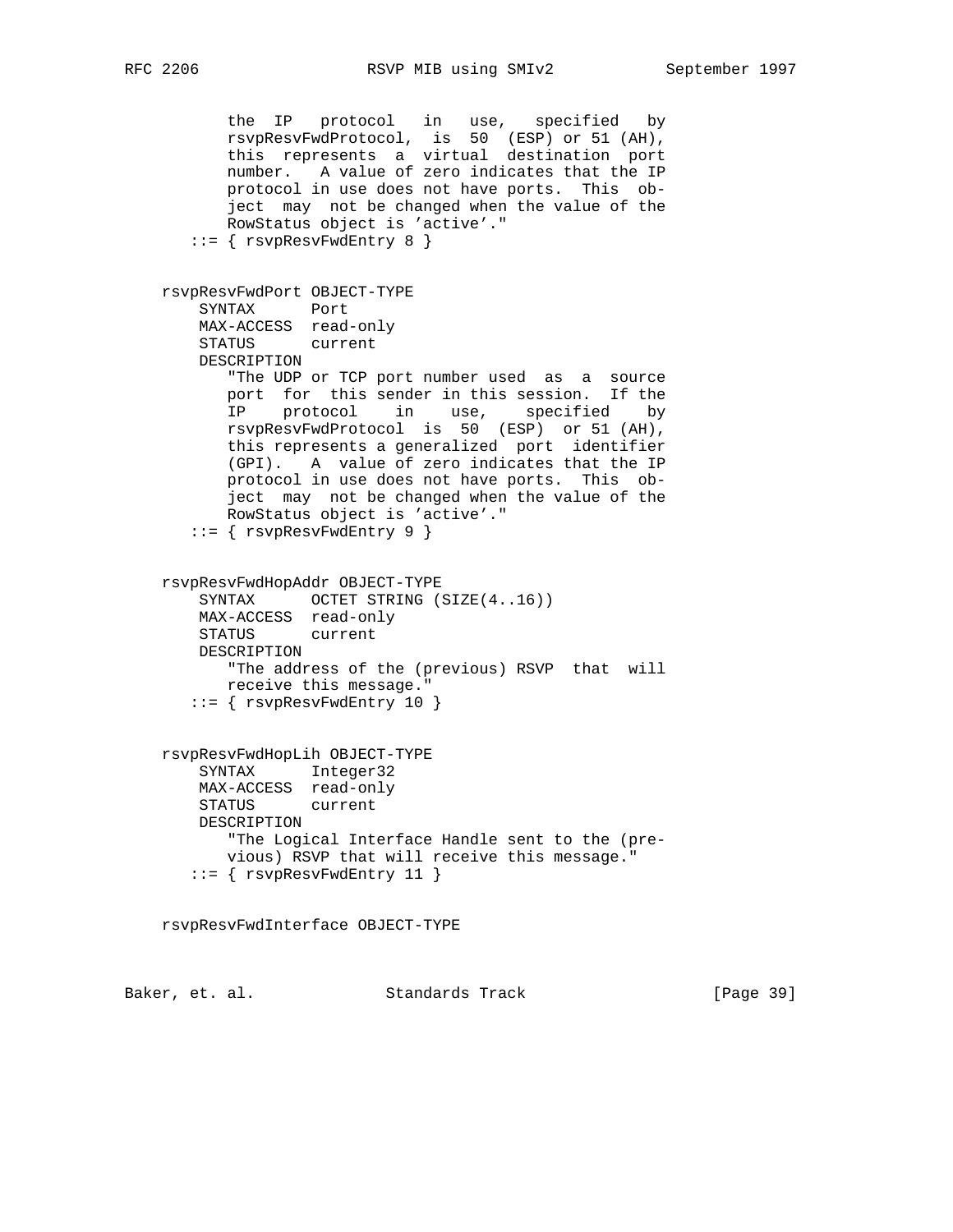```
 SYNTAX InterfaceIndex
        MAX-ACCESS read-only
        STATUS current
        DESCRIPTION
           "The ifIndex value of the interface on which
           this RESV message was most recently sent."
        ::= { rsvpResvFwdEntry 12 }
    rsvpResvFwdService OBJECT-TYPE
        SYNTAX QosService
        MAX-ACCESS read-only
        STATUS current
        DESCRIPTION
          "The QoS Service classification requested."
       ::= { rsvpResvFwdEntry 13 }
    rsvpResvFwdTSpecRate OBJECT-TYPE
 SYNTAX BitRate
 UNITS "bits per second"
        MAX-ACCESS read-only
        STATUS current
        DESCRIPTION
           "The Average Bit Rate of the sender's data
           stream. Within a transmission burst, the ar-
           rival rate may be as fast as rsvpResvFwdTSpec-
          PeakRate (if supported by the service model);
           however, averaged across two or more burst in-
           tervals, the rate should not exceed
           rsvpResvFwdTSpecRate.
           Note that this is a prediction, often based on
           the general capability of a type of codec or
           particular encoding; the measured average rate
           may be significantly lower."
       ::= { rsvpResvFwdEntry 14 }
    rsvpResvFwdTSpecPeakRate OBJECT-TYPE
       SYNTAX BitRate<br>UNITS "bits pe
                  "bits per second"
        MAX-ACCESS read-only
        STATUS current
        DESCRIPTION
           "The Peak Bit Rate of the sender's data stream
           Traffic arrival is not expected to exceed this
           rate at any time, apart from the effects of
Baker, et. al. Standards Track [Page 40]
```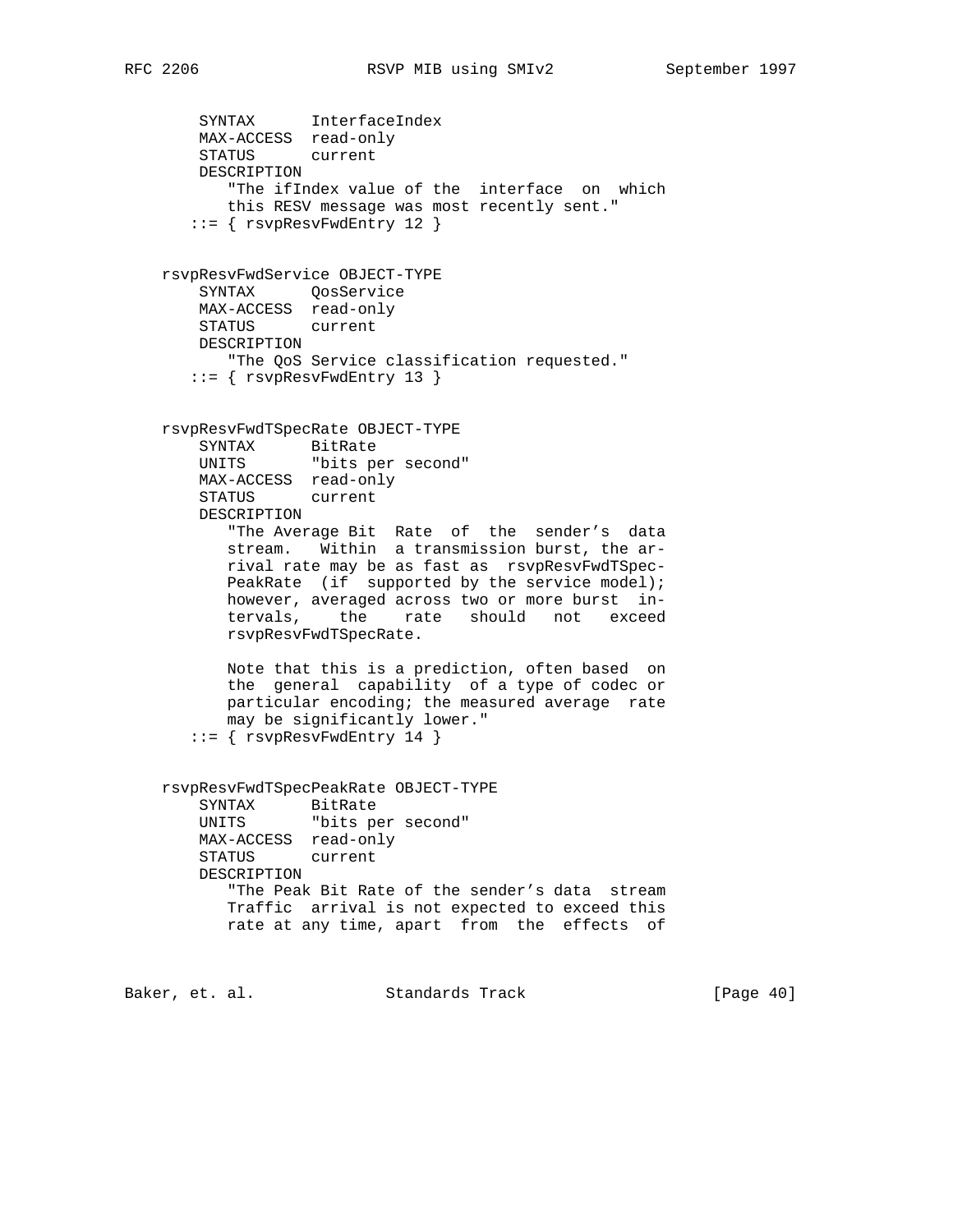```
 jitter in the network. If not specified in the
           TSpec, this returns zero or noSuchValue."
       ::= { rsvpResvFwdEntry 15 }
    rsvpResvFwdTSpecBurst OBJECT-TYPE
 SYNTAX BurstSize
 UNITS "bytes"
        MAX-ACCESS read-only
        STATUS current
        DESCRIPTION
           "The size of the largest burst expected from
           the sender at a time.
           If this is less than the sender's advertised
           burst size, the receiver is asking the network
           to provide flow pacing beyond what would be
           provided under normal circumstances. Such pac-
           ing is at the network's option."
       ::= { rsvpResvFwdEntry 16 }
    rsvpResvFwdTSpecMinTU OBJECT-TYPE
        SYNTAX MessageSize
        MAX-ACCESS read-only
        STATUS current
        DESCRIPTION
           "The minimum message size for this flow. The
           policing algorithm will treat smaller messages
           as though they are this size."
       ::= { rsvpResvFwdEntry 17 }
    rsvpResvFwdTSpecMaxTU OBJECT-TYPE
        SYNTAX MessageSize
        MAX-ACCESS read-only
        STATUS current
        DESCRIPTION
           "The maximum message size for this flow. The
           admission algorithm will reject TSpecs whose
           Maximum Transmission Unit, plus the interface
           headers, exceed the interface MTU."
       ::= { rsvpResvFwdEntry 18 }
    rsvpResvFwdRSpecRate OBJECT-TYPE
 SYNTAX BitRate
 UNITS "bytes per second"
Baker, et. al. Standards Track [Page 41]
```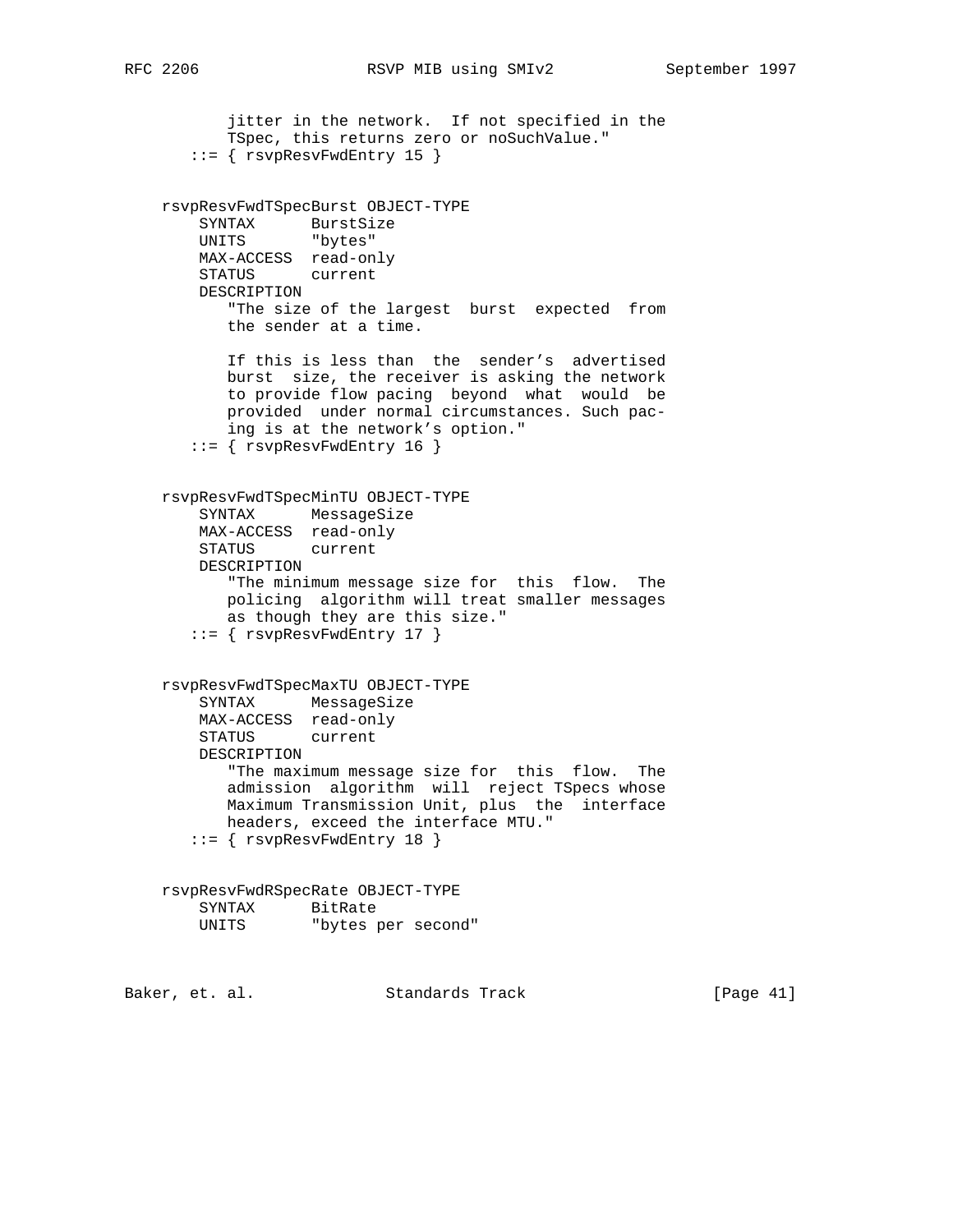```
 MAX-ACCESS read-only
        STATUS current
        DESCRIPTION
           "If the requested service is Guaranteed, as
           specified by rsvpResvService, this is the
           clearing rate that is being requested. Other-
           wise, it is zero, or the agent may return
           noSuchValue."
       ::= { rsvpResvFwdEntry 19 }
    rsvpResvFwdRSpecSlack OBJECT-TYPE
 SYNTAX Integer32
 UNITS "microseconds"
        MAX-ACCESS read-only
        STATUS current
        DESCRIPTION
           "If the requested service is Guaranteed, as
           specified by rsvpResvService, this is the delay
           slack. Otherwise, it is zero, or the agent may
          return noSuchValue."
       ::= { rsvpResvFwdEntry 20 }
    rsvpResvFwdInterval OBJECT-TYPE
 SYNTAX RefreshInterval
 MAX-ACCESS read-only
        STATUS current
        DESCRIPTION
           "The interval between refresh messages adver-
          tised to the Previous Hop."
       ::= { rsvpResvFwdEntry 21 }
    rsvpResvFwdScope OBJECT-TYPE
       SYNTAX OCTET STRING (SIZE(0..65536))
        MAX-ACCESS read-only
        STATUS current
        DESCRIPTION
           "The contents of the scope object, displayed as
           an uninterpreted string of octets, including
           the object header. In the absence of such an
           object, this should be of zero length."
       ::= { rsvpResvFwdEntry 22 }
    rsvpResvFwdShared OBJECT-TYPE
        SYNTAX TruthValue
```
Baker, et. al. Standards Track [Page 42]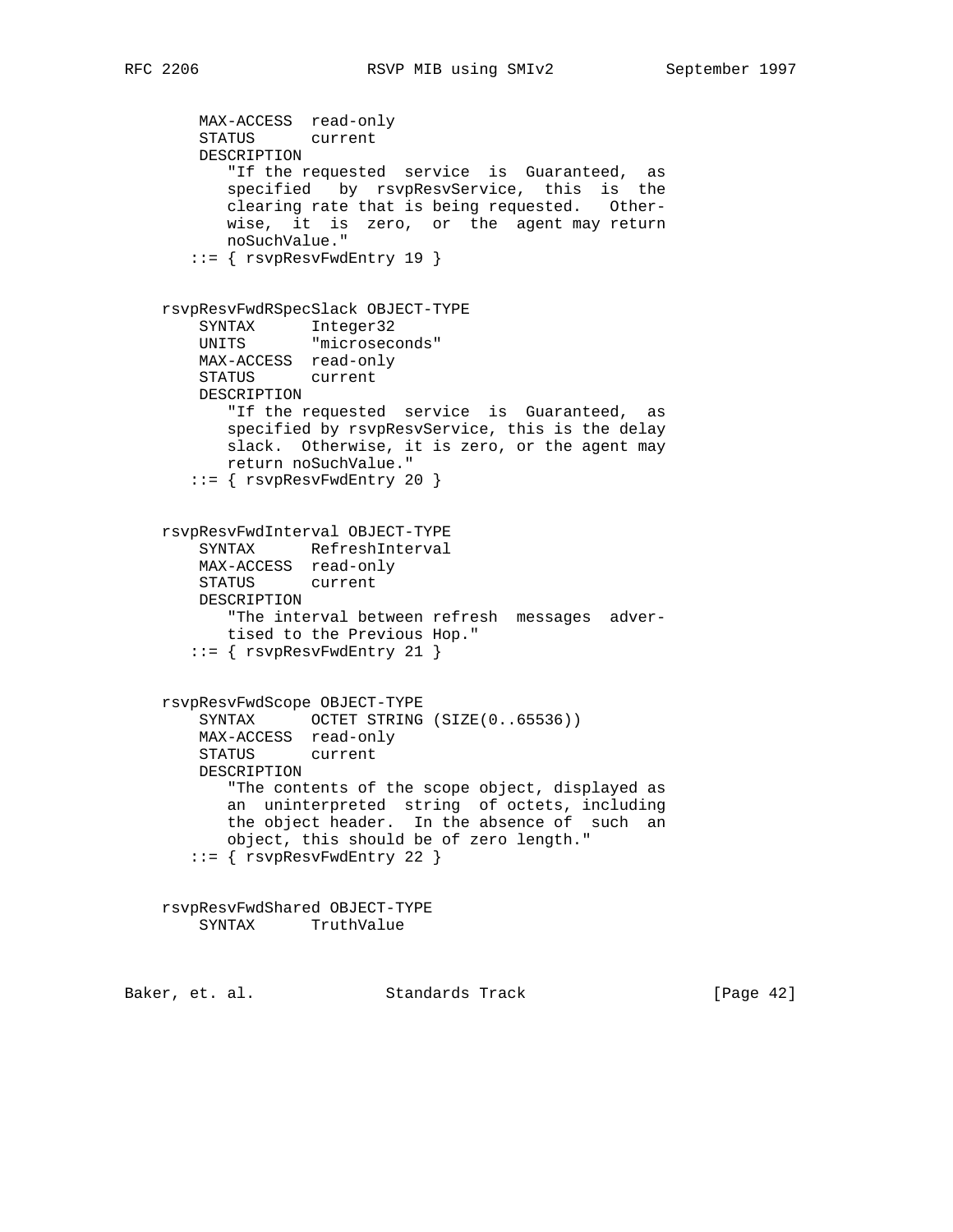```
 MAX-ACCESS read-only
        STATUS current
        DESCRIPTION
           "If TRUE, a reservation shared among senders is
           requested. If FALSE, a reservation specific to
           this sender is requested."
        ::= { rsvpResvFwdEntry 23 }
    rsvpResvFwdExplicit OBJECT-TYPE
        SYNTAX TruthValue
        MAX-ACCESS read-only
        STATUS current
        DESCRIPTION
           "If TRUE, individual senders are listed using
          Filter Specifications. If FALSE, all senders
           are implicitly selected. The Scope Object will
           contain a list of senders that need to receive
           this reservation request for the purpose of
           routing the RESV message."
      ::= { rsv pResvFwdEntry 24 }
    rsvpResvFwdRSVPHop OBJECT-TYPE
        SYNTAX TruthValue
        MAX-ACCESS read-only
        STATUS current
        DESCRIPTION
           "If TRUE, the node believes that the next IP
           hop is an RSVP hop. If FALSE, the node be-
           lieves that the next IP hop may not be an RSVP
           hop."
      ::= { rsv pResvFwdEntry 25 }
    rsvpResvFwdLastChange OBJECT-TYPE
        SYNTAX TimeStamp
        MAX-ACCESS read-only
        STATUS current
        DESCRIPTION
          "The time of the last change in this request;
           This is either the first time it was sent or
           the time of the most recent change in parame-
           ters."
       ::= { rsvpResvFwdEntry 26 }
    rsvpResvFwdPolicy OBJECT-TYPE
Baker, et. al. Standards Track [Page 43]
```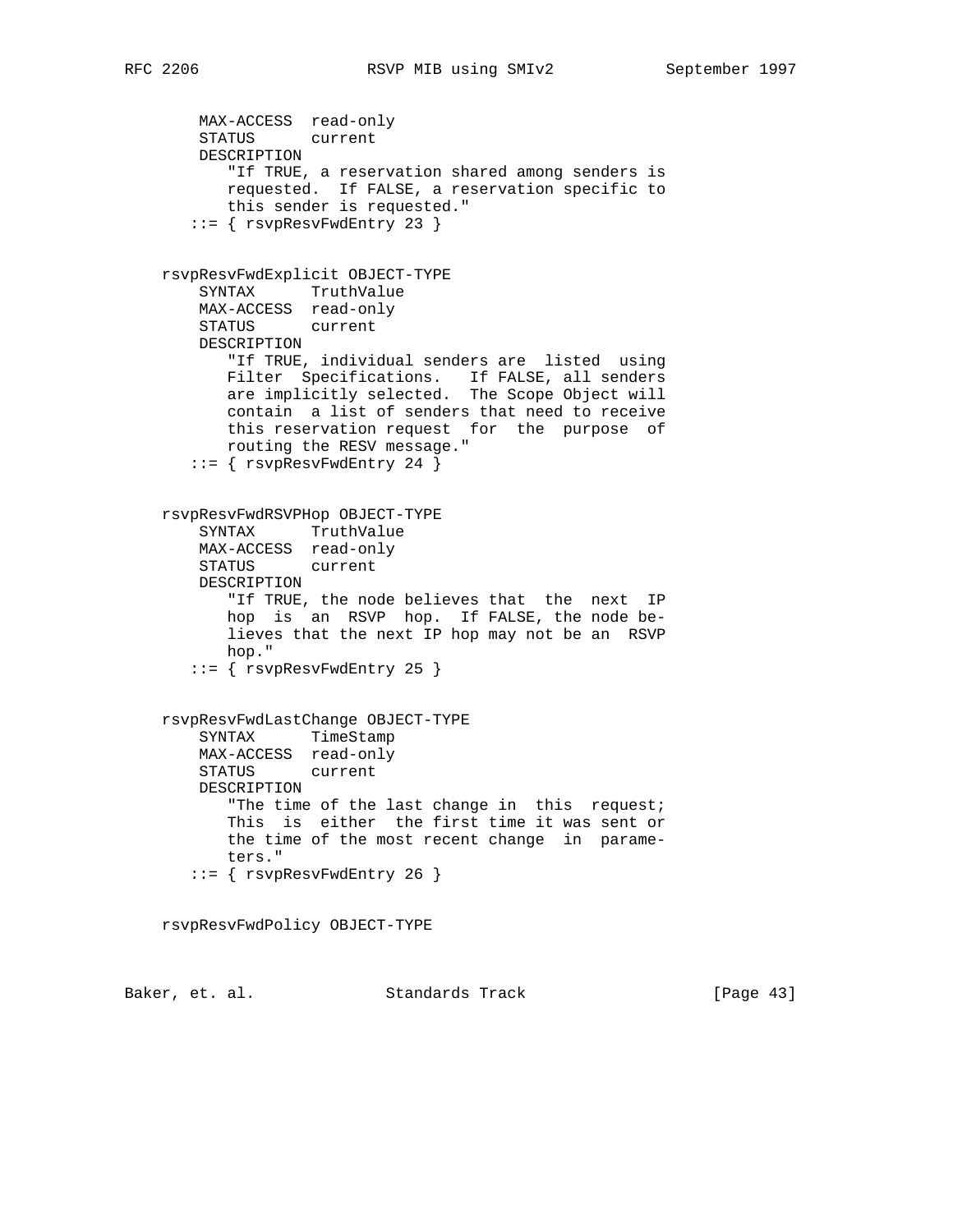```
SYNTAX OCTET STRING (SIZE(0..65536))
        MAX-ACCESS read-only
        STATUS current
        DESCRIPTION
 "The contents of the policy object, displayed
 as an uninterpreted string of octets, including
           the object header. In the absence of such an
           object, this should be of zero length."
       ::= { rsvpResvFwdEntry 27 }
    rsvpResvFwdStatus OBJECT-TYPE
        SYNTAX RowStatus
        MAX-ACCESS read-write
        STATUS current
        DESCRIPTION
           "'active' for all active RESV messages. This
          object may be used to delete RESV information."
       ::= { rsvpResvFwdEntry 28 }
    rsvpResvFwdTTL OBJECT-TYPE
       SYNTAX INTEGER (0..255)
        MAX-ACCESS read-only
        STATUS current
        DESCRIPTION
           "The TTL value in the RSVP header that was last
           received."
       ::= { rsvpResvFwdEntry 29 }
    rsvpResvFwdFlowId OBJECT-TYPE
        SYNTAX INTEGER (0..16777215)
        MAX-ACCESS read-only
        STATUS current
        DESCRIPTION
           "The flow ID that this receiver is using, if
          this is an IPv6 session."
       ::= { rsvpResvFwdEntry 30 }
-- The RSVP Interface Attributes Database contains the
-- RSVP-specific information for an interface. Information
-- that is shared with other reservation procedures such
-- as ST-II is in the Integrated Interface Attributes
-- Database.
```
Baker, et. al. Standards Track [Page 44]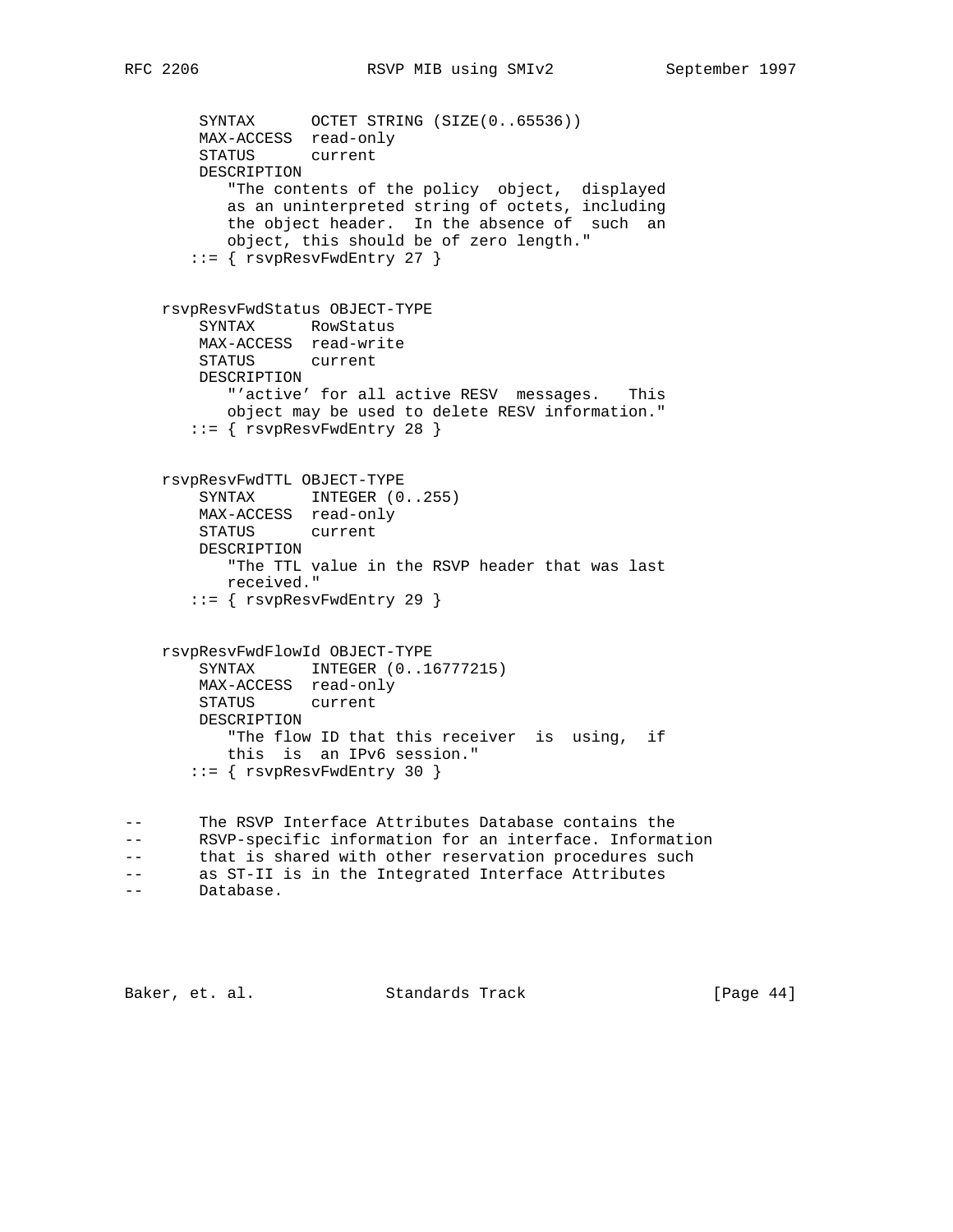```
 rsvpIfTable OBJECT-TYPE
 SYNTAX SEQUENCE OF RsvpIfEntry
 MAX-ACCESS not-accessible
       STATUS current
       DESCRIPTION
         "The RSVP-specific attributes of the system's
         interfaces."
      ::= \{ \text{rsypObjects } 6 \} rsvpIfEntry OBJECT-TYPE
       SYNTAX RsvpIfEntry
       MAX-ACCESS not-accessible
       STATUS current
       DESCRIPTION
         "The RSVP-specific attributes of the a given
         interface."
      INDEX { ifIndex }
     ::= { rsvpfTable 1 }
RsvpIfEntry ::=
    SEQUENCE {
   rsvpIfUdpNbrs Gauge32,
   rsvpIfIpNbrs Gauge32,
rsvpIfNbrs Gauge32,
rsvpIfEnabled TruthValue,
rsvpIfUdpRequired TruthValue,
 rsvpIfRefreshBlockadeMultiple INTEGER,
rsvpIfRefreshMultiple Communisty INTEGER,
rsvpIfTTL INTEGER,
rsvpIfRefreshInterval TimeInterval,
rsvpIfRouteDelay menterval,
rsvpIfStatus RowStatus
 }
    rsvpIfUdpNbrs OBJECT-TYPE
       SYNTAX Gauge32
       MAX-ACCESS read-only
       STATUS current
       DESCRIPTION
         "The number of neighbors perceived to be using
         only the RSVP UDP Encapsulation."
     ::= { rsvpIfEntry 1 }
    rsvpIfIpNbrs OBJECT-TYPE
       SYNTAX Gauge32
Baker, et. al. Standards Track [Page 45]
```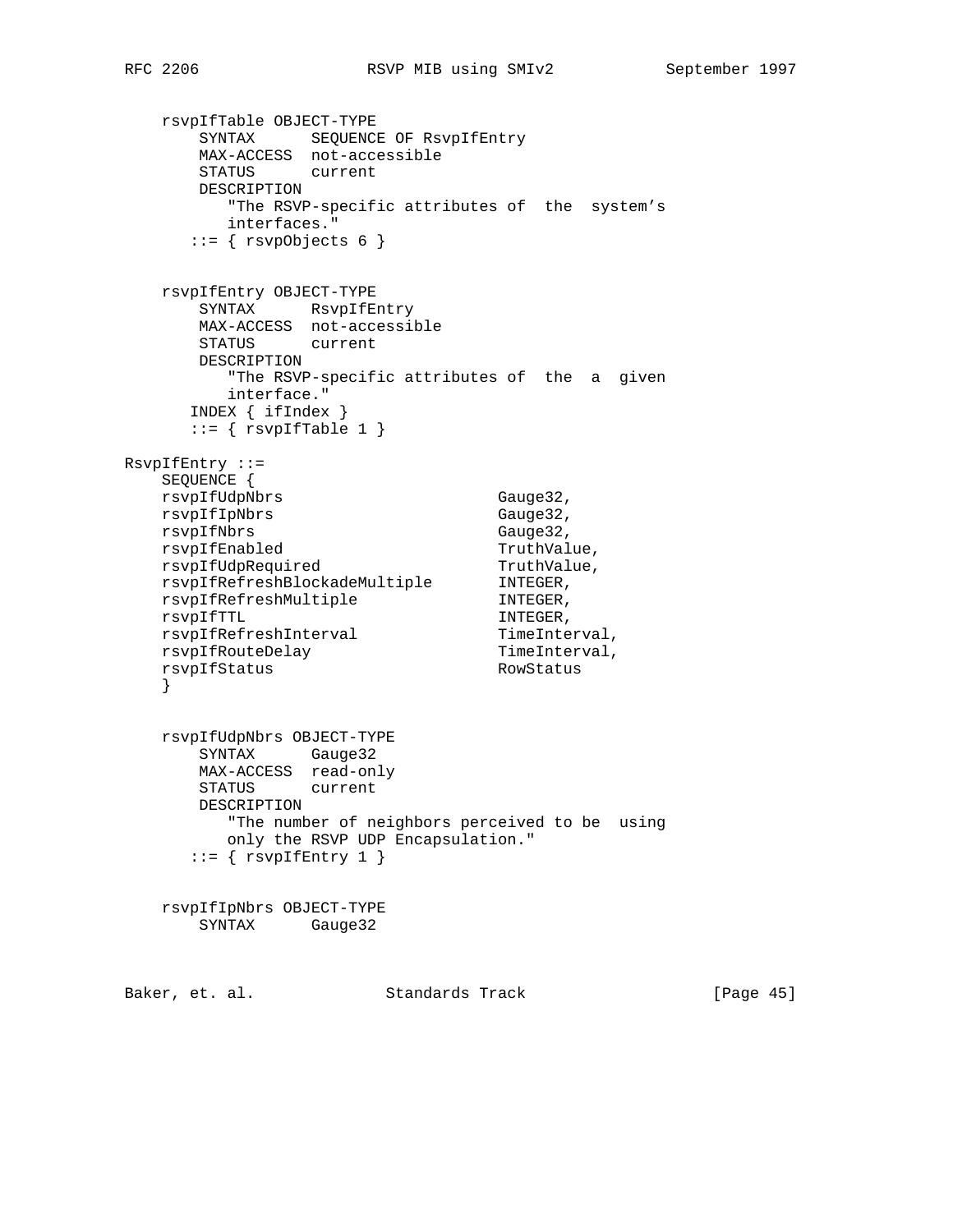```
 MAX-ACCESS read-only
        STATUS current
        DESCRIPTION
           "The number of neighbors perceived to be using
           only the RSVP IP Encapsulation."
      ::= { rsvpfEntry 2 }
    rsvpIfNbrs OBJECT-TYPE
        SYNTAX Gauge32
        MAX-ACCESS read-only
        STATUS current
        DESCRIPTION
           "The number of neighbors currently perceived;
           this will exceed rsvpIfIpNbrs + rsvpIfUdpNbrs
           by the number of neighbors using both encapsu-
           lations."
      ::= { rsvpfEntry 3 }
    rsvpIfRefreshBlockadeMultiple OBJECT-TYPE
       SYNTAX INTEGER (1..65536) MAX-ACCESS read-create
        STATUS current
        DESCRIPTION
           "The value of the RSVP value 'Kb', Which is the
          minimum number of refresh intervals that
          blockade state will last once entered."
       DEFVAL { 4 }
      ::= { rsvpfEntry 4 }
    rsvpIfRefreshMultiple OBJECT-TYPE
       SYNTAX INTEGER (1..65536)
        MAX-ACCESS read-create
        STATUS current
        DESCRIPTION
           "The value of the RSVP value 'K', which is the
           number of refresh intervals which must elapse
           (minimum) before a PATH or RESV message which
           is not being refreshed will be aged out."
       DEFVAL { 3 }
      ::= { rsvpfEntry 5 }
    rsvpIfTTL OBJECT-TYPE
       SYNTAX INTEGER (0..255) MAX-ACCESS read-create
Baker, et. al. Standards Track [Page 46]
```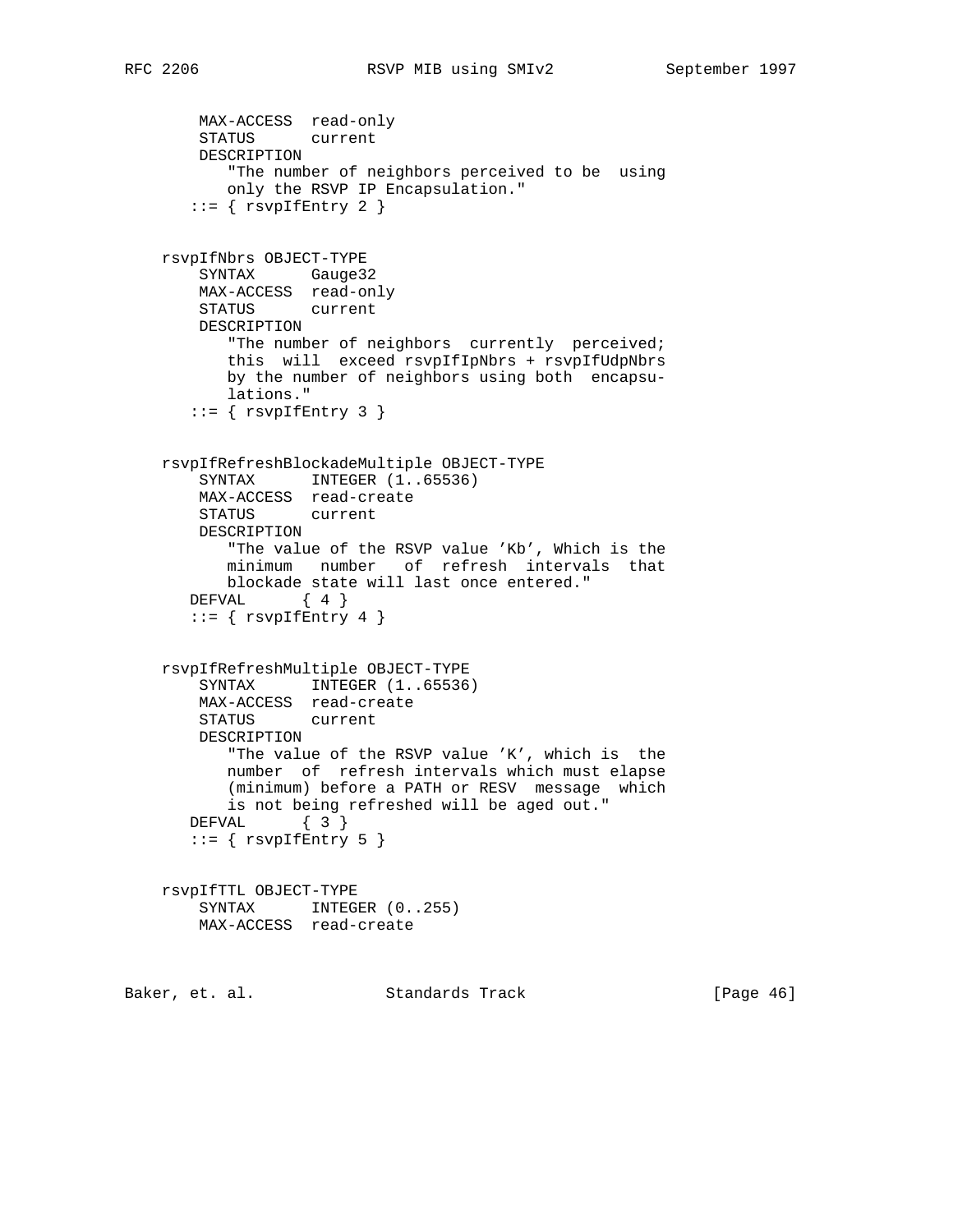```
 STATUS current
        DESCRIPTION
           "The value of SEND_TTL used on this interface
           for messages this node originates. If set to
           zero, the node determines the TTL via other
           means."
       DEFVAL { 0 } -- which is to say, no override
      ::= { rsvpIfEntry 6 }
    rsvpIfRefreshInterval OBJECT-TYPE
        SYNTAX TimeInterval
        UNITS "milliseconds"
        MAX-ACCESS read-create
        STATUS current
        DESCRIPTION
           "The value of the RSVP value 'R', which is the
           minimum period between refresh transmissions of
          a given PATH or RESV message on an interface."
       DEFVAL { 3000 } -- 30 seconds
      ::= { rsvpfEntry 7 }
    rsvpIfRouteDelay OBJECT-TYPE
 SYNTAX TimeInterval
 UNITS "hundredths of a second"
        MAX-ACCESS read-create
        STATUS current
        DESCRIPTION
           "The approximate period from the time a route
          is changed to the time a resulting message ap-
          pears on the interface."
       DEFVAL { 200 } -- 2 seconds
      ::= { rsvpfEntry 8 }
    rsvpIfEnabled OBJECT-TYPE
        SYNTAX TruthValue
        MAX-ACCESS read-create
        STATUS current
        DESCRIPTION
           "If TRUE, RSVP is enabled on this Interface.
           If FALSE, RSVP is not enabled on this inter-
           face."
      ::= { rsvpIfEntry 9 }
    rsvpIfUdpRequired OBJECT-TYPE
Baker, et. al. Standards Track [Page 47]
```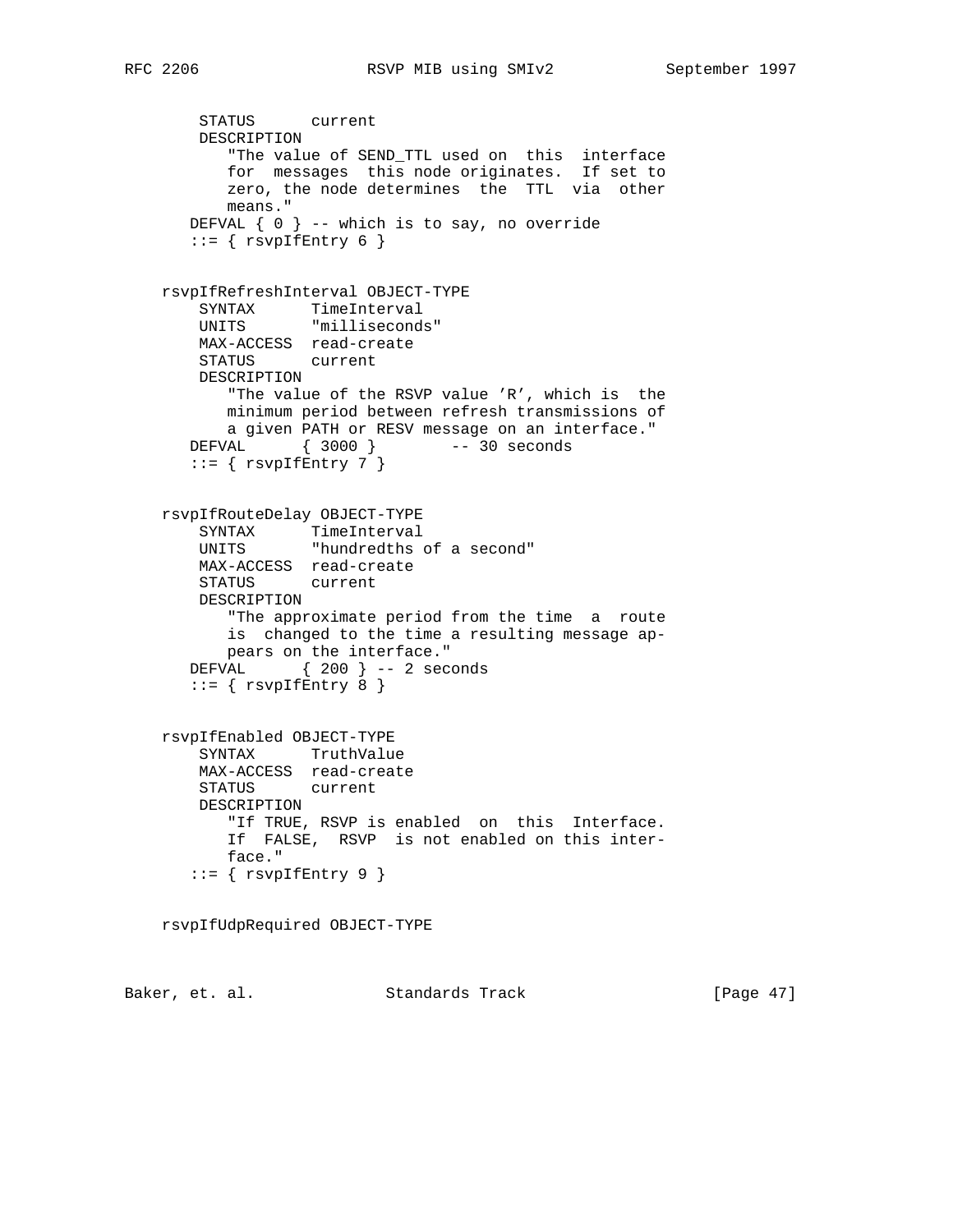```
 SYNTAX TruthValue
        MAX-ACCESS read-create
        STATUS current
        DESCRIPTION
           "If TRUE, manual configuration forces the use
           of UDP encapsulation on the interface. If
           FALSE, UDP encapsulation is only used if rsvpI-
           fUdpNbrs is not zero."
      ::= { rsvpfEntry 10 }
    rsvpIfStatus OBJECT-TYPE
        SYNTAX RowStatus
        MAX-ACCESS read-create
        STATUS current
        DESCRIPTION
           "'active' on interfaces that are configured for
           RSVP."
      ::= { rsvpIfEntry 11 }
-- The RSVP Neighbor Database lists the neighbors the RSVP
-- process currently is receiving messages from.
    rsvpNbrTable OBJECT-TYPE
        SYNTAX SEQUENCE OF RsvpNbrEntry
        MAX-ACCESS not-accessible
        STATUS current
        DESCRIPTION
           "Information describing the Neighbors of an
          RSVP system."
      ::= { rsvpObjects 7 }
    rsvpNbrEntry OBJECT-TYPE
        SYNTAX RsvpNbrEntry
        MAX-ACCESS not-accessible
        STATUS current
        DESCRIPTION
           "Information describing a single RSVP Neigh-
           bor."
       INDEX { ifIndex, rsvpNbrAddress }
      ::= { rsvpNbrTable 1 }
RsvpNbrEntry ::=
    SEQUENCE {
Baker, et. al. Standards Track [Page 48]
```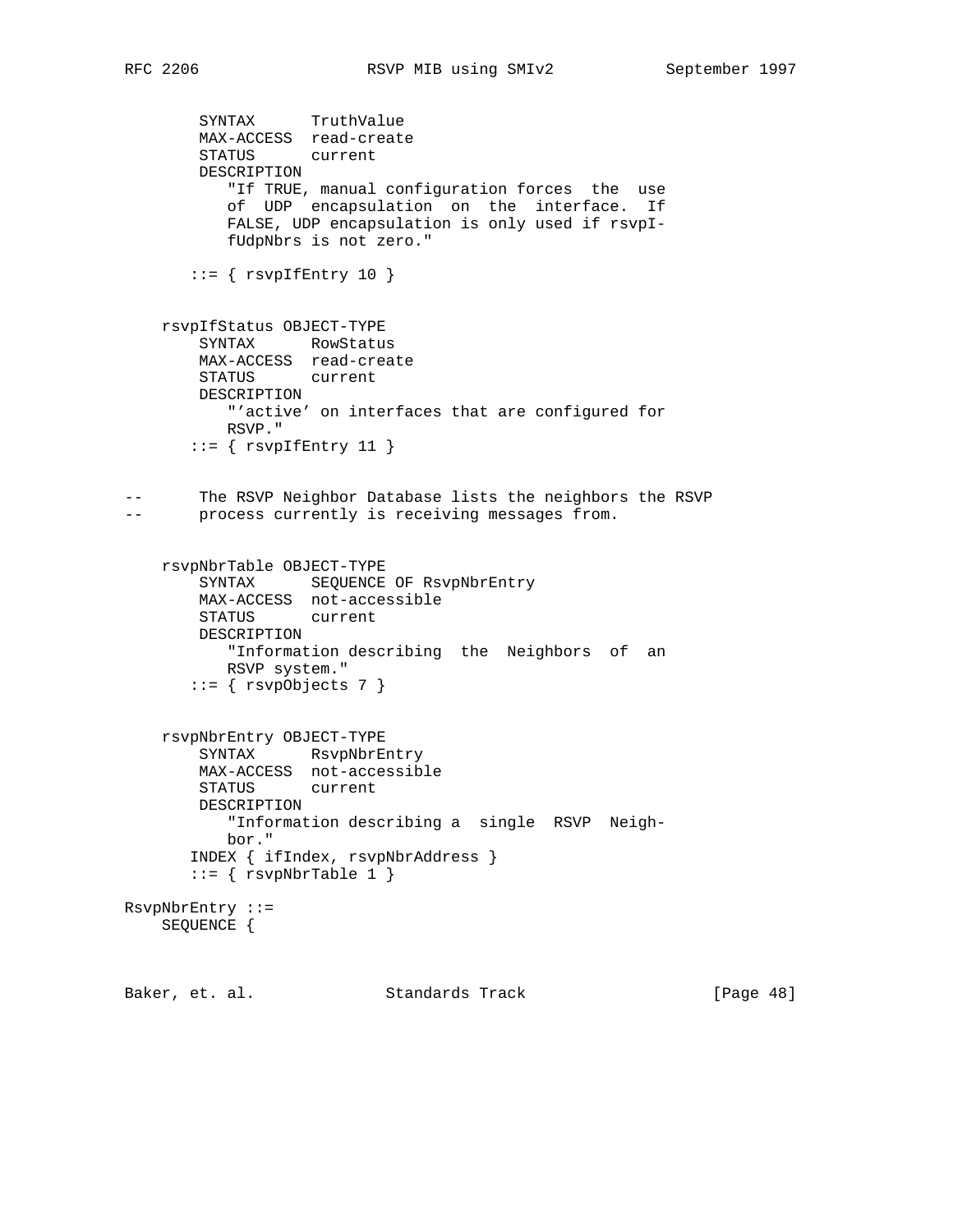--

 $- -$ 

```
 rsvpNbrAddress OCTET STRING,
 rsvpNbrProtocol RsvpEncapsulation,
 rsvpNbrStatus RowStatus
    }
    rsvpNbrAddress OBJECT-TYPE
       SYNTAX OCTET STRING (SIZE(4..16))
        MAX-ACCESS not-accessible
        STATUS current
        DESCRIPTION
           "The IP4 or IP6 Address used by this neighbor.
           This object may not be changed when the value
           of the RowStatus object is 'active'."
      ::= { rsvpNbrEntry 1 }
    rsvpNbrProtocol OBJECT-TYPE
        SYNTAX RsvpEncapsulation
        MAX-ACCESS read-create
        STATUS current
        DESCRIPTION
           "The encapsulation being used by this neigh-
           bor."
      ::= { rsvphbrfntry 2 }
    rsvpNbrStatus OBJECT-TYPE
        SYNTAX RowStatus
        MAX-ACCESS read-create
        STATUS current
        DESCRIPTION
           "'active' for all neighbors. This object may
           be used to configure neighbors. In the pres-
           ence of configured neighbors, the implementa-
           tion may (but is not required to) limit the set
           of valid neighbors to those configured."
      ::= { rsvphbrfntry 3 }
-- Notifications used to signal events
    rsvpNotifications OBJECT IDENTIFIER
                      ::= { rsvpNotificationsPrefix 0 }
    newFlow NOTIFICATION-TYPE
```
Baker, et. al. Standards Track [Page 49]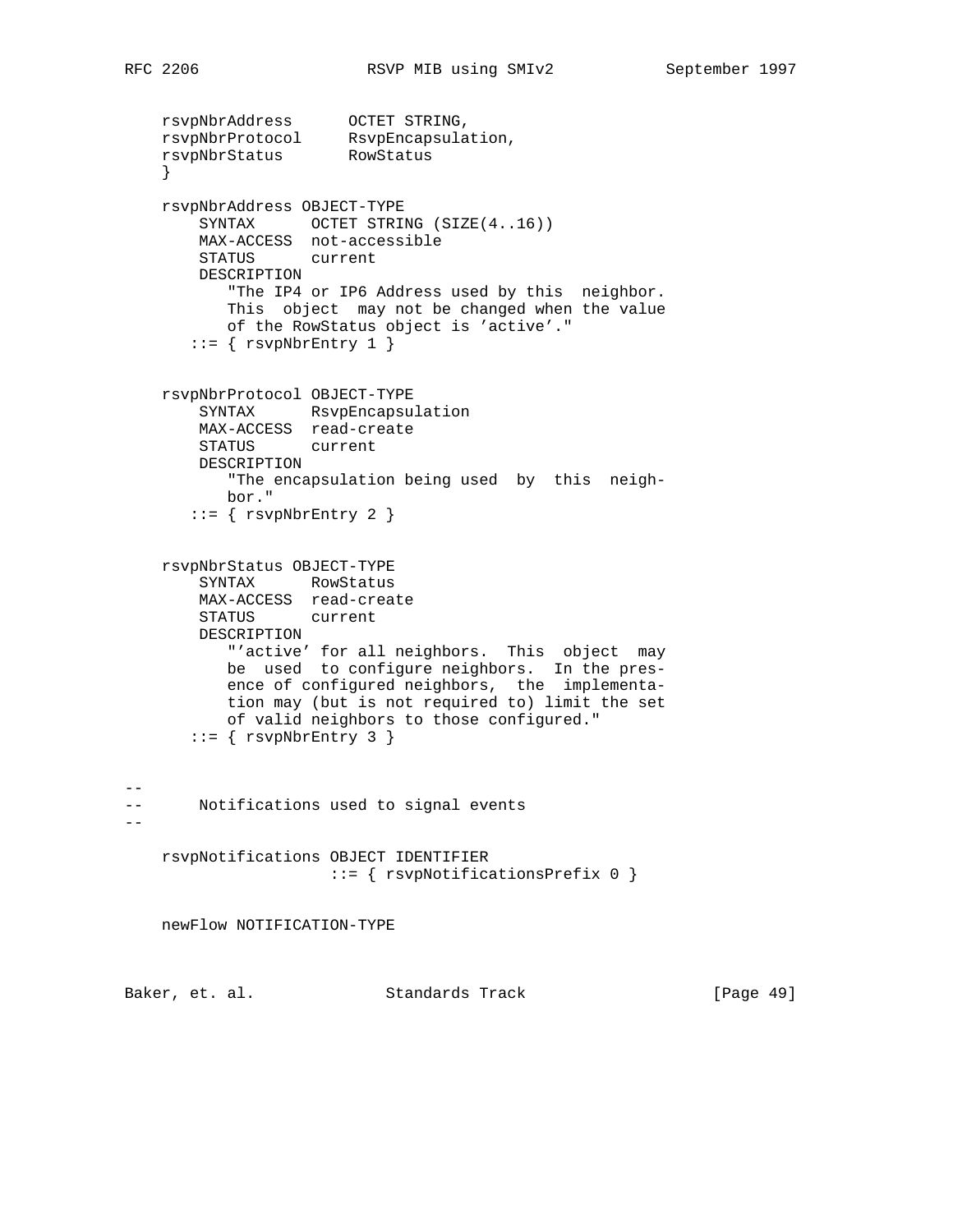```
 OBJECTS {
                    intSrvFlowStatus, rsvpSessionDestAddr,
                    rsvpResvFwdStatus, rsvpResvStatus, rsvpSenderStatus
 }
        STATUS current
        DESCRIPTION
           "The newFlow trap indicates that the originat-
           ing system has installed a new flow in its
           classifier, or (when reservation authorization
           is in view) is prepared to install such a flow
           in the classifier and is requesting authoriza-
           tion. The objects included with the Notifica-
           tion may be used to read further information
           using the Integrated Services and RSVP MIBs.
           Authorization or non-authorization may be
           enacted by a write to the variable intSrvFlowS-
           tatus."
        ::= { rsvpNotifications 1 }
     lostFlow NOTIFICATION-TYPE
        OBJECTS {
                    intSrvFlowStatus, rsvpSessionDestAddr,
                    rsvpResvFwdStatus, rsvpResvStatus, rsvpSenderStatus
 }
        STATUS current
        DESCRIPTION
            "The lostFlow trap indicates that the originat-
           ing system has removed a flow from its classif-
           ier."
        ::= { rsvpNotifications 2 }
-- conformance information
rsvpGroups OBJECT IDENTIFIER ::= { rsvpConformance 1 }
rsvpCompliances OBJECT IDENTIFYER :: = { xsyPConformance 2 }-- compliance statements
    rsvpCompliance MODULE-COMPLIANCE
        STATUS current
        DESCRIPTION
           "The compliance statement. Note that the im-
           plementation of this module requires implemen-
           tation of the Integrated Services MIB as well."
Baker, et. al. Standards Track [Page 50]
```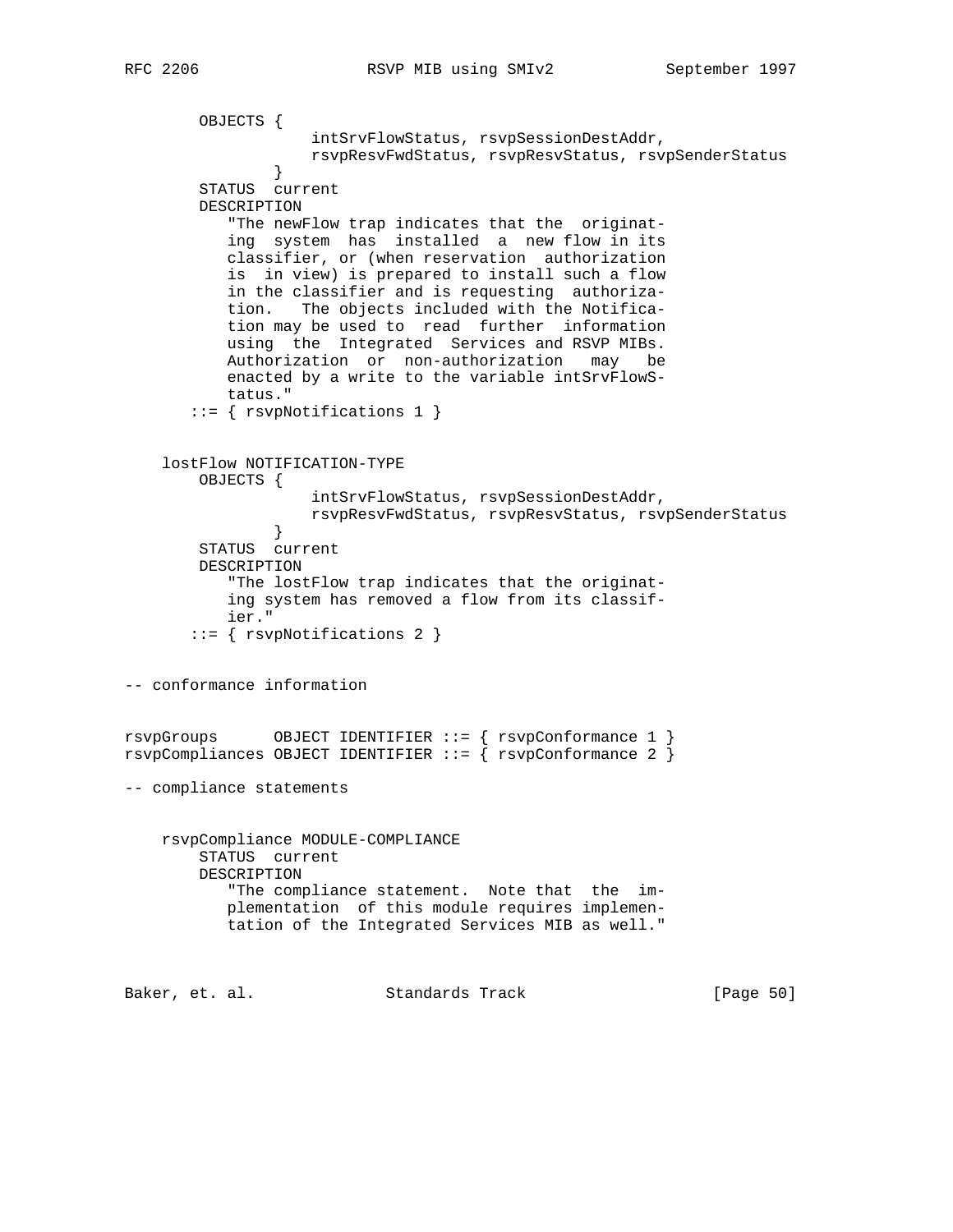MODULE -- this module MANDATORY-GROUPS { rsvpSessionGroup, rsvpSenderGroup, rsvpResvGroup, rsvpIfGroup, rsvpNbrGroup } GROUP rsvpResvFwdGroup DESCRIPTION "The Reservation Requests table is appropriate in implementations that store upstream reserva tion messages, but not appropriate in implemen tations which calculate them on each transmis sion." GROUP rsvpNotificationGroup DESCRIPTION "The notifications in this module may be used to advise a network management station of changes in flow status, and are required when this use is in view." OBJECT rsvpSessionRequests MIN-ACCESS not-accessible DESCRIPTION "This object is optional." OBJECT rsvpSenderType MIN-ACCESS read-only DESCRIPTION "read-create access is not required. This may be read-only." OBJECT rsvpSenderDestAddr MIN-ACCESS read-only DESCRIPTION "read-create access is not required. This may be read-only." OBJECT rsvpSenderAddr MIN-ACCESS read-only DESCRIPTION "read-create access is not required. This may be read-only." OBJECT rsvpSenderDestAddrLength MIN-ACCESS read-only DESCRIPTION "read-create access is not required. This may be

Baker, et. al. Standards Track [Page 51]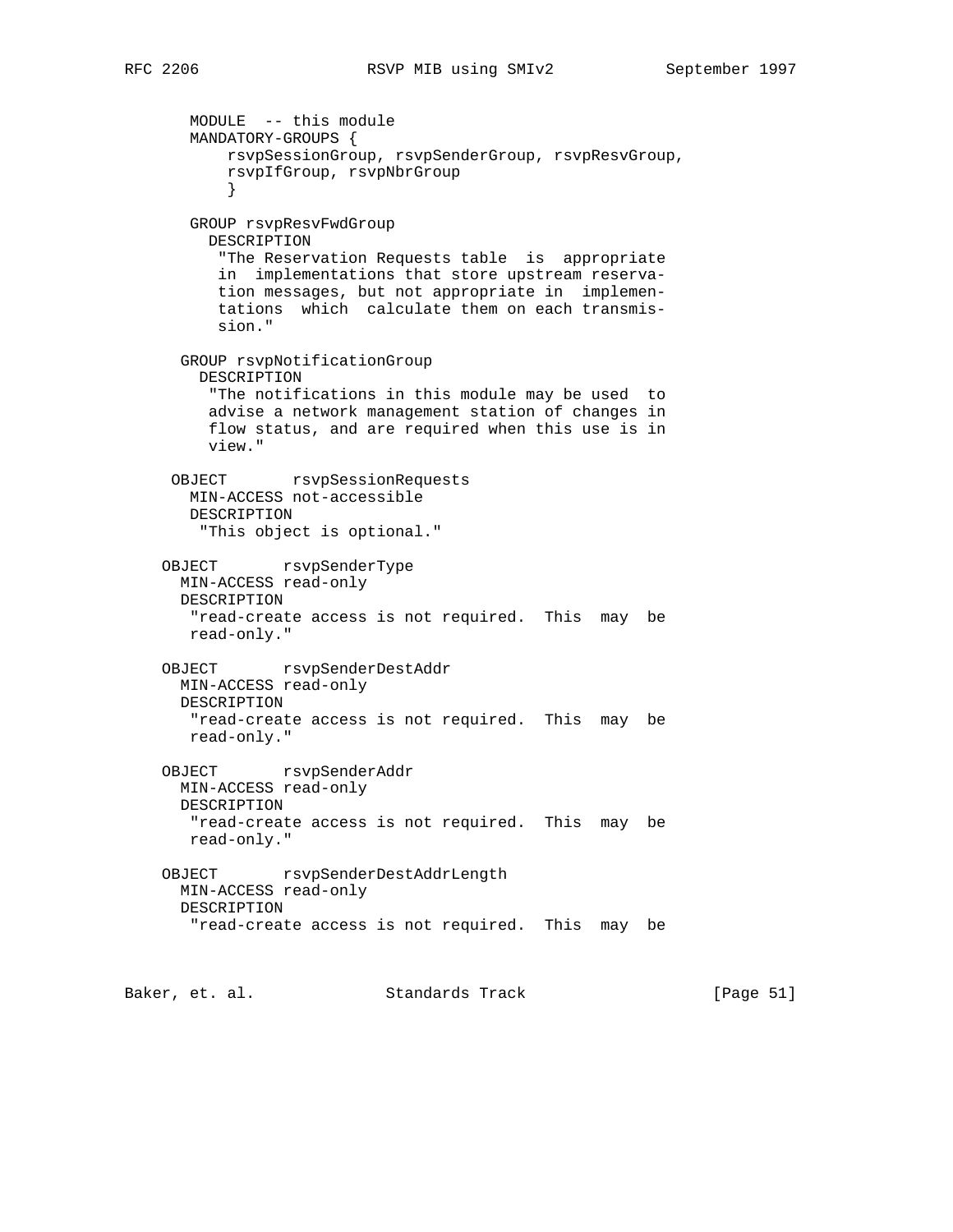read-only." OBJECT rsvpSenderAddrLength MIN-ACCESS read-only DESCRIPTION "read-create access is not required. This may be read-only." OBJECT rsvpSenderProtocol MIN-ACCESS read-only DESCRIPTION "read-create access is not required. This may be read-only." OBJECT rsvpSenderDestPort MIN-ACCESS read-only DESCRIPTION "read-create access is not required. This may be read-only." OBJECT rsvpSenderPort MIN-ACCESS read-only DESCRIPTION "read-create access is not required. This may be read-only." OBJECT rsvpSenderHopAddr MIN-ACCESS read-only DESCRIPTION "read-create access is not required. This may be read-only." OBJECT rsvpSenderHopLih MIN-ACCESS read-only DESCRIPTION "read-create access is not required. This may be read-only." OBJECT rsvpSenderInterface MIN-ACCESS read-only DESCRIPTION "read-create access is not required. This may be read-only." OBJECT rsvpSenderTSpecRate MIN-ACCESS read-only DESCRIPTION "read-create access is not required. This may be

Baker, et. al. Standards Track [Page 52]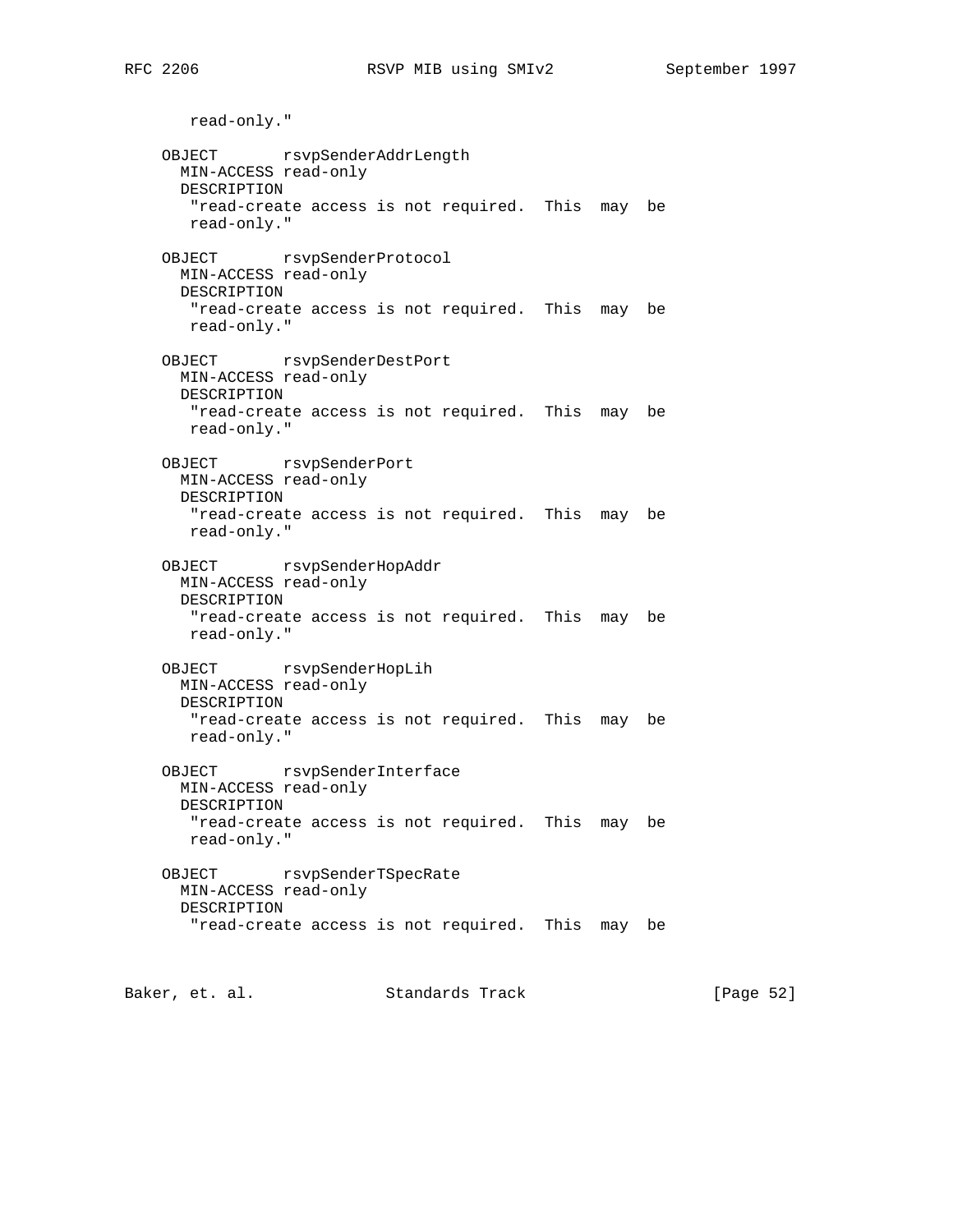read-only." OBJECT rsvpSenderTSpecPeakRate MIN-ACCESS read-only DESCRIPTION "read-create access is not required. This may be read-only." OBJECT rsvpSenderTSpecBurst MIN-ACCESS read-only DESCRIPTION "read-create access is not required. This may be read-only." OBJECT rsvpSenderTSpecMinTU MIN-ACCESS read-only DESCRIPTION "read-create access is not required. This may be read-only." OBJECT rsvpSenderTSpecMaxTU MIN-ACCESS read-only DESCRIPTION "read-create access is not required. This may be read-only." OBJECT rsvpSenderInterval MIN-ACCESS read-only DESCRIPTION "read-create access is not required. This may be read-only." OBJECT rsvpSenderRSVPHop MIN-ACCESS read-only DESCRIPTION "read-create access is not required. This may be read-only." OBJECT rsvpSenderPolicy MIN-ACCESS read-only DESCRIPTION "read-create access is not required. This may be read-only." OBJECT rsvpSenderAdspecBreak MIN-ACCESS read-only DESCRIPTION "read-create access is not required. This may be

Baker, et. al. Standards Track [Page 53]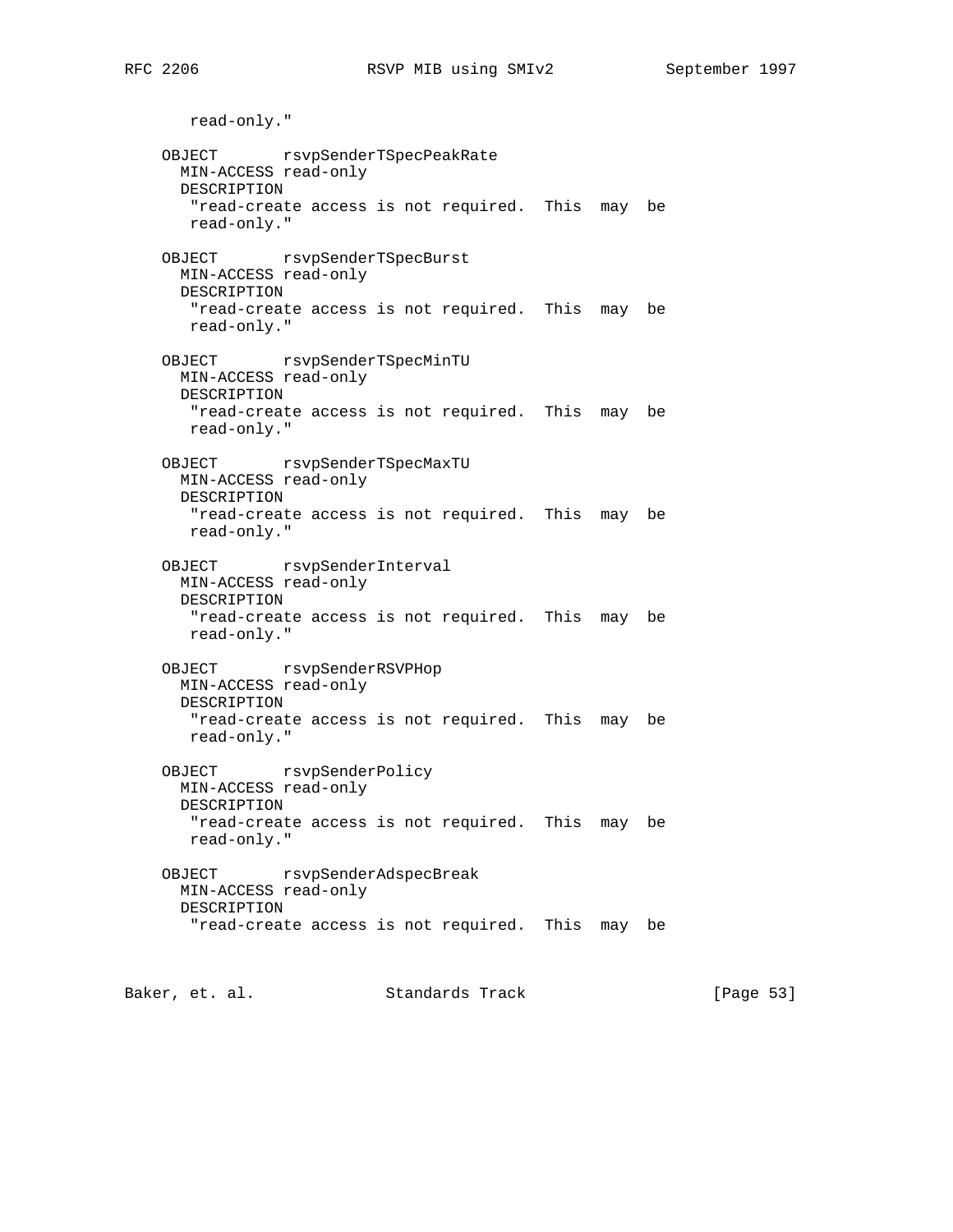read-only." OBJECT rsvpSenderAdspecHopCount MIN-ACCESS read-only DESCRIPTION "read-create access is not required. This may be read-only." OBJECT rsvpSenderAdspecPathBw MIN-ACCESS read-only DESCRIPTION "read-create access is not required. This may be read-only." OBJECT rsvpSenderAdspecMinLatency MIN-ACCESS read-only DESCRIPTION "read-create access is not required. This may be read-only." OBJECT rsvpSenderAdspecMtu MIN-ACCESS read-only DESCRIPTION "read-create access is not required. This may be read-only." OBJECT rsvpSenderAdspecGuaranteedSvc MIN-ACCESS not-accessible DESCRIPTION "This may be not-accessible if the system does not support Guaranteed Service." OBJECT rsvpSenderAdspecGuaranteedBreak MIN-ACCESS not-accessible DESCRIPTION "This may be not-accessible if the system does not support Guaranteed Service." OBJECT rsvpSenderAdspecGuaranteedCtot MIN-ACCESS not-accessible DESCRIPTION "This may be not-accessible if the system does not support Guaranteed Service." OBJECT rsvpSenderAdspecGuaranteedDtot MIN-ACCESS not-accessible DESCRIPTION "This may be not-accessible if the system does not

Baker, et. al. Standards Track [Page 54]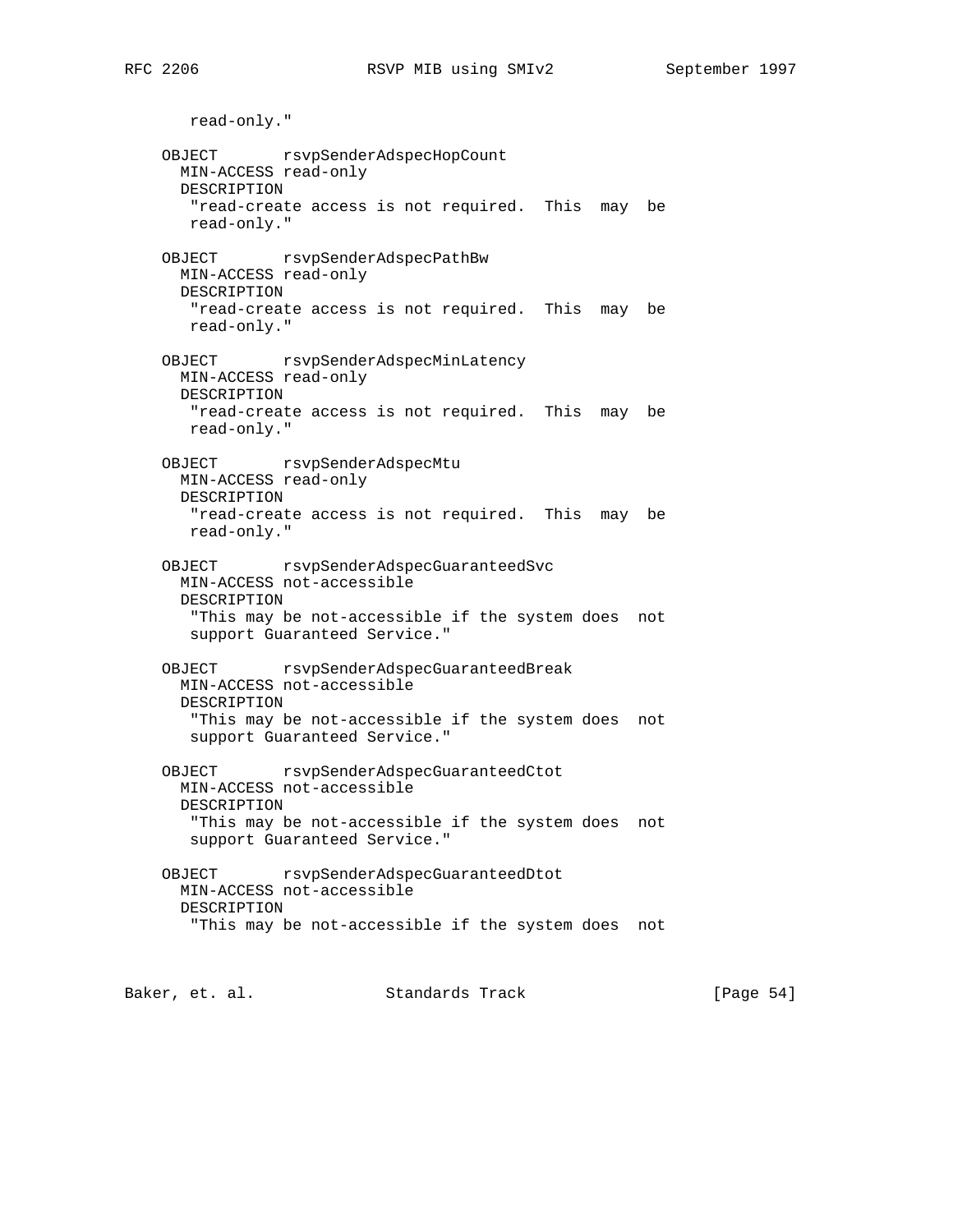support Guaranteed Service." OBJECT rsvpSenderAdspecGuaranteedCsum MIN-ACCESS not-accessible DESCRIPTION "This may be not-accessible if the system does not support Guaranteed Service." OBJECT rsvpSenderAdspecGuaranteedDsum MIN-ACCESS read-only DESCRIPTION "This may be not-accessible if the system does not support Guaranteed Service." OBJECT rsvpSenderAdspecGuaranteedHopCount MIN-ACCESS not-accessible DESCRIPTION "This may be not-accessible if the system does not support Guaranteed Service." OBJECT rsvpSenderAdspecGuaranteedPathBw MIN-ACCESS not-accessible DESCRIPTION "This may be not-accessible if the system does not support Guaranteed Service." OBJECT rsvpSenderAdspecGuaranteedMinLatency MIN-ACCESS not-accessible DESCRIPTION "This may be not-accessible if the system does not support Guaranteed Service." OBJECT rsvpSenderAdspecGuaranteedMtu MIN-ACCESS not-accessible DESCRIPTION "This may be not-accessible if the system does not support Guaranteed Service." OBJECT rsvpSenderAdspecCtrlLoadSvc MIN-ACCESS not-accessible DESCRIPTION "This may be not-accessible if the system does not support Controlled Load." OBJECT rsvpSenderAdspecCtrlLoadBreak MIN-ACCESS not-accessible DESCRIPTION "This may be not-accessible if the system does not

Baker, et. al. Standards Track [Page 55]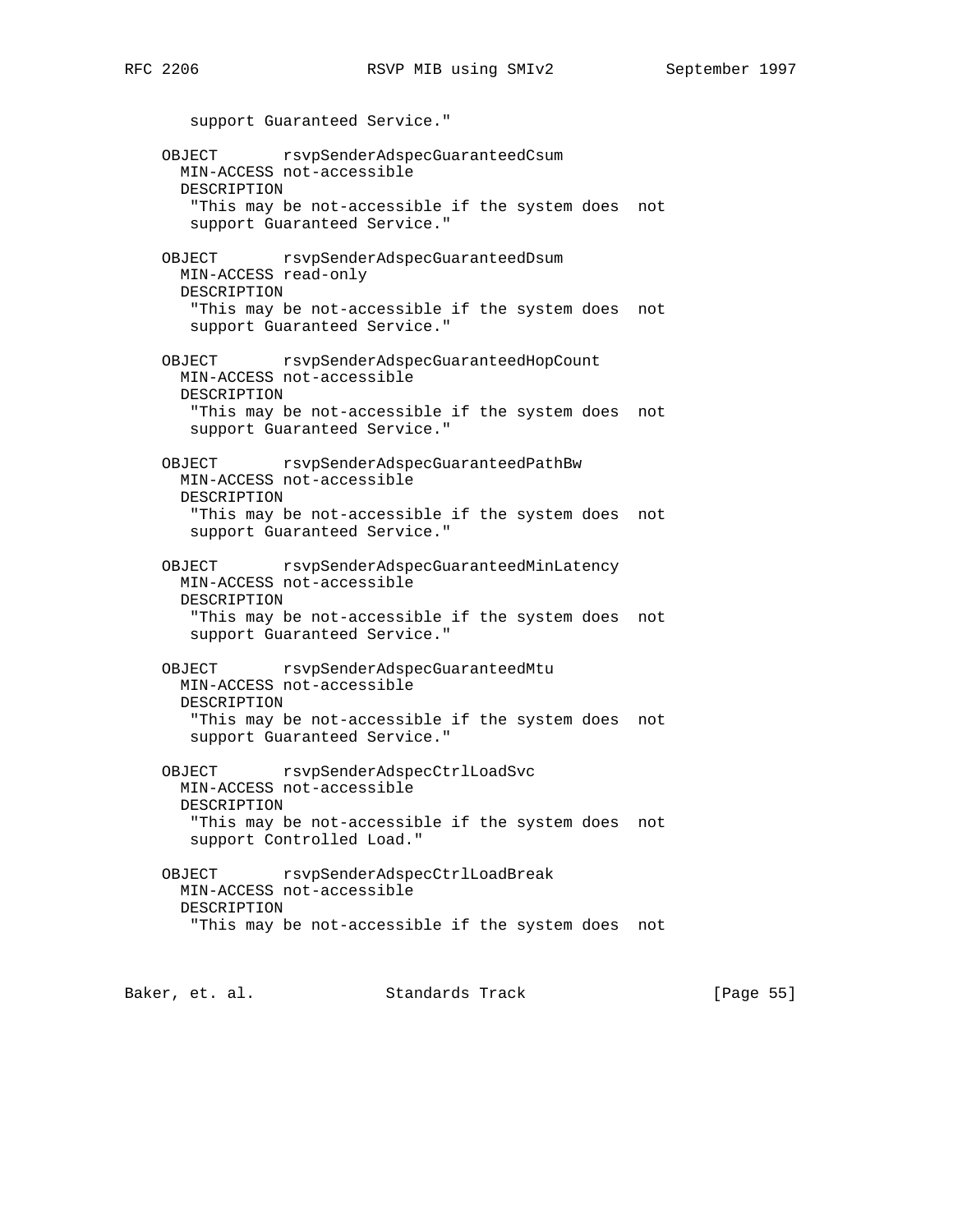support Controlled Load." OBJECT rsvpSenderAdspecCtrlLoadHopCount MIN-ACCESS not-accessible DESCRIPTION "This may be not-accessible if the system does not support Controlled Load." OBJECT rsvpSenderAdspecCtrlLoadPathBw MIN-ACCESS not-accessible DESCRIPTION "This may be not-accessible if the system does not support Controlled Load." OBJECT rsvpSenderAdspecCtrlLoadMinLatency MIN-ACCESS not-accessible DESCRIPTION "This may be not-accessible if the system does not support Controlled Load." OBJECT rsvpSenderAdspecCtrlLoadMtu MIN-ACCESS not-accessible DESCRIPTION "This may be not-accessible if the system does not support Controlled Load." OBJECT rsvpSenderStatus MIN-ACCESS read-only DESCRIPTION "read-create access is not required. This may be read-only." OBJECT rsvpSenderFlowId MIN-ACCESS not-accessible DESCRIPTION "This object is needed only in a system that imple ments IPv6." OBJECT rsvpResvType MIN-ACCESS read-only DESCRIPTION "read-create access is not required. This may be read-only." OBJECT rsvpResvDestAddr MIN-ACCESS read-only DESCRIPTION

Baker, et. al. Standards Track [Page 56]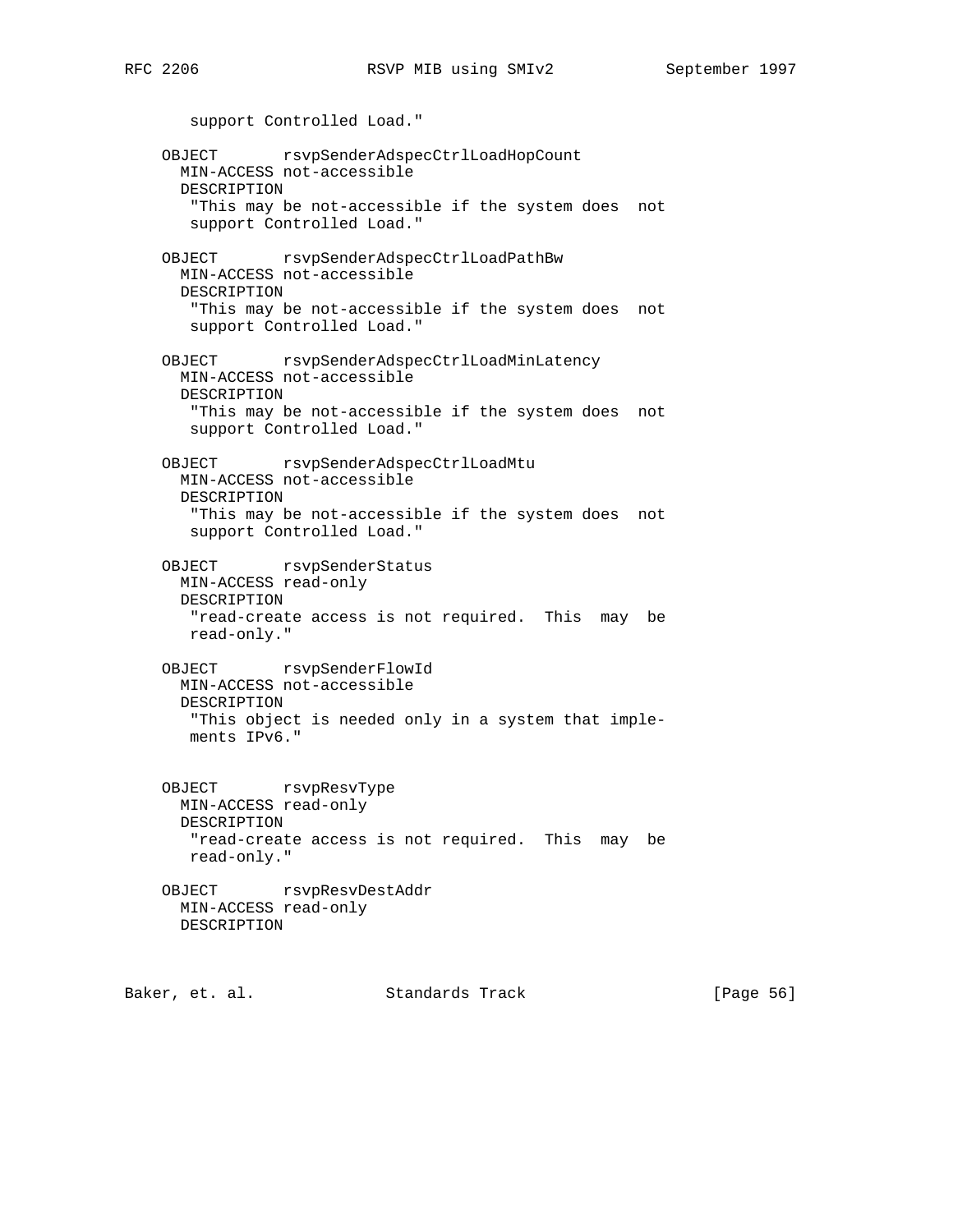"read-create access is not required. This may be read-only." OBJECT rsvpResvSenderAddr MIN-ACCESS read-only DESCRIPTION "read-create access is not required. This may be read-only." OBJECT rsvpResvDestAddrLength MIN-ACCESS read-only DESCRIPTION "read-create access is not required. This may be read-only." OBJECT rsvpResvSenderAddrLength MIN-ACCESS read-only DESCRIPTION "read-create access is not required. This may be read-only." OBJECT rsvpResvProtocol MIN-ACCESS read-only DESCRIPTION "read-create access is not required. This may be read-only." OBJECT rsvpResvDestPort MIN-ACCESS read-only DESCRIPTION "read-create access is not required. This may be read-only." OBJECT rsvpResvPort MIN-ACCESS read-only DESCRIPTION "read-create access is not required. This may be read-only." OBJECT rsvpResvHopAddr MIN-ACCESS read-only DESCRIPTION "read-create access is not required. This may be read-only." OBJECT rsvpResvHopLih MIN-ACCESS read-only DESCRIPTION

Baker, et. al. Standards Track [Page 57]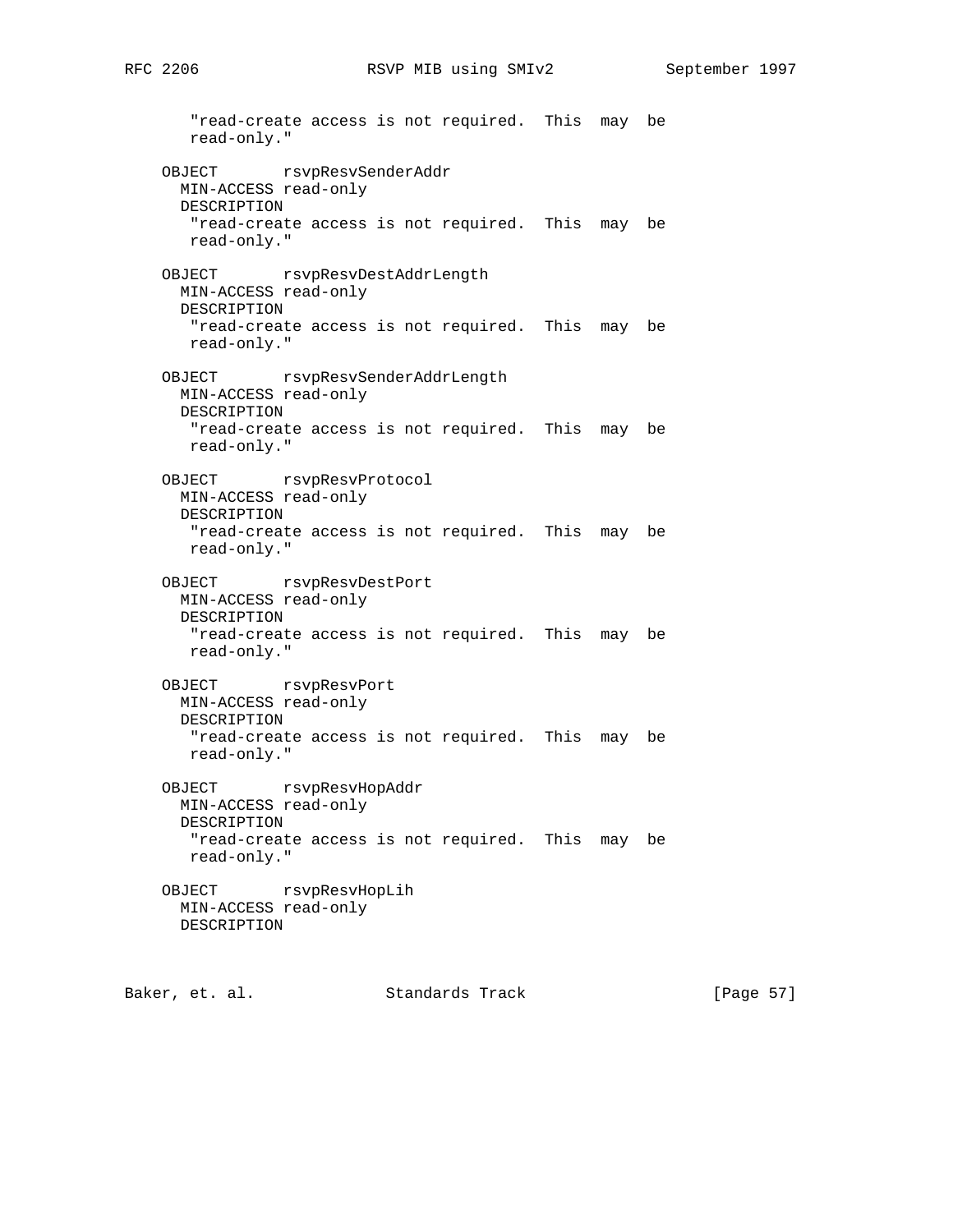"read-create access is not required. This may be read-only." OBJECT rsvpResvInterface MIN-ACCESS read-only DESCRIPTION "read-create access is not required. This may be read-only." OBJECT rsvpResvService MIN-ACCESS read-only DESCRIPTION "read-create access is not required. This may be read-only." OBJECT rsvpResvTSpecRate MIN-ACCESS read-only DESCRIPTION "read-create access is not required. This may be read-only." OBJECT rsvpResvTSpecPeakRate MIN-ACCESS read-only DESCRIPTION "read-create access is not required. This may be read-only." OBJECT rsvpResvTSpecBurst MIN-ACCESS read-only DESCRIPTION "read-create access is not required. This may be read-only." OBJECT rsvpResvTSpecMinTU MIN-ACCESS read-only DESCRIPTION "read-create access is not required. This may be read-only." OBJECT rsvpResvTSpecMaxTU MIN-ACCESS read-only DESCRIPTION "read-create access is not required. This may be read-only." OBJECT rsvpResvRSpecRate MIN-ACCESS read-only DESCRIPTION

Baker, et. al. Standards Track [Page 58]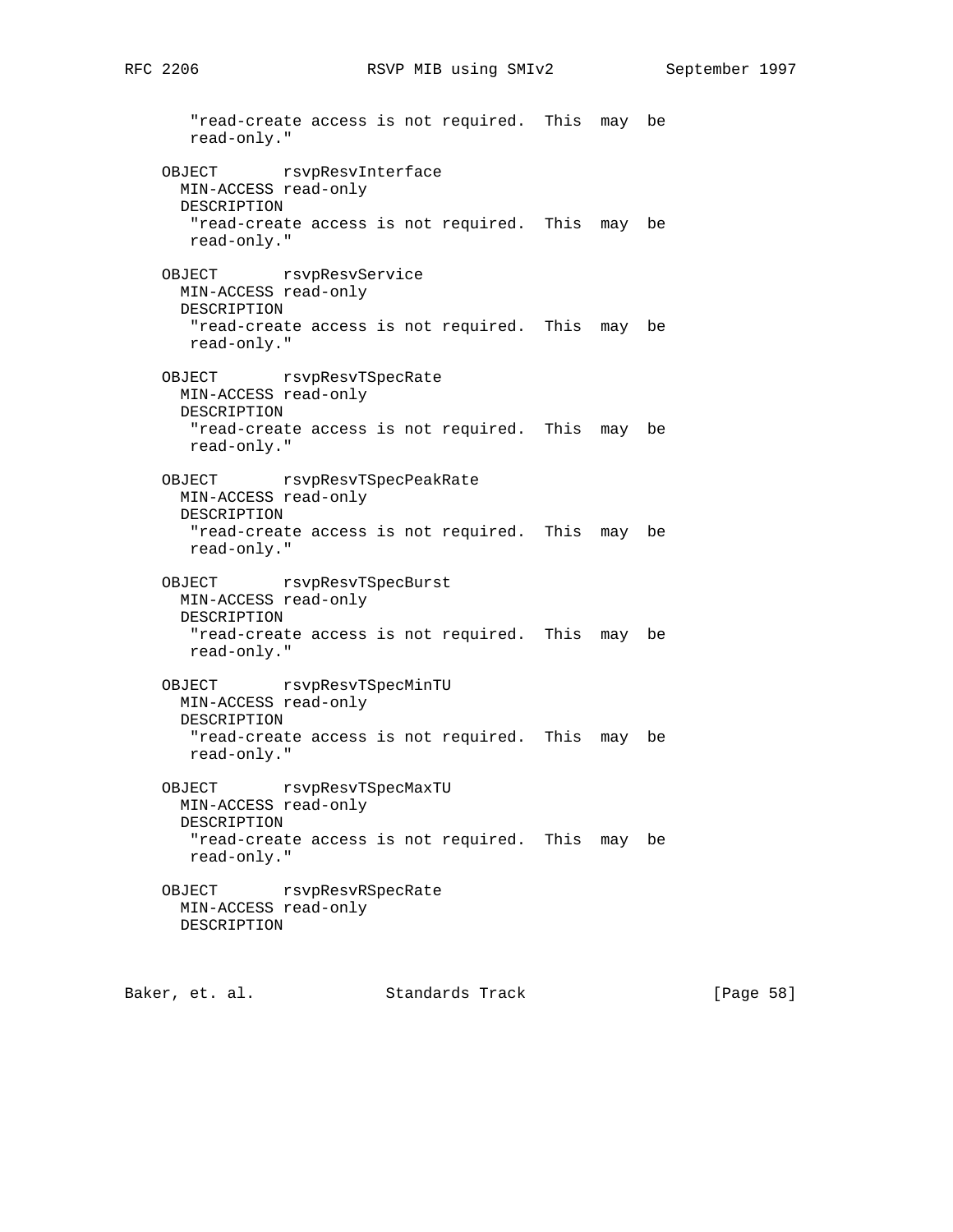"read-create access is not required. This may be read-only." OBJECT rsvpResvRSpecSlack MIN-ACCESS read-only DESCRIPTION "read-create access is not required. This may be read-only." OBJECT rsvpResvInterval MIN-ACCESS read-only DESCRIPTION "read-create access is not required. This may be read-only." OBJECT rsvpResvScope MIN-ACCESS read-only DESCRIPTION "read-create access is not required. This may be read-only." OBJECT rsvpResvShared MIN-ACCESS read-only DESCRIPTION "read-create access is not required. This may be read-only." OBJECT rsvpResvExplicit MIN-ACCESS read-only DESCRIPTION "read-create access is not required. This may be read-only." OBJECT rsvpResvRSVPHop MIN-ACCESS read-only DESCRIPTION "read-create access is not required. This may be read-only." OBJECT rsvpResvPolicy MIN-ACCESS read-only DESCRIPTION "read-create access is not required. This may be read-only." OBJECT rsvpResvStatus MIN-ACCESS read-only DESCRIPTION

Baker, et. al. Standards Track [Page 59]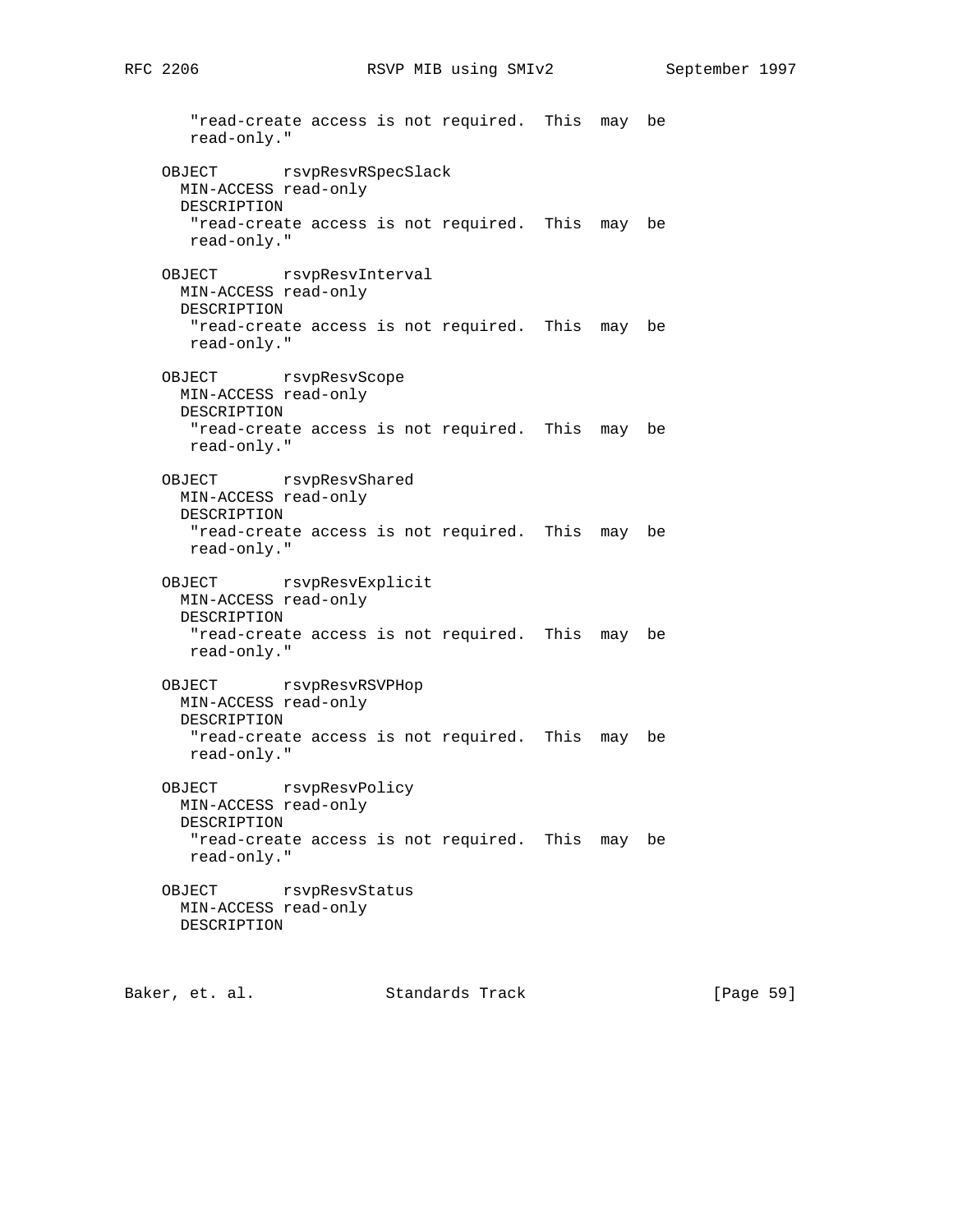```
 "read-create access is not required. This may be
    read-only."
 OBJECT rsvpResvFlowId
   MIN-ACCESS not-accessible
   DESCRIPTION
    "This object is needed only in a system that imple-
   ments IPv6."
OBJECT rsvpResvFwdStatus
  MIN-ACCESS read-only
  DESCRIPTION
    "read-create access is not required. This may be
   read-only."
 OBJECT rsvpResvFwdFlowId
   MIN-ACCESS not-accessible
   DESCRIPTION
    "This object is needed only in a system that imple-
   ments IPv6."
 ::= { rsvpCompliances 1 }
 rsvpSessionGroup OBJECT-GROUP
      OBJECTS {
         rsvpSessionType, rsvpSessionDestAddr,
         rsvpSessionDestAddrLength, rsvpSessionProtocol,
         rsvpSessionPort, rsvpSessionSenders, rsvpSessionReceivers,
         rsvpSessionRequests
     }
     STATUS current
    DESCRIPTION
        "These objects are required for RSVP Systems."
   ::= { rsvpGroups 1 }
 rsvpSenderGroup OBJECT-GROUP
      OBJECTS {
         rsvpSenderType, rsvpSenderDestAddr, rsvpSenderAddr,
         rsvpSenderDestAddrLength, rsvpSenderAddrLength,
         rsvpSenderProtocol, rsvpSenderDestPort, rsvpSenderPort,
         rsvpSenderHopAddr, rsvpSenderHopLih, rsvpSenderInterface,
         rsvpSenderTSpecRate, rsvpSenderTSpecPeakRate,
         rsvpSenderTSpecBurst, rsvpSenderTSpecMinTU,
         rsvpSenderTSpecMaxTU, rsvpSenderInterval,
         rsvpSenderLastChange, rsvpSenderStatus,
         rsvpSenderRSVPHop, rsvpSenderPolicy,
         rsvpSenderAdspecBreak, rsvpSenderAdspecHopCount,
         rsvpSenderAdspecPathBw, rsvpSenderAdspecMinLatency,
```
Baker, et. al. Standards Track [Page 60]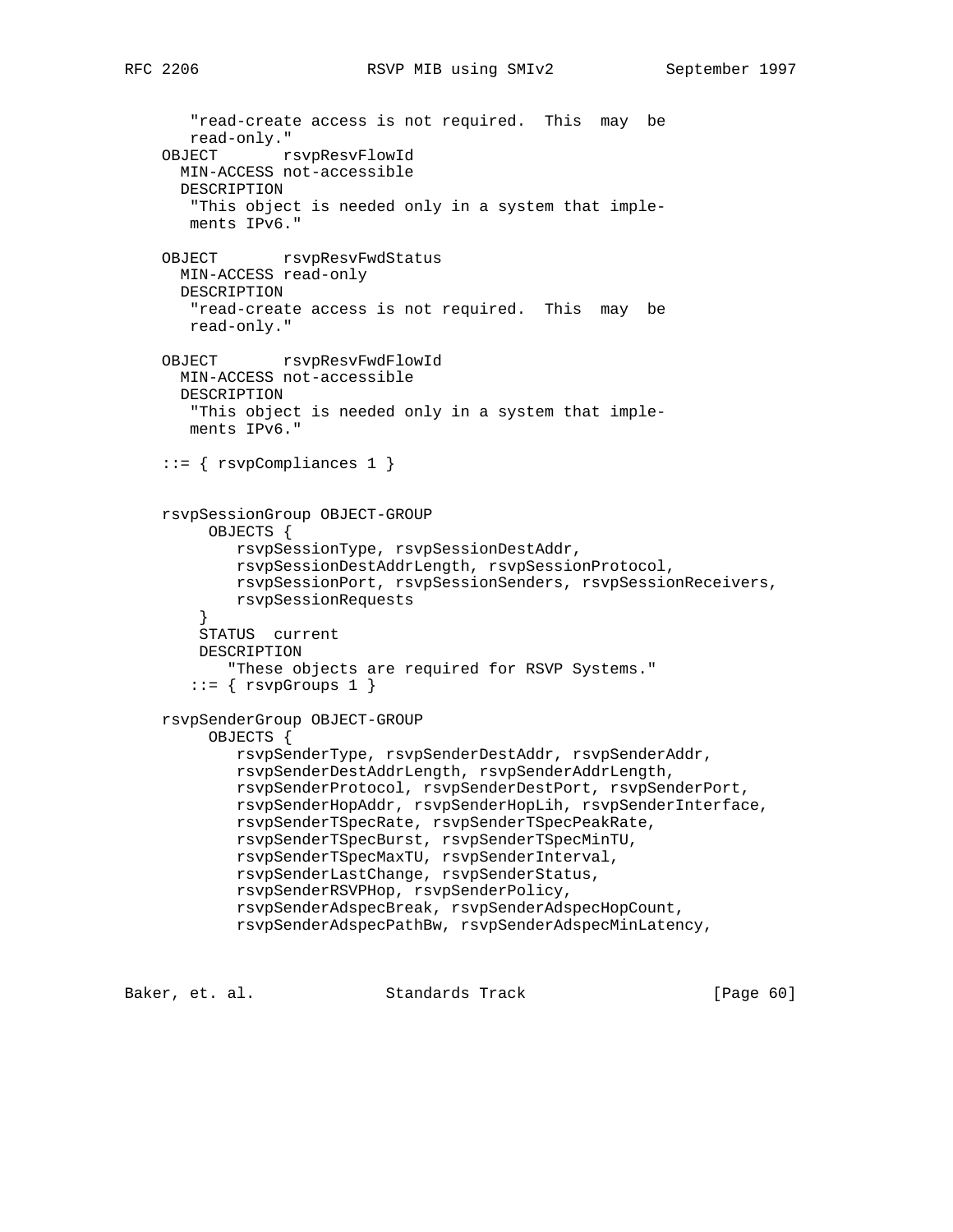```
 rsvpSenderAdspecMtu, rsvpSenderAdspecGuaranteedSvc,
             rsvpSenderAdspecGuaranteedBreak,
             rsvpSenderAdspecGuaranteedCtot,
             rsvpSenderAdspecGuaranteedDtot,
             rsvpSenderAdspecGuaranteedCsum,
             rsvpSenderAdspecGuaranteedDsum,
            rsvpSenderAdspecGuaranteedHopCount,
            rsvpSenderAdspecGuaranteedPathBw,
            rsvpSenderAdspecGuaranteedMinLatency,
            rsvpSenderAdspecGuaranteedMtu, rsvpSenderAdspecCtrlLoadSvc,
            rsvpSenderAdspecCtrlLoadBreak,
            rsvpSenderAdspecCtrlLoadHopCount,
             rsvpSenderAdspecCtrlLoadPathBw,
             rsvpSenderAdspecCtrlLoadMinLatency,
             rsvpSenderAdspecCtrlLoadMtu, rsvpSenderNewIndex
 }
        STATUS current
        DESCRIPTION
            "These objects are required for RSVP Systems."
       ::= { rsvpGroups 2 }
    rsvpResvGroup OBJECT-GROUP
          OBJECTS {
             rsvpResvType, rsvpResvDestAddr, rsvpResvSenderAddr,
             rsvpResvDestAddrLength, rsvpResvSenderAddrLength,
             rsvpResvProtocol, rsvpResvDestPort, rsvpResvPort,
             rsvpResvHopAddr, rsvpResvHopLih, rsvpResvInterface,
            rsvpResvService, rsvpResvTSpecRate, rsvpResvTSpecBurst,
            rsvpResvTSpecPeakRate, rsvpResvTSpecMinTU,
            rsvpResvTSpecMaxTU, rsvpResvRSpecRate,
            rsvpResvRSpecSlack, rsvpResvInterval,
            rsvpResvScope, rsvpResvShared, rsvpResvExplicit,
            rsvpResvRSVPHop, rsvpResvLastChange, rsvpResvPolicy,
            rsvpResvStatus, rsvpResvNewIndex
 }
        STATUS current
        DESCRIPTION
            "These objects are required for RSVP Systems."
       ::= { rsvpGroups 3 }
    rsvpResvFwdGroup OBJECT-GROUP
         OBJECTS {
            rsvpResvFwdType, rsvpResvFwdDestAddr, rsvpResvFwdSenderAddr,
            rsvpResvFwdDestAddrLength, rsvpResvFwdSenderAddrLength,
            rsvpResvFwdProtocol, rsvpResvFwdDestPort, rsvpResvFwdPort,
            rsvpResvFwdHopAddr, rsvpResvFwdHopLih, rsvpResvFwdInterface,
```
Baker, et. al. Standards Track [Page 61]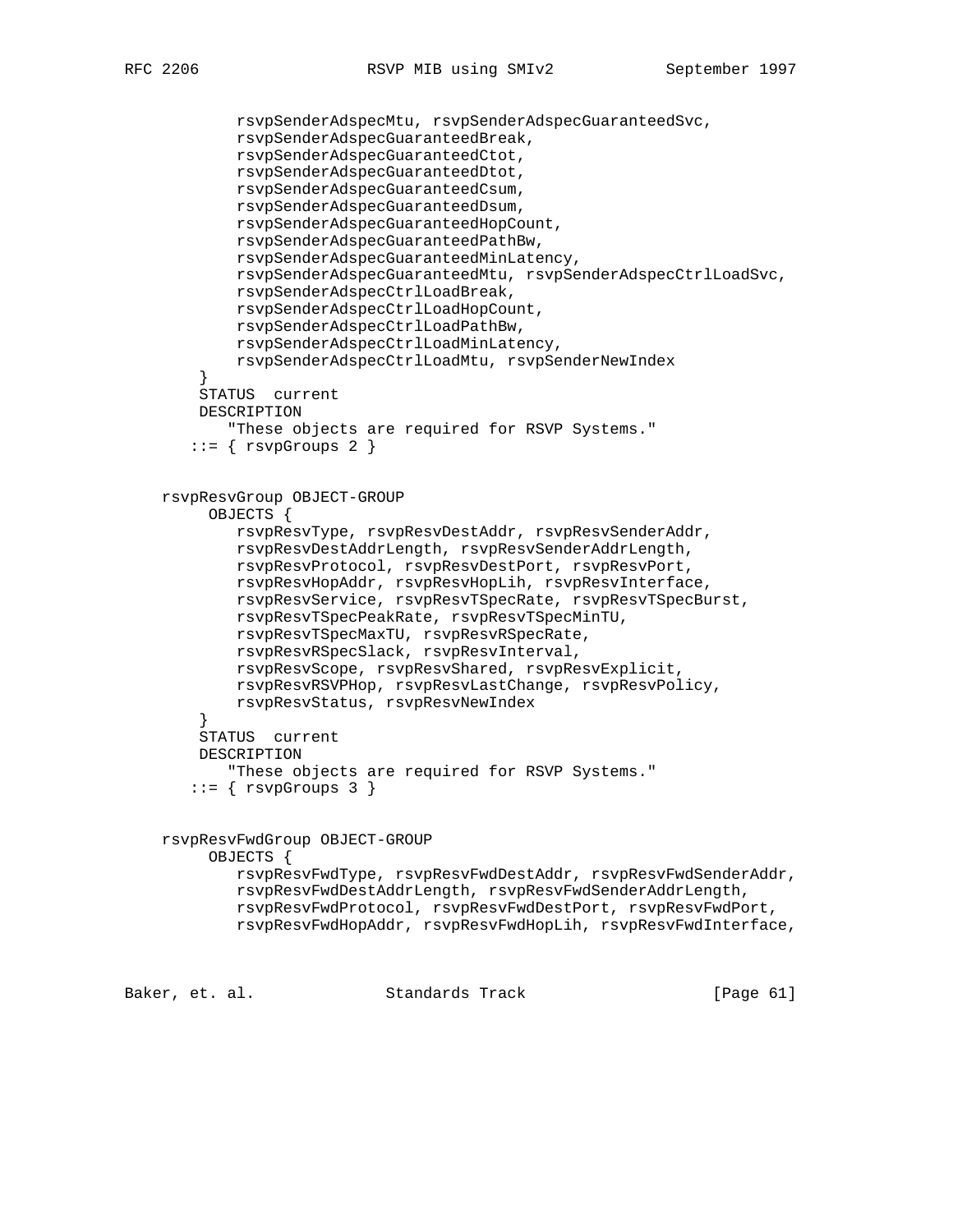```
 rsvpResvFwdNewIndex, rsvpResvFwdService,
             rsvpResvFwdTSpecPeakRate, rsvpResvFwdTSpecMinTU,
             rsvpResvFwdTSpecMaxTU, rsvpResvFwdTSpecRate,
            rsvpResvFwdTSpecBurst, rsvpResvFwdRSpecRate,
            rsvpResvFwdRSpecSlack, rsvpResvFwdInterval,
            rsvpResvFwdScope, rsvpResvFwdShared, rsvpResvFwdExplicit,
            rsvpResvFwdRSVPHop, rsvpResvFwdLastChange,
            rsvpResvFwdPolicy, rsvpResvFwdStatus
 }
        STATUS current
        DESCRIPTION
            "These objects are optional, used for some RSVP
           Systems."
        ::= \{ \text{rsvpGroups } 4 \} rsvpIfGroup OBJECT-GROUP
         OBJECTS {
            rsvpIfUdpNbrs, rsvpIfIpNbrs, rsvpIfNbrs, rsvpIfEnabled,
            rsvpIfUdpRequired, rsvpIfRefreshBlockadeMultiple,
            rsvpIfRefreshMultiple, rsvpIfRefreshInterval, rsvpIfTTL,
            rsvpIfRouteDelay, rsvpIfStatus
 }
        STATUS current
        DESCRIPTION
            "These objects are required for RSVP Systems."
       ::= { rsvpfroups 6 }
    rsvpNbrGroup OBJECT-GROUP
         OBJECTS {
            rsvpNbrProtocol, rsvpNbrStatus
 }
        STATUS current
        DESCRIPTION
           "These objects are required for RSVP Systems."
       ::= { rsvpfroups 7 }
    rsvpNotificationGroup NOTIFICATION-GROUP
        NOTIFICATIONS { newFlow, lostFlow }
        STATUS current
        DESCRIPTION
            "This notification is required for Systems sup-
           porting the RSVP Policy Module using an SNMP
           interface to the Policy Manager."
       ::= { rsvpGroups 8 }
```
Baker, et. al. Standards Track [Page 62]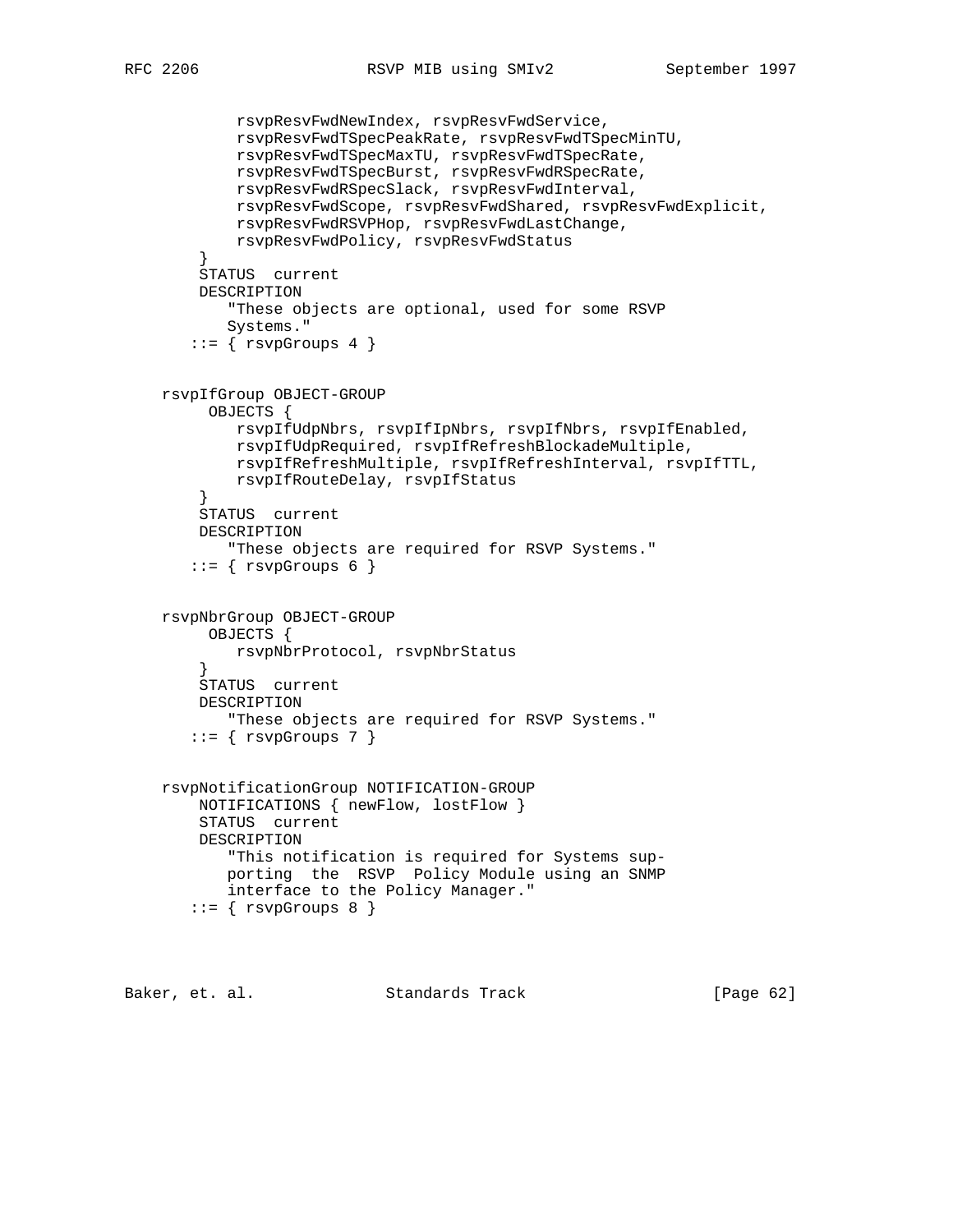END

4. Security Considerations

 The use of an SNMP SET results in an RSVP or Integrated Services reservation under rules that are different compared to if the reservation was negotiated using RSVP. However, no other security considerations exist other than those imposed by SNMP itself.

5. Authors' Addresses

 Fred Baker Postal: Cisco Systems 519 Lado Drive Santa Barbara, California 93111

Phone: +1 805 681 0115

EMail: fred@cisco.com

 John Krawczyk Postal: ArrowPoint Communications 235 Littleton Road Westford, Massachusetts 01886

 Phone: +1 508 692 5875 EMail: jjk@tiac.net

> Arun Sastry Postal: Cisco Systems 210 W. Tasman Drive San Jose, California 95134

 Phone: +1 408 526 7685 EMail: arun@cisco.com

# 6. Acknowledgements

This document was produced by the RSVP Working Group.

Baker, et. al. Standards Track [Page 63]